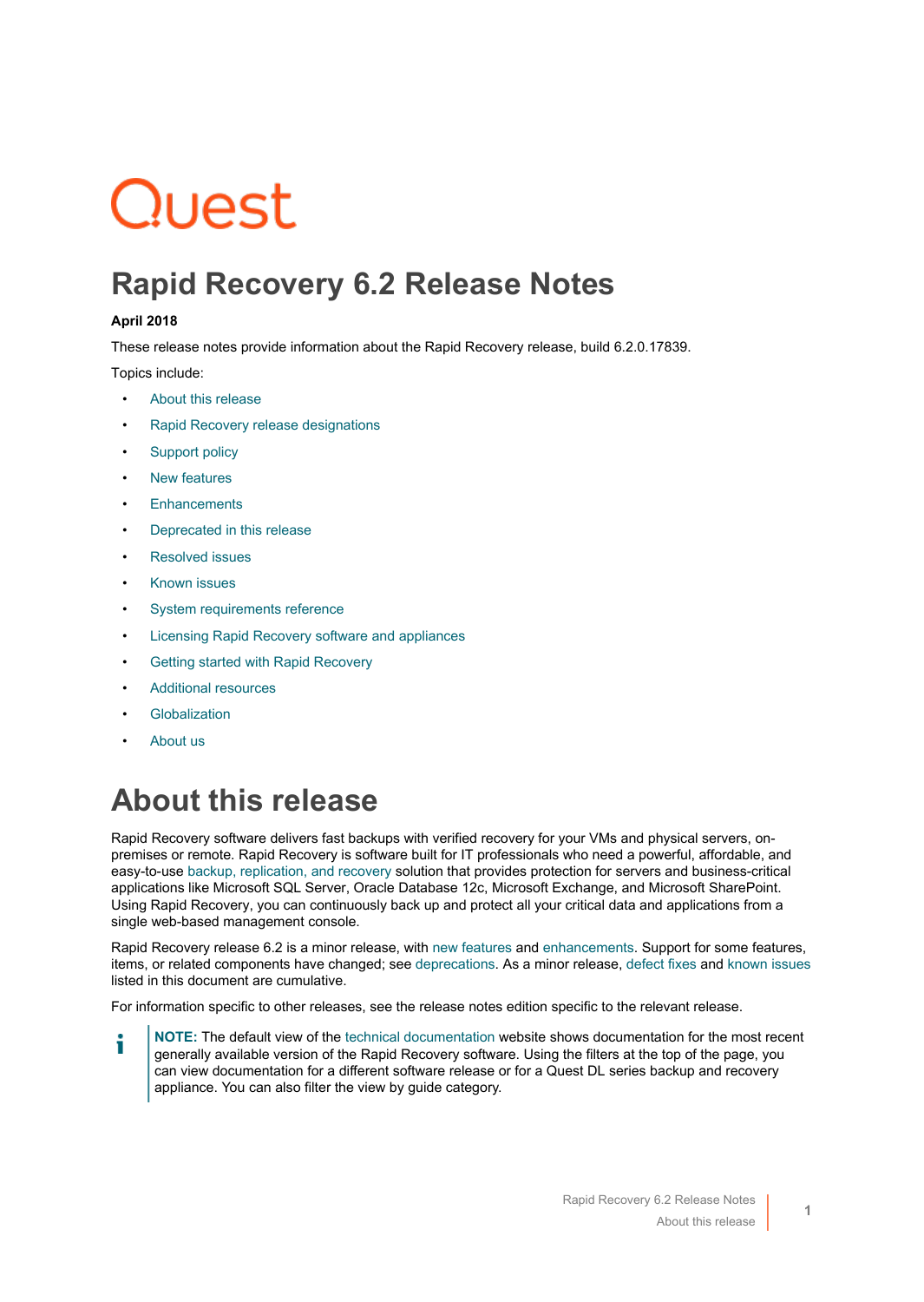#### **Repository upgrade advisory**

Upgrading the Core software to release 6.2 from any earlier version (for example, Rapid Recovery 6.1.x, 6.0x, or AppAssure 5.x) changes the structure of your DVM repository. The updates let you use new features in the latest release, such as application support for Oracle Database 12c, agentless protection, and so on.

After you change the structure of your DVM repository through an upgrade, you cannot downgrade the version of Core. Should you determine in the future that you want to use an earlier version of Core after upgrade to this release, you will need to archive the data in your repository. You could then uninstall the new version, re-install the older version, and then re-import the information manually from the archive, which can be a substantial effort.

#### **Automatic Update advisory**

Due to parameters introduced as part of GDPR compliance changes, customers using previous versions of Rapid Recovery will not be able to use the Automatic Update feature to upgrade to Rapid Recovery release 6.2. Customers can still manually upgrade to Rapid Recovery release 6.2. Once you have upgraded Core to release 6.2, future automatic updates will be unaffected.

#### <span id="page-1-0"></span>**Linux Agent advisory for release 6.2**

At this time, the Rapid Recovery Agent version for release 6.2 is not yet available for Linux. If protecting Linux machines using Rapid Recovery 6.2 Core, please use Rapid Recovery Agent release 6.1.3.

For more information, see knowledge base article 251154, "[Quest Rapid Recovery 6.2 Linux Agent Delayed.](https://support.quest.com/rapid-recovery/kb/251154)"

When the 6.2 release for Linux Agent is issued, release notes will be updated, and the software will be made available on the Support website, Data Protection Portal, and the Rapid Recovery License Portal. Check for the latest version of release notes.

#### **New system requirements documentation**

For each software release, we review and update the system requirements for Rapid Recovery software and components. As of release 6.2, this information is now exclusively accessible in the new *Rapid Recovery System Requirements Guide*. Always refer to this document for the most current system requirements.

#### **New commands and scripting documentation**

Rapid Recovery lets administrators automate the administration and management of certain resources through the execution of commands and scripts. Two command line tools are included when you install Rapid Recovery Core: the Rapid Recovery Command Line Management utility (cmdutil.exe), and the Rapid Recovery PowerShell Module.

Administrators can also use PowerShell, Bourne shell or Bash scripting to extend or automate Rapid Recovery functionality. Supporting this capability, a small collection of sample scripts is included when you install Rapid Recovery Core.

In Rapid Recovery release 6.0 and 6.1, information about command line management tools and scripting appeared as appendices in the *Rapid Recovery User Guide.* For release 6.2, this information has been moved to a separate document, the *Rapid Recovery Commands and Scripting Reference Guide.* This document is available in English only.

**Content differences between context-sensitive help and technical documentation**

Rapid Recovery Core includes in-product context-sensitive help. Help topics are derived from the *Rapid Recovery*

*User Guide.* To view help topics in a web browser, from the Rapid Recovery Core Console, click Help v or <sup>1</sup> and from the resulting drop-down menu, select **Help**.

In *Rapid Recovery release 6.2*, the "REST APIs" appendix appears only in the HTML and PDF versions of the *Rapid Recovery User Guide*. This topic, which describes how to download and work with Rapid Recovery REST APIs, does not appear in context-sensitive help.

Likewise, as in previous releases, the help topic "Third-party contributions" appears only in context-sensitive help, or from the **About** menu. This topic does not appear in HTML or PDF versions of the *Rapid Recovery User Guide.*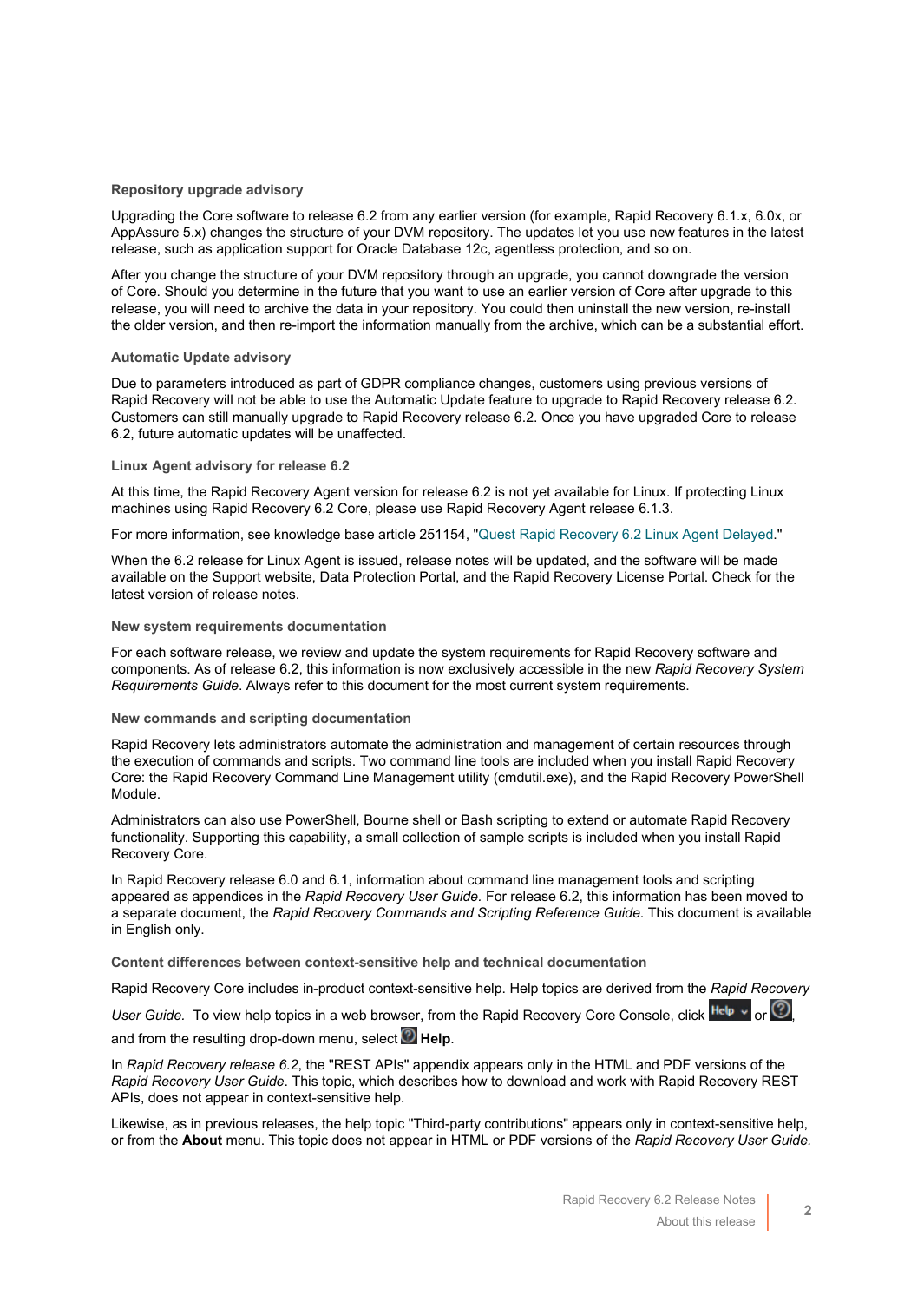**Compatibility between Kaseya VSA and Rapid Recovery Core**

Kaseya Virtual System Administrator (VSA) is remote monitoring and management software used by IT professionals, including managed service providers. Quest provides a plug-in for Kaseya VSA users to help manage Rapid Recovery Cores from the Kaseya interface.

This release includes a new Rapid Recovery Add-on for Kaseya. If using Kaseya to manage your release 6.2 Core, you should upgrade to the 6.2 version of the Add-on. The Add-on is backward compatible (you can run the 6.2 Add-on with older versions of Rapid Recovery Core). The reverse is not true. The version of Core must not be later than the Add-on for Kaseya version.

For instructions on installing the Add-on, see the *Rapid Recovery Third-Party Integration Guide* for release 6.1.3. Other than structural changes to reference system requirements in their new location, that guide has not been updated for release 6.2.

#### <span id="page-2-0"></span>**Rapid Recovery release designations**

Rapid Recovery release designations consist of up to four parts. Each part consists of a set of numerals separated by a decimal point.

- **Major releases** are specified by the first numeral. These releases include dramatic changes to UI, the repository, or application behavior.
- **Minor releases** are specified by the numeral following the first decimal point. If this number is greater than 0, it is part of a minor release. Minor releases introduce new functionality that is smaller in scope than the types of changes included in major releases.
- **Maintenance releases** are specified by the numeral following the second decimal point. If this number is greater than 0, it is a maintenance release. Maintenance releases correct previously identified defects or behaviors.
- **Build numbers** (typically between 3 and 5 digits) are specified by the fourth set of numerals. This part is used to differentiate versions of the software program generated during the development process.
	- For the Rapid Recovery Agent software, build numbers may differ between Windows and Linux versions. If the first three parts of the release number are identical, interoperability between the Core and Agent with different build numbers is not affected.
	- Updated builds of the same software release may be made available on to the Rapid Recovery License Portal within a release cycle. Therefore, if your Core is set to automatically update the Agent version on protected machines, you may see differences in build numbers for a single release. These differences will not negatively influence functionality.
	- Build numbers may also differ between software-only versions of the Core and the versions used on the Quest DL series backup and recovery appliances.
	- Build numbers will differ between the Core and the Add-on for Kaseya component.
	- Difference in build numbers does not affect replication when the Core has the same or a more recent build installed than the replicated target machine.

For release 6.2.0.17839, the first digit (6) is the major release. The second digit, if greater than 0, represents a minor release. The third digit, if greater than 0, indicates a maintenance release. The build number (17839) is last and is generally only referenced in release notes. The build number for this release is identical between Core and Windows Agents, and components such as the Local Mount Utility.

The Linux Agent for 6.2, when released, will have a higher build number. For more information, see [Linux Agent](#page-1-0) [advisory for release 6.2](#page-1-0).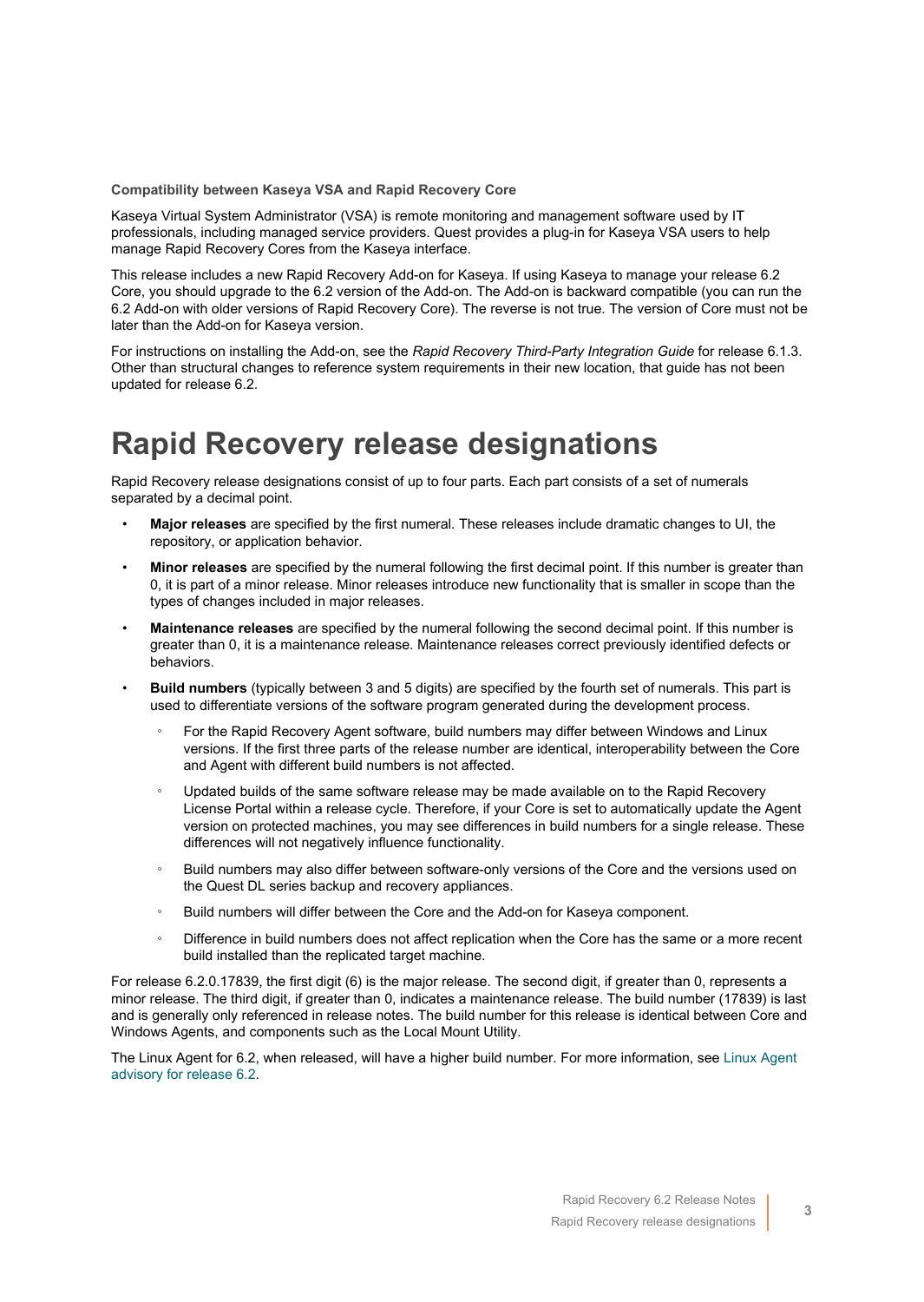# <span id="page-3-0"></span>**Support policy**

The Rapid Recovery support policy is to provide technical support to customers with an active Support agreement for specific software versions under the following terms:

- Rapid Recovery software versions supported follow the **N-2 policy**.
	- **N** represents the major and minor release numbers (for example, 6.2, 6.1, 6.0, 5.4) of the most recent generally available software release. For more information about parsing a Rapid Recovery release number, see [Rapid Recovery release designations](#page-2-0),
	- N 1 refers to the most recent prior release, considering major and minor versions only. For example, in release 6.2, N-1 refers to release 6.1.
	- **N 2** refers to the penultimate major/minor release. For example, in release 6.2, N-2 refers to release 6.0.
- For each release, some versions are eligible for full support; some for limited support; and for some versions, support is discontinued.
	- The current version (N) and the most recent maintenance release (N-1) are fully supported.
	- For N-2 (6.0), the latest maintenance release (6.0.2) is in limited support. Patches or fixes are not written for releases in limited support; however, once identified and confirmed, software defects can be expected to be corrected in the most recent version of the software.
	- Support for all other versions is discontinued.

Quest Software strives to put resources behind the most recent product releases in order to continually improve and enhance the value of our products. Support for earlier maintenance releases is discontinued because viable, easy-to-upgrade alternatives are available. For example, users of release 6.1.0 can upgrade directly to release 6.1.3, which is fully supported. Users of 6.0.1 can upgrade to 6.0.2 (in limited support) or to 6.1.3 (in full support).

- Limited support can be offered to other versions by exception. As of the date of publication, no releases currently are supported by exception.
- **NOTE:** To see definitions of full, limited and discontinued support, see our **Product Life Cycle** (PLC) page i on the Support website as follows:
	- 1. Navigate to [https://support.quest.com/rapid-recovery/.](https://support.quest.com/rapid-recovery/)
	- 2. Click **Product Life Cycle & Policies**.
	- 3. Scroll down to Product Support Policies and expand the link **Software Product Support Life Cycle Policy**.

# <span id="page-3-1"></span>**New features**

This section includes new features in Rapid Recovery release 6.2 (or features not previously described in technical product documentation).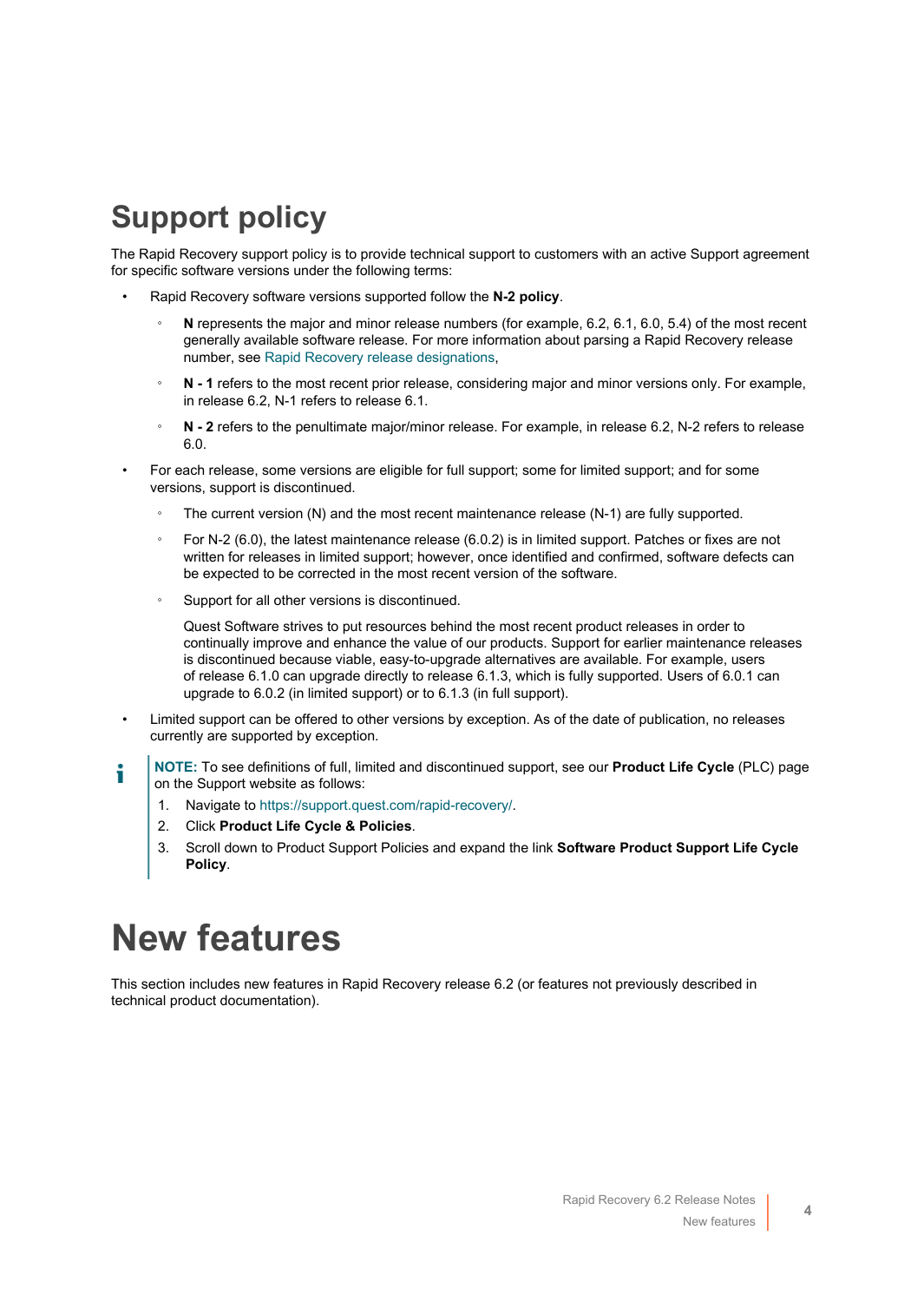#### Topics include:

- [Core integration with the Quest Data Protection Portal](#page-4-0)
- [General Data Protection Regulation compliance](#page-4-1)
- [Oracle Database 12c application support](#page-5-0)
- [Graceful shutdown and restart of Core services](#page-6-0)
- [Support for shared Hyper-V virtual hard disks \(VHDX\)](#page-7-0)
- [Support for Microsoft Scale-Out File Server with Hyper-V](#page-7-1)
- [Application support for agentless protection](#page-7-2)
- [Encrypting data in transport over a network](#page-7-3)
- [Network resiliency improvements](#page-8-1)
- [Restoring Exchange mail items from the Rapid Recovery Core Console](#page-8-2)

### <span id="page-4-0"></span>**Core integration with the Quest Data Protection Portal**

The new <https://dataprotection.quest.com/dashboard>lets you monitor and manage machines that use a selection of Quest software products, including Rapid Recovery, from any location with internet access. The web-based portal serves many functions and is currently accessible to Rapid Recovery users with a current maintenance agreement.

Features of the Data Protection Portal include the following:

• **Multiple Core management.** This portal lets you manage multiple Rapid Recovery Cores from a central location. You can organize these Cores into organizations and sub-organizations for easier management.



**NOTE:** This portal replaces the functionality of the now-deprecated Central Management Console.

- **Machine monitoring.** You can also monitor the health, functionality, and connections of multiple Cores and their protected machines through a dashboard of widgets and a topology map. The map and its view of machine-level details uses animation to depict the communication happening between machines.
- **Reporting.** This portal offers an ever-evolving selection of reports that you can run on any and all of the connected machines. Options include a Backups report and a Utilization report .
- **Protection and replication management.** The Data Protection Portal also includes functionality that lets you pause and restart protection, start and stop the Rapid Recovery service, add repositories, and set up replication.
- **Quest product integration.** From this portal, you can also manage and access other Quest products used on your machines, such as Foglight.

Rapid Recovery Core includes optional integration between your Core (including its protected machines) and the Data Protection Portal. This integration is enabled by default, but can be disabled in Core general settings.

#### <span id="page-4-1"></span>**General Data Protection Regulation compliance**

The General Data Protection Regulation (GDPR) is legislation crafted to strengthen and unify data protection for all individuals within the European Union (EU). It also addresses the export of personal data outside the EU, which makes it relevant to software manufacture in the US and other countries. It updates rules governing the handling of individuals' personal data. GDPR is being widely adopted throughout the software industry.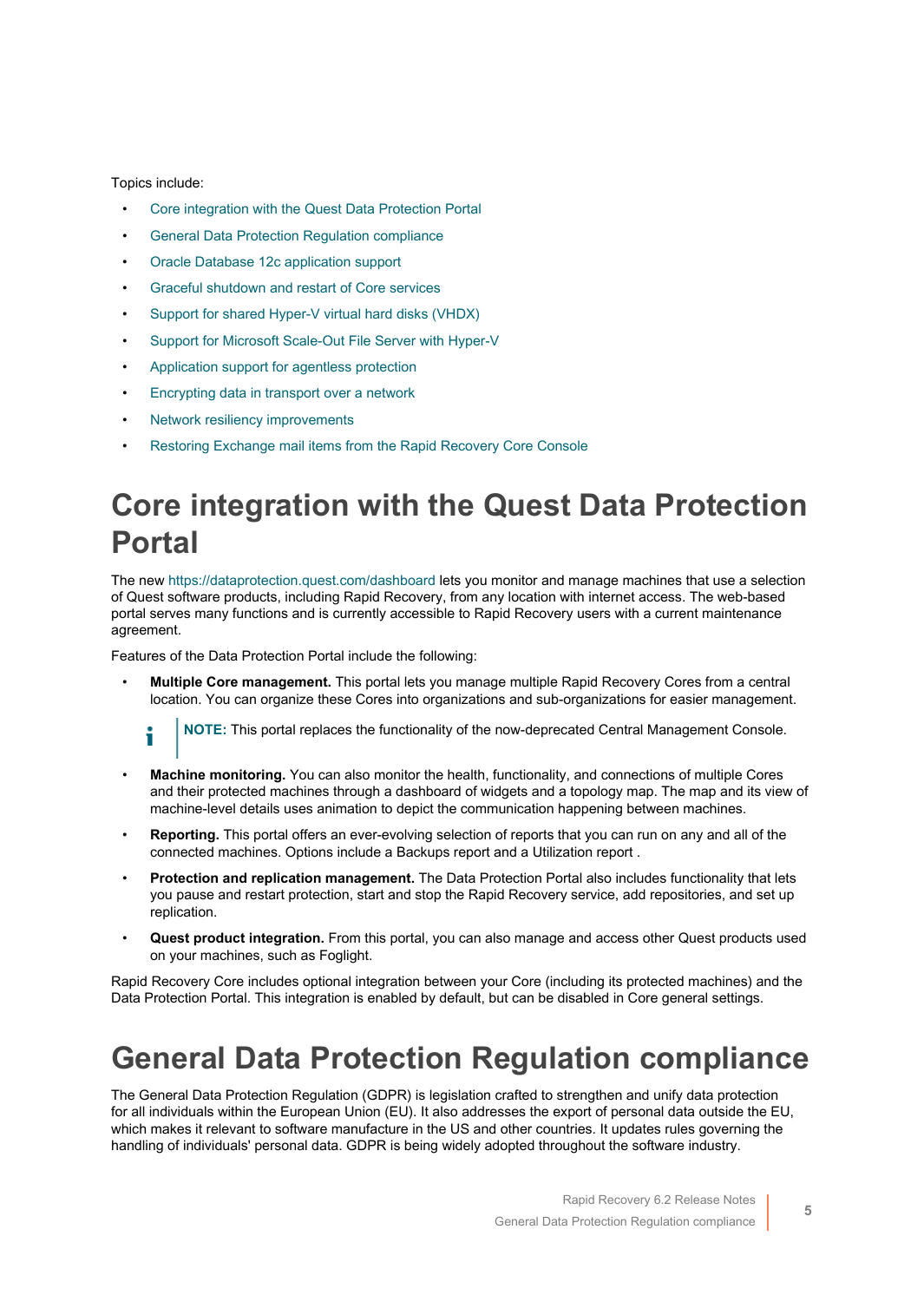To comply with the GDPR, the collection of any personally identifiable information (PII) by Rapid Recovery has been carefully considered. Data collection has been streamlined, and the information collected and how it is used is clearly documented.

When installing the Rapid Recovery Core or running the Info Gathering Tool, you are provided a description of the information Rapid Recovery collects and our purposes for collecting the information.

If you accept the stated use of personal data, you can then associate a license (running in standard "phonehome" mode) with your Core. If you choose to decline the use of personal data described in the privacy policy, you must request a special "non-phone-home" license. After you receive that license and associate it with your Core, your PII will not be used, and certain functions (auto update, and enabling integration between the Core and the Data Protection Portal) are disabled.

Regardless of the privacy option you selected during installation, from the Core General setting **Agree to use of personal data**, you can change this setting. To switch between phone-home and non-phone-home modes in either direction, you must have access to the appropriate license.

For more information about the GDPR, see the EU General Data Protection Regulation website at [http://](http://www.eugdpr.org/eugdpr.org.html) [www.eugdpr.org/eugdpr.org.html.](http://www.eugdpr.org/eugdpr.org.html)

For more information about managing your privacy, see the following topics in the *Rapid Recovery User Guide*:

- Certain business rules apply when changing between phone-home and non-phone-home mode using the **Agree to use of personal data** General setting. For more information, see the topic "Configuring Core general settings."
- To see what information Rapid Recovery collects, in which circumstances, and why the information is collected, see "How Rapid Recovery uses personal information."
- To see what functions you cannot perform when using a non-phone-home license, see the topic "Nonphone-home license restrictions."
- To download a phone-home license, log into the Rapid Recovery License Portal. From the navigation menu, click **Licensing**, and from the drop-down menu on the top right, select **License Key.**
- To learn how to obtain a license in non-phone-home mode, see the topic "Obtaining and using non-phonehome keys."

### <span id="page-5-0"></span>**Oracle Database 12c application support**

Rapid Recovery release 6.2 expands application support to include Agent-based protection of Oracle 12c relational database servers. You can protect an Oracle database server and all of its databases, and perform related tasks.

In this release, the following restrictions apply:

- Oracle 12c is the only tested and supported version for protection on the Rapid Recovery Core. Use any other Oracle versions at your own risk.
- Protected Oracle database servers must run Windows Server 2012 R2 or later.
- You must install the Rapid Recovery Agent software (release 6.2 or later) on your Oracle server. Agentless protection is not supported for Oracle application support.
- Protection of Oracle12c databases is limited to using Volume Snapshot Service (VSS) in the ARCHIVELOG mode.
	- **NOTE:** Oracle databases with ARCHIVELOG mode enabled must also be set to archive all online redo logs using the ARCH (archive) process. A database administrator (DBA) can change the mode and set archiving of redo logs using Oracle SQL\*Plus or Oracle Enterprise Manager. For more information about enabling ARCHIVELOG mode and archiving, see Oracle documentation or consult a qualified Oracle 12c DBA.

When an Oracle database is set to archive log mode, the logs can accumulate and consume substantial disk space. For this reason, you are able to truncate Oracle logs to reclaim disk space.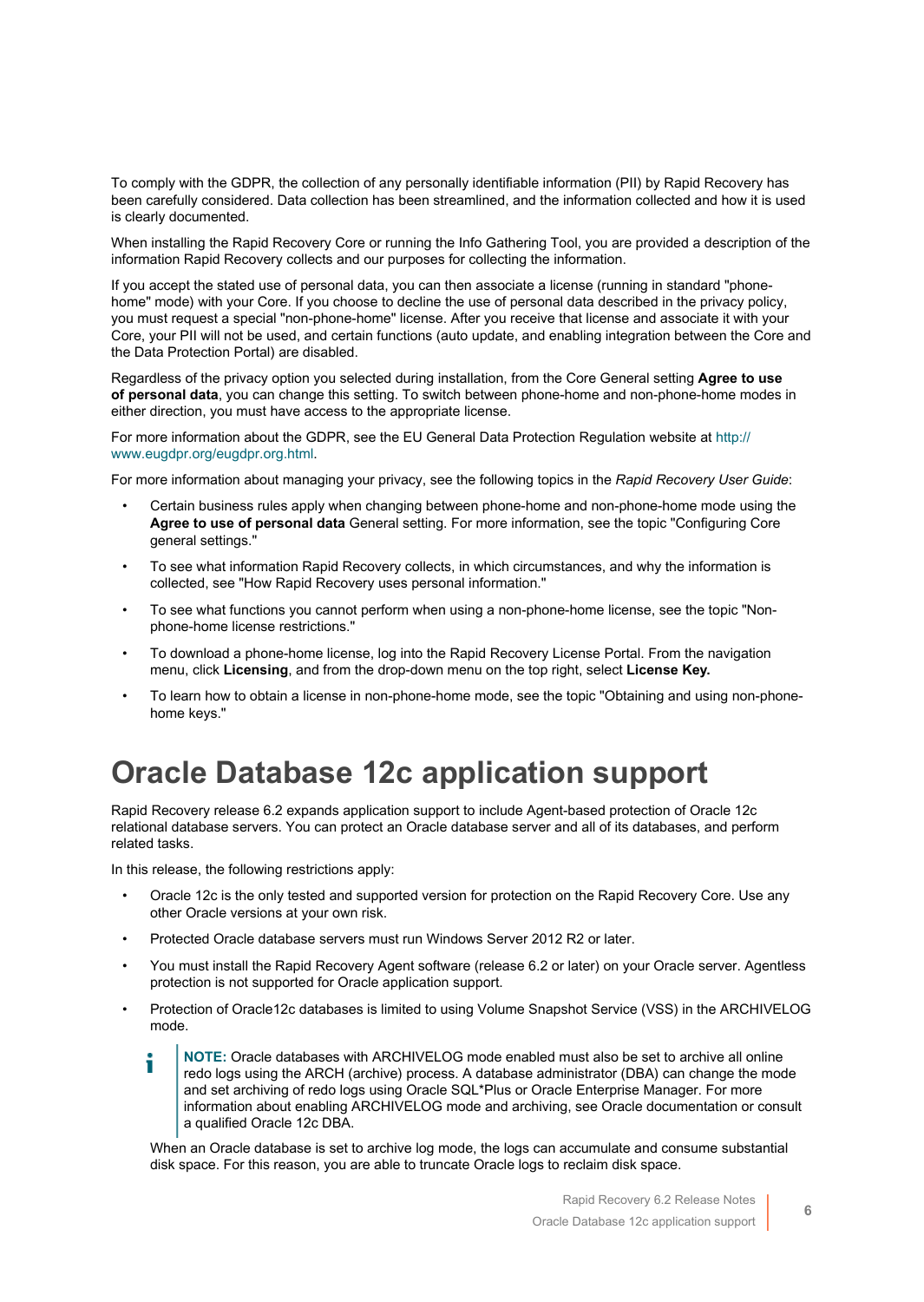Setup includes protection of the database server, entering credentials for each database in the Core Console, enabling archive log mode in the Core Console, and verifying or enabling the Oracle VSS writer. For more information about adding an Oracle server to protection and properly configuring it, see the *Rapid Recovery User Guide* section "About protecting Oracle database servers."

Once you install the Agent, protect the machine in your Core, and configure settings properly, you can do the following:

- **View metadata.** From the protected machine **Summary** page, you can view metadata about each database on your Oracle server, including connection and status for each child log and transaction file.
- **Check database integrity.** You can perform integrity checks from the Core Console using the DBVERIFY utility.
- **Truncate archive logs**, using one of three deletion policies.
- **Restore databases.** Restore entire volumes, all databases or select databases. Once you enable Archive log mode, snapshots of the Oracle database are crash-consistent from the point of view of the Oracle service.
- **Perform virtual export.** You can make a one-time export, or set up a virtual standby VM that continually updates a VM with new information as backups on your protected database are captured.

If you boot up a VM of an Oracle database, you may have to manually start the database services.

#### <span id="page-6-0"></span>**Graceful shutdown and restart of Core services**

Invariably, a machine on which Rapid Recovery Core is running shuts down or must be rebooted. In release 6.2, Rapid Recovery Core is enhanced to improve its ability to gracefully shut down and restart Core services.

When an administrative user explicitly requests a soft reboot or shutdown of the Core server, Rapid Recovery Core delays the shutdown. During this pause, the user is notified of running Rapid Recovery tasks and can delay or cancel the shutdown. The user has the option to let specific application tasks complete, or explicitly pause or cancel tasks. If the user specified no action, Rapid Recovery automatically pauses running backup, replication, or archive tasks and terminates recovery or rollup tasks. All Core and related services are then gracefully terminated before the operating system shutdown or reboot completes.

In cases when planned maintenance of the Core server (including rebooting or restarting) is required, the Core UI now offers UI features to either restart or shut down the Core service with one click. Users receive notification when corresponding services are completely shut down. These features are accessed from the top of the Core Settings page. For more information about suspending or resuming the scheduler, see the *Rapid Recovery User Guide* topic "Restarting or shutting down the Core service."

On the **Tasks** page (reached from the **EXECUTE:** Events icon), users can postpone all scheduled tasks on the Core that

have not already started by clicking the **DD** Suspend Scheduler option. Only when the scheduler is suspended,

you can resume task scheduling by clicking the **Resume Scheduler** option. You can choose to cancel running tasks, or just suspend new tasks. This feature suspends new tasks from scheduling on the Core until you explicitly resume the scheduler. For more information about suspending or resuming the scheduler, see the *Rapid Recovery User Guide* topic "Suspending or resuming scheduled tasks."

Supporting graceful shutdown and restart changes, threads and processes have been separated or grouped intentionally with performance in mind. Speed of recovery has been improved, in some cases dramatically. Improper Core shutdowns due to system crash, reboot, or sudden power loss are now substantially less disruptive to Core functionality.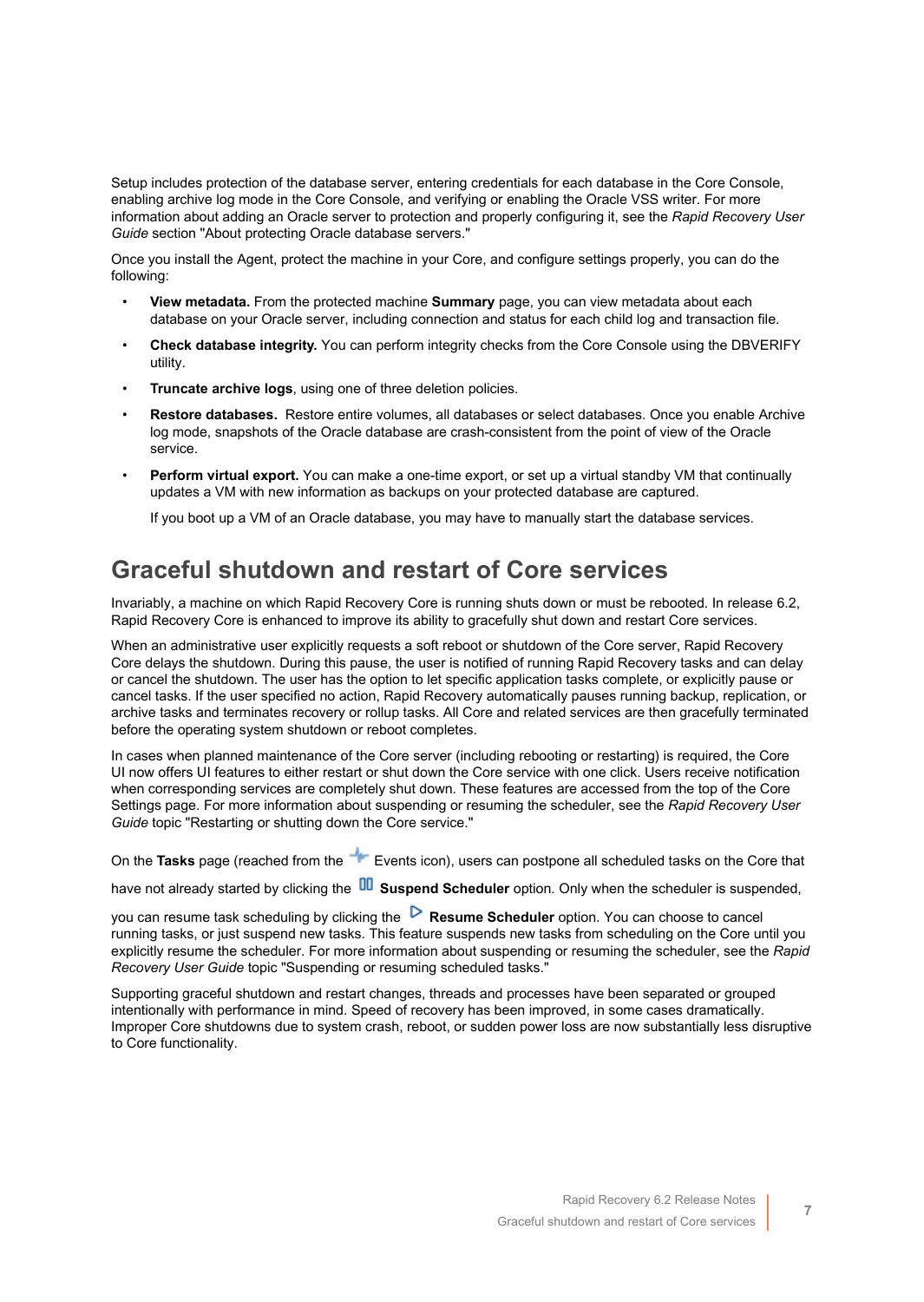### <span id="page-7-0"></span>**Support for shared Hyper-V virtual hard disks (VHDX)**

A Hyper-V virtual hard disk (VHDX) is a disk image file format used to create a virtual hard disk on Windows Server 2012 R2-based virtualization environments.

With this release, Rapid Recovery now supports shared VHDX on protected Hyper-V hosts running Windows Server 2012 R2 or Windows Server 2016.

### <span id="page-7-1"></span>**Support for Microsoft Scale-Out File Server with Hyper-V**

Scale-Out File Server (SOFS) is a Microsoft feature that, when enabled, provides scale-out file shares that are readily accessible for file-based server application storage. With this feature, multiple nodes from the same cluster can share one folder.

Rapid Recovery can now agentlesly protect VMs on a Hyper-V cluster with disks located on a SOFS. The Rapid Recovery Agent must be installed on each of the physical cluster nodes.

Rapid Recovery support for SOFS begins with Windows Server 2012 R2.

### <span id="page-7-2"></span>**Application support for agentless protection**

With this release, Rapid Recovery introduces the ability to protect and restore Microsoft Exchange and Microsoft SQL Server data agentlessly. Agentless protection applies to VMware ESXi and Microsoft Hyper-V virtual machines installed on Windows operating systems.

To protect a VM agentlessly, Rapid Recovery performs the following actions:

- Backs up metadata
- Performs Exchange mountability checks
- Performs Core-side SQL attachability checks
- Performs Exchange checksum checks
- Enables log truncation for SQL and for Exchange
	- **NOTE:** Log truncation is supported starting on ESXi 6.5. Rapid Recovery performs log truncation as a single job, and does not truncate Exchange and SQL logs separately when both applications are installed on the same machine.
- Drive letter identification for the protected volume
- **CAUTION: For application protection, the VM must be powered on, and the Core server must have direct network access to the VM guest.**

#### <span id="page-7-3"></span>**Encrypting data in transport over a network**

Rapid Recovery Core release 6.2 includes a new encryption feature: you can now encrypt all data in transport over a network. Quest recommends enabling this encryption setting when data between your Core and protected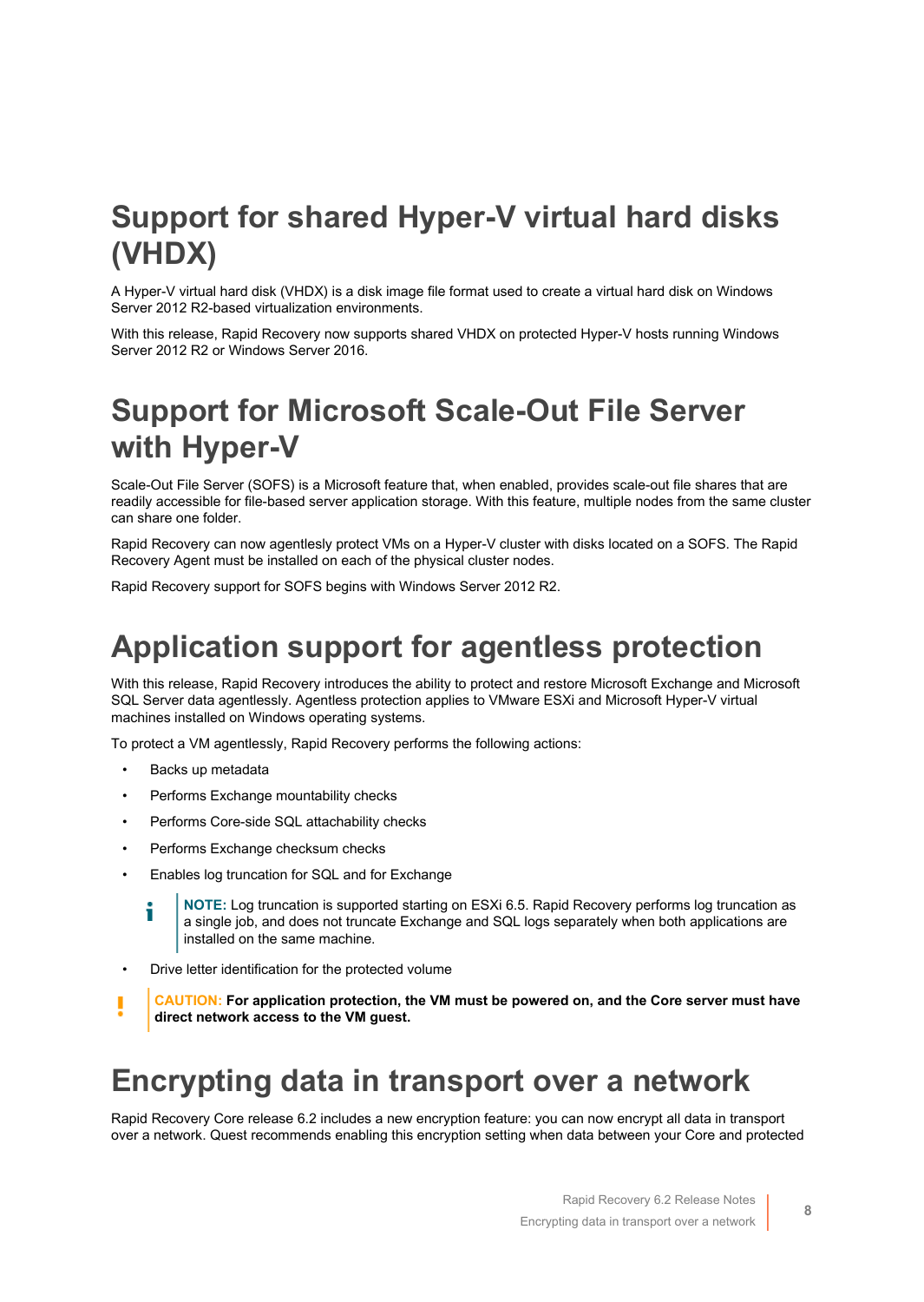machines (or between two Cores such as for replication) must flow over the public or untrusted networks such as the internet.

The option is enabled by default when protecting a machine. While there is only a small performance cost involved in enabling this encryption, if your Cores and protected machines are within the confines of a private local area network, you can disable this option with confidence.

#### <span id="page-8-1"></span>**Network resiliency improvements**

When network communication is lost briefly, queued or in-process Core jobs previously failed. Resiliency improvements in Rapid Recovery Core release 6.2 include re-try logic that adds resiliency to network operations. Backups, VM exports, and other jobs that cannot execute due to small temporary network outages are now retried for a five-minute period. If the network is available in that period, the operation commences, creating only a slight delay instead of a job failure and skipped operation.

### <span id="page-8-2"></span>**Restoring Exchange mail items from the Rapid Recovery Core Console**

Rapid Recovery now lets you recover Microsoft Exchange mail items, such as emails, calendar appointments, and contacts, directly from the Rapid Recovery Core Console. When an Exchange server is backed up in a recovery point, you no longer need to use a second application to retrieve its contents.

To begin an Exchange recovery, you must first open the location of the Exchange items using the Open Exchange Database wizard on the Mail Restore page, which is accessible from the More menu of the Core Console. The wizard lets you select the recovery point that contains the backup of the Exchange server.

After the database is open and connected to Rapid Recovery, you can go to the Mail Restore page of the Core Console, select the item that you want to recover, and then open the Email Restore Wizard. This wizard lets you select a destination for the recovered item, such as a recovery folder, the original location, or a PST file. From there, you can also select advanced options, including the ability to restore deleted items from Exchange 2007 (deprecated), 2010, 2013, and 2016 databases.

The new Mail Restore feature in Rapid Recovery is in addition to the mail restore capabilities of Mailbox Restore for Exchange.

# <span id="page-8-0"></span>**Enhancements**

This section lists enhancements implemented in Rapid Recovery release 6.2 (or enhancements not previously described in technical product documentation).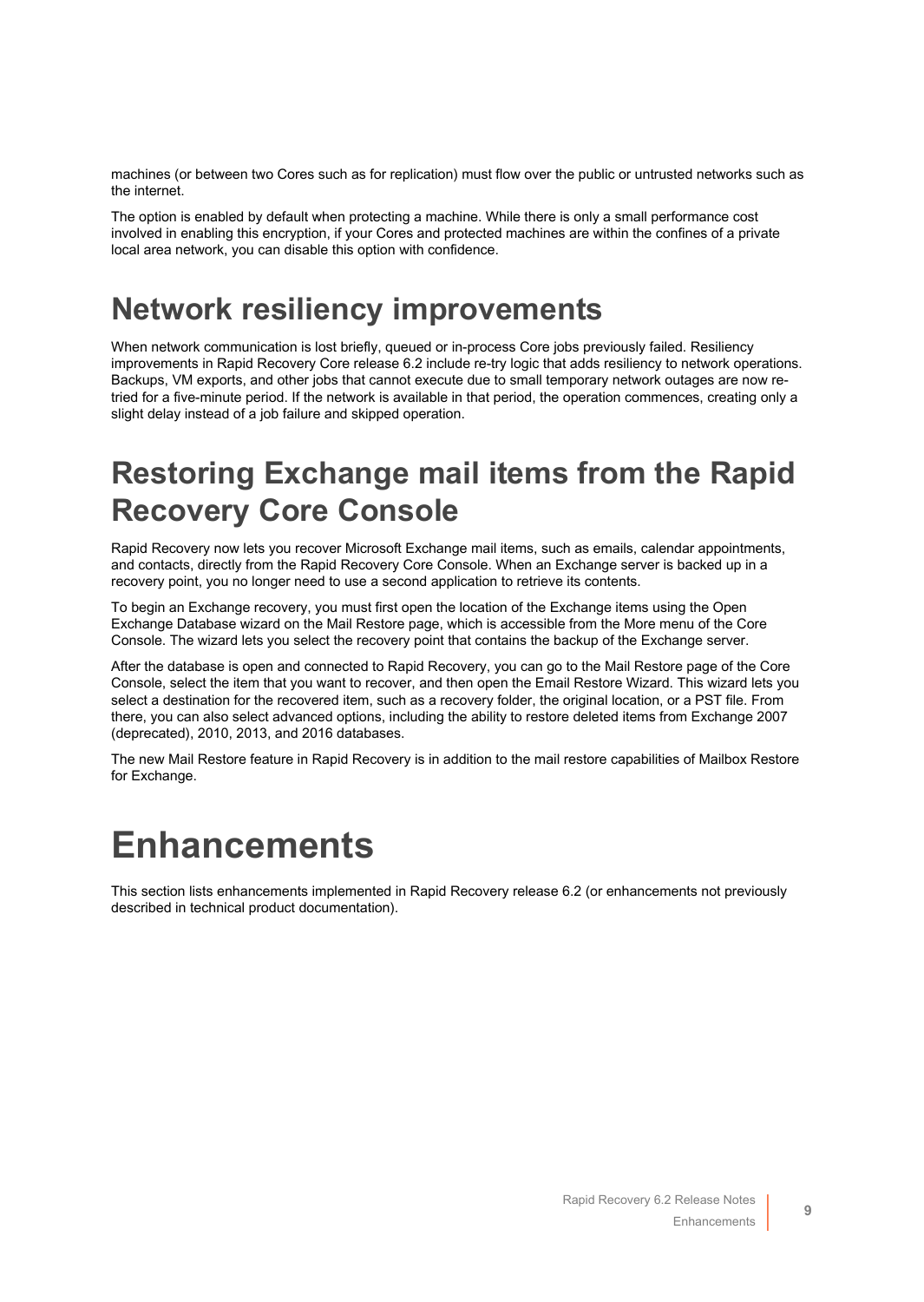#### Topics include:

- [Improved reporting](#page-9-0)
- [Enhanced support for vSphere/ESXi 6.5](#page-9-1)
- [Changes in SQL Server versions supported](#page-10-0)
- [Expanded archiving to Amazon S3, Amazon Glacier, and Google Cloud](#page-10-1)
- [Simplified licensing model](#page-11-0)
- [Changes in non-phone-home license format](#page-11-1)
- [User interface enhancements](#page-11-2)
- [Replication Target available in Azure Government Marketplace](#page-12-0)
- [Support for archiving to AWS GovCloud US and other S3-compatible cloud accounts](#page-12-1)
- [DocRetriever for SharePoint enhancements](#page-12-2)
- [Additional Linux operating systems supported](#page-13-1)

### <span id="page-9-0"></span>**Improved reporting**

From the Core Console, you can now generate a summary report, currently known as the Core Nostalgia Report.This report is available on demand, or based on a schedule, and provides a classic summary of information about your Core, using pie and trend charts and tables. This report provides a summary view of job statistics success, repository summaries by GB, snapshots success, repository usage trends, and a summary of protected machines on your Core.

For more information about report settings, see the *Rapid Recovery User Guide* topic "About Rapid Recovery reports." In that section, this report is described as the Classic summary report.

Additionally, new features are available in Core settings supporting the generation of reports. In addition to setting a default font for your reports, you can now establish a default paper size and page orientation. A wide range of paper sizes is supported.

The ability to specify larger paper sizes and page orientation increases flexibility and legibility of your report outputs. The default page orientation is landscape, since most reports are designed with several columns of output in mind.

For more information about report settings, see the *Rapid Recovery User Guide* topic "Managing report settings."

### <span id="page-9-1"></span>**Enhanced support for vSphere/ESXi 6.5**

Beginning with release 6.1, Rapid Recovery provided limited support for vSphere/ESXi 6.5, including the following functions:

- Protection of virtual machines on ESXi 6.5
- Replication of recovery points from ESXi 6.5
- Virtual export of recovery points to ESXi 6.5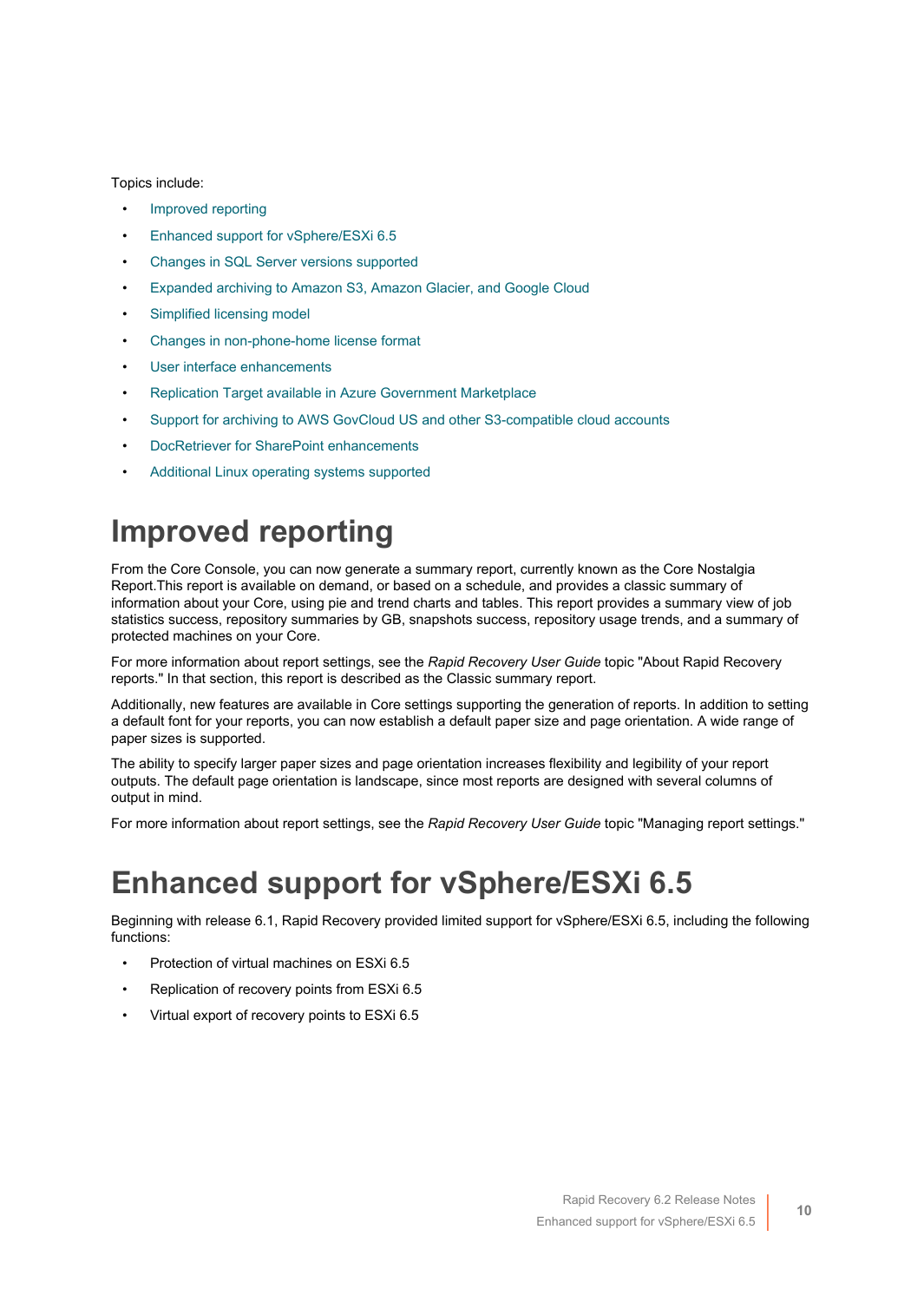Additionally, as of release 6.2, support for vSphere/ESXi 6.5 has been enhanced as described in the following points:

- In release 6.2, you can now export a virtual machine to vCenter/ESXi 6.5 even if the source machine uses the Secure Boot option. To use Secure Boot, the source Virtual Machine must have an Extensible Firmware Interface (EFI) system partition, and the target exported VM must be ESXi 6.5 or later.
- When protecting virtual machines agentlessly on ESXi 6.5, you can now protect encrypted VMs. Rapid Recovery release 6.2 now leverages the Virtual Disk Development Kit (VDDK) for vSphere 6.5, which supports encrypted VMs.
- When protecting virtual machines agentlessly on ESXi 6.5, transfer now works as intended even when the transport mode is set to SAN (storage area network).

#### <span id="page-10-0"></span>**Changes in SQL Server versions supported**

#### **New version supported.**

Microsoft released SQL Server 2017 for general availability on October 2, 2017.

Rapid Recovery supports protection of machines with SQL Server 2017, including agent-based and agentless protection. This includes application support for SQL Server. Backup snapshots are application-aware, and SQL attachability is supported. DocRetriever for SharePoint release 6.2 also supports this version of SQL Server.

#### **Old version deprecated.**

End of life for SQL Server 2008 and 2008 R2 is July 9, 2019. Users are advised to move to a current version of SQL Server that is supported by both Microsoft and Quest in advance of that date.

### <span id="page-10-1"></span>**Expanded archiving to Amazon S3, Amazon Glacier, and Google Cloud**

As of release 6.2, Rapid Recovery has expanded its archiving capabilities to include three new cloud destinations: Amazon S3 storage classes, Amazon Glacier storage class, and Google Cloud.

An Amazon S3 storage account offers a variety of storage classes, with different costs, benefits, and access restrictions. The Standard class is intended for data that you plan to access frequently or quickly, and is the default storage option. The Standard Infrequent Access (IA) class is intended for data that you plan to access less often. The Reduced Redundancy Storage (RRS) storage class offers lower costs and is intended for noncritical reproducible data.

Also available for Amazon S3 accounts is the Glacier storage class, which is intended for long-term storage that does not require real-time access. There is no ability to select Glacier storage from your cloud accounts. Instead, to archive to a Glacier account, select your Amazon S3 cloud account, and then select **Use Glacier storage** as the Location option.

For more information about archiving to Amazon S3 storage accounts, see "Amazon storage options and archiving" in the *Rapid Recovery 6.2 User Guide.*

In addition to the Amazon S3 options, Rapid Recovery has also added Google Cloud as a supported cloud account.

As with archiving to any cloud account, you must first add the account to Rapid Recovery on the Cloud Accounts page in the Core Console. Only then will the account be available as a destination when you create or schedule an archive.

**11**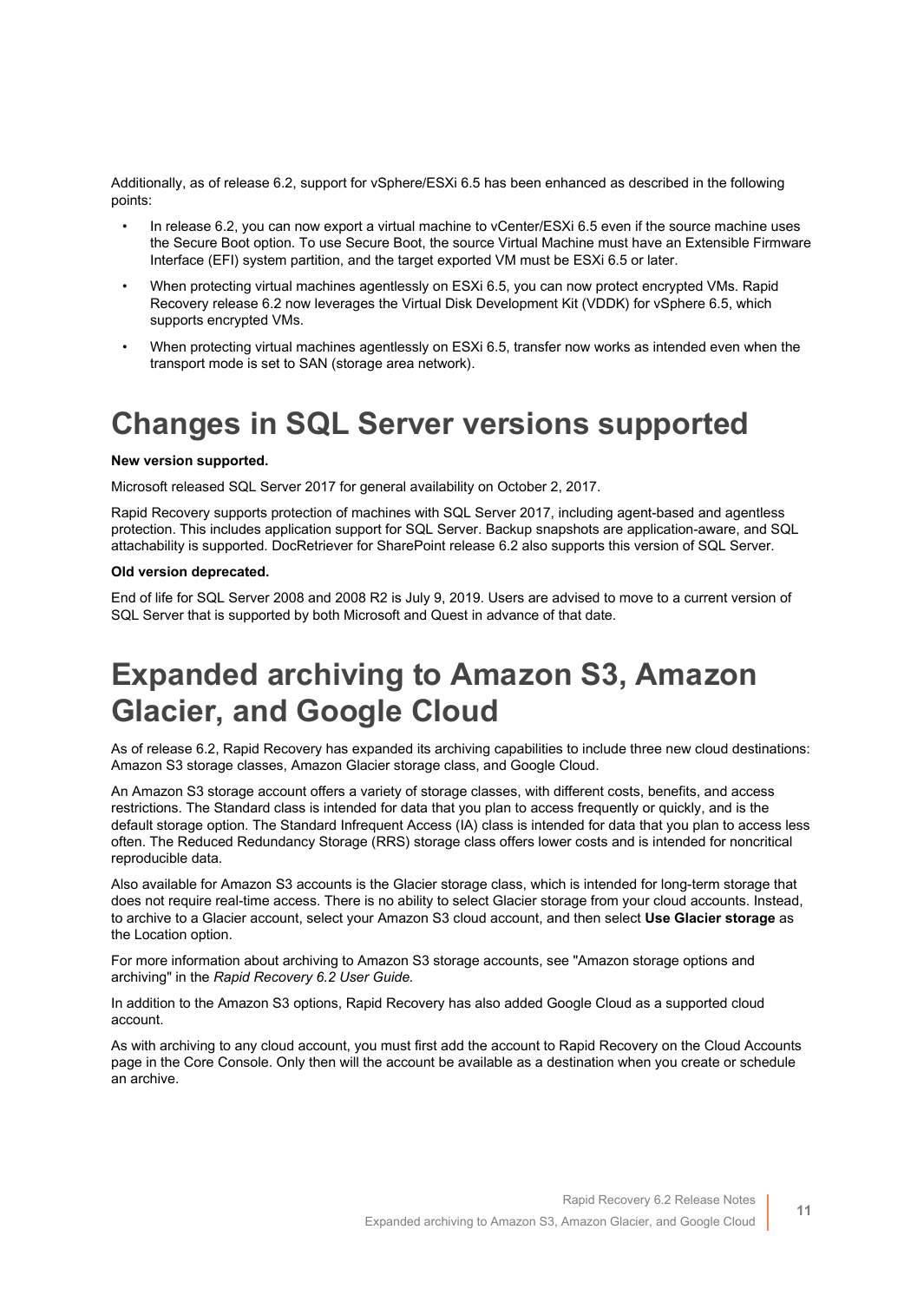### <span id="page-11-0"></span>**Simplified licensing model**

Rapid Recovery has simplified the way it organizes licenses by consolidating multiple license pools into one pool. For more information, see "Managing licenses" in the *Rapid Recovery 6.2 User Guide*.

### <span id="page-11-1"></span>**Changes in non-phone-home license format**

The format of non-phone-home licenses was changed in Rapid Recovery release 6.2. Non-phone-home licenses issued in earlier releases are not compatible with release 6.2 and need to be replaced. The Rapid Recovery Core 6.2 installer detects this case, and prompts the user to obtain a new license key.

Contact the Quest licensing team to obtain a non-phone-home license. Details on filling out the Licensing Assistance web form are included in the *Rapid Recovery User Guide* topic "Obtaining and using non-phone-home licenses."

#### <span id="page-11-2"></span>**User interface enhancements**

Rapid Recovery Core release 6.2 includes the following UI enhancements:

#### **New color themes for Core Console**

The familiar color scheme used in previous versions comprises the Hybrid theme, and is the default theme setting for new installations or upgrades. Newer themes feature color elements that follow UI color standards for Quest Software applications.

Supported color themes are described as follows:

- **Dark**. This theme features a solid dark gray background throughout the interface (left navigation menu, top button bar, and primary pane). Text elements and text buttons not in focus appear in off-white, or white when in focus. Clickable links appear in a medium blue. Occasional buttons have white text over a medium blue background.
- **Hybrid**. This theme features the familiar dark gray background for the left navigation menu and button bar at the top of the Core Console. Text elements in these areas are white. The primary pane has a white background with off-white highlights, with text elements and text buttons in black. Clickable links appear in a dark blue. Occasional buttons have white text over a blue background.
- **Light**. This theme features a clean white background throughout the interface (left navigation menu, top button bar, and primary pane). The Quest logo and some design elements are orange. Text elements are dark gray, with titles in black. Clickable links appear medium blue on hover. Occasional buttons have white text over a medium blue background.

To select and apply a color theme on the **Settings** page of the Core Console, from the **Theme** drop-down, select a theme, and confirm by selecting the  $\checkmark$  check mark. For more information, see the topic "Configuring Core general settings" in the *Rapid Recovery User Guide*.

#### **Filter recovery points by date range**

When viewing recovery points for a protected machine, virtual machine, or VM host, you can now filter recovery points by date range. This ability also applies to recovery points-only machines.

When you select a protected machine in the Core Console, the **Summary** page appears. Click **Recovery Points** to view the existing recovery points for the selected machine. In the Recovery Points table, underneath the titles, there are new **From** and **To** text fields, with associated calendar widgets. If you want to filter the view of recovery points appearing in the table, enter start and end dates in these fields. To clear the filter, click the **X** in the relevant filter text field.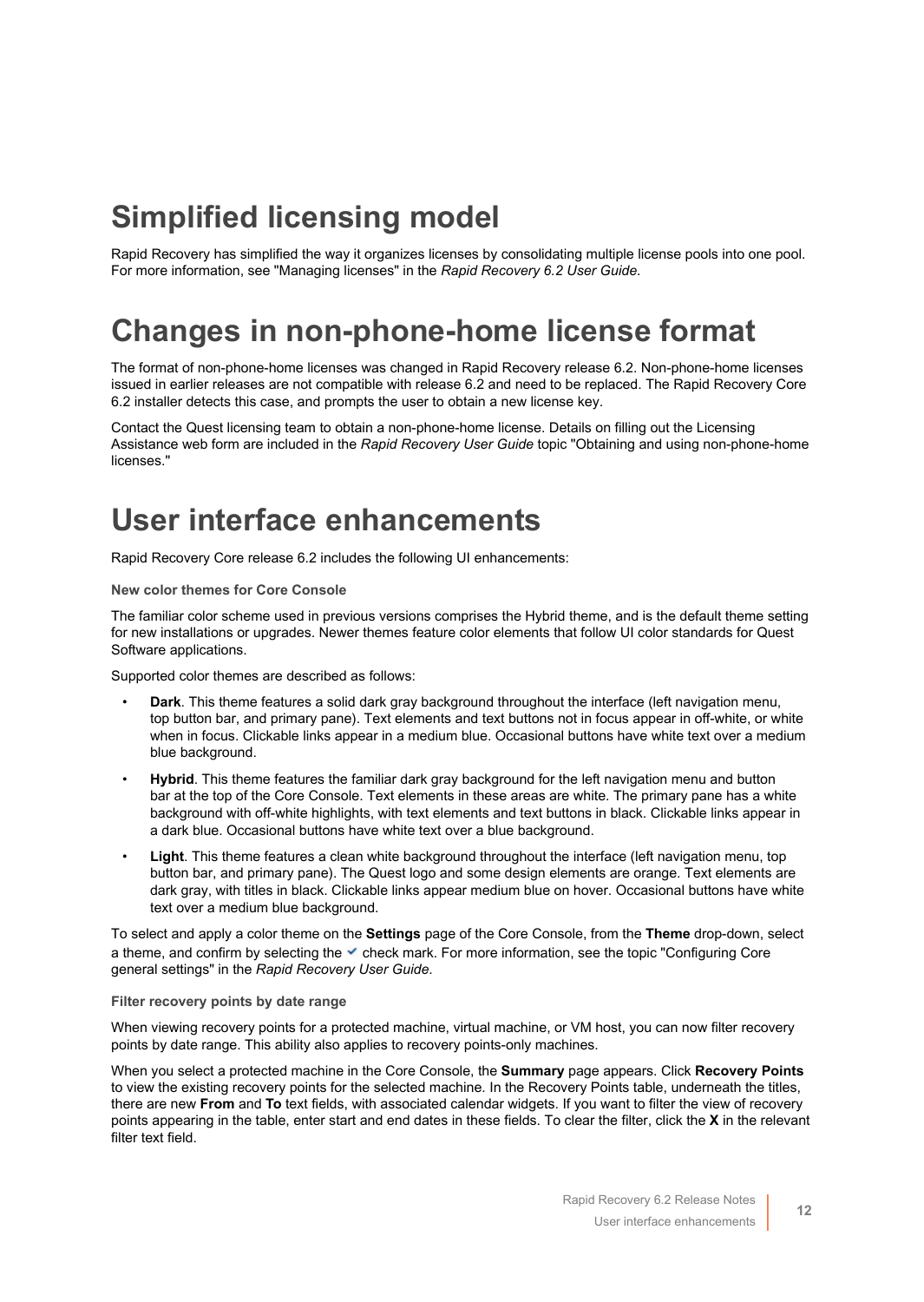**Protect Cluster Wizard connection improvement**

In the past, when you selected **Protect Cluster** from the button bar's Protect Machine drop-down menu, a **Connect to Cluster** dialog box appeared. After defining connection information and clicking **Connect**, the Protect Cluster Wizard opened. Using that wizard, you could then protect a supported DAG cluster or Windows Server 2008 R2 CSV.

The Protect Cluster Wizard now includes connection information, and is launched when you select **Protect Cluster**. This UI improvement brings consistency to the machine, cluster, and cluster node protection experience. This updated wizard also incorporates new options such as encryption over the network.

For more information or specific details, see the topic "Protecting a cluster" in the *Rapid Recovery User Guide*.

### <span id="page-12-0"></span>**Replication Target available in Azure Government Marketplace**

Beginning with release 6.1.2, Rapid Recovery Replication Target is available to users of the Azure Government cloud computing platform. Azure Government users who have an on-premises installation of Rapid Recovery Core can now select the "Rapid Recovery Replication Target" from the Azure Government marketplace. Using this VM, Azure compute services, and storage that you add to the VM for your repository, users can quickly and easily set up a target Core that replicates your on-premises backup data in the Azure Government cloud. This lets you take advantage of the simplicity, security, and redundancy offered by Microsoft's cloud computing platform.

This is the identical product available to public users of the Azure platform.

The VM uses a fully patched Windows Server 2016 OS and comes with simple-to-use scripts that set up your VM in minutes. For information about replicating to Azure, see the *Rapid Recovery Replication Target for Microsoft Azure Setup Guide*.

### <span id="page-12-1"></span>**Support for archiving to AWS GovCloud US and other S3-compatible cloud accounts**

Amazon Web Services offers a service called AWS GovCloud (US). This is an isolated AWS region designed to meet specific regulatory and compliance requirements, thus letting United States government agencies and customers join private businesses in leveraging cloud accounts.

Beginning with release 6.1.2, Rapid Recovery fully supports archive of recovery points to Simple Storage Service (S3) cloud accounts on AWS GovCloud. Quest also provides limited support for other S3-compatible cloud storage accounts for archiving.

When defining cloud accounts in the Rapid Recovery Core Console, for **Cloud type**, select **Amazon S3**, and enter a fully qualified URL into the **Service endpoint** field to define and cache your account credentials.

### <span id="page-12-2"></span>**DocRetriever for SharePoint enhancements**

DocRetriever for SharePoint is a separately installed component that accompanies Rapid Recovery Core. If you protect one or more SharePoint front end web servers in your Core, DocRetriever provides additional recovery options. Using the DocRetriever Console, DocRetriever for SharePoint lets SharePoint administrators recover SharePoint objects from the site collection level down to the component level.

The following enhancements have been added to DocRetriever release 6.2.

• **Restore job history**. You can view the history of previous restores performed of SharePoint data using DocRetriever Console. Once you select a restore job in the "Jobs list" tab, you can drill down to its details

**13**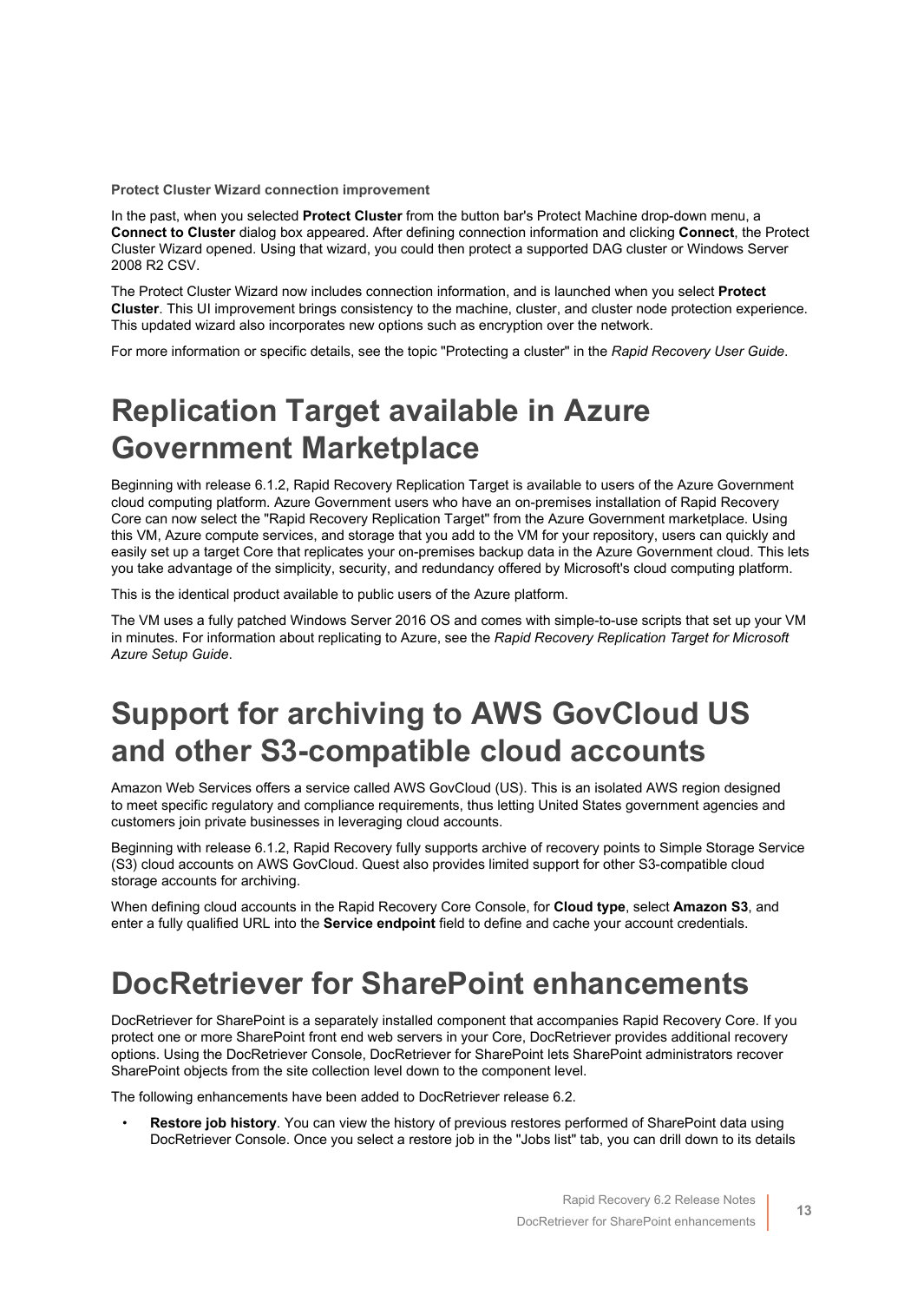in the "Job restore actions" and "Job restore parameters" tabs. This previously existing feature is now documented in the *DocRetriever for SharePoint User Guide*.

- **Restore improvements**. DR Console now has the ability to display and restore system items, including web part templates, site themes, master pages, views, forms, list items, and files in the DR "Associated Files" folder that are not associated with a list. Also, more properties for a SharePoint object can now be restored—for example, a site's welcome page link.
- **Additional metadata**. The DR Console offers the ability to display more properties. For example, in Settings, you can control display of system items. If set to display, then from the tree view or the list, when viewing attributes, you can see if an item is a system item. The same function is available for hidden items when they are set to display. Title bars for the DocRetriever Console now display additional information such as the SQL database instance being used. The status bar at the bottom of the DR console now shows item counts or other attributes of selected items, and the SharePoint version being used.
- **Updated settings**. Restore settings for the DocRetriever Console have been moved from the Settings dialog box to the Windows registry. Restore settings (such as duplicate actions, container actions, object types to be included in the restore, and restore direction) from any restore are now cached to be the default settings for the subsequent restore. For any restore of SharePoint data, the default settings can be customized to serve your needs. Other settings are also stored in the Windows registry, such as SQL Server settings that include command timeouts (in seconds), and recent recovery sources.
- **Code optimizations**. Code optimizations improve performance, letting some restore operations occur concurrently. Error handling has also been improved.

For more information about this component, see the *DocRetriever for SharePoint User Guide*.

### <span id="page-13-1"></span>**Additional Linux operating systems supported**

The following Linux operating system distributions are now supported:

- Version 6.9 is supported for CentOS Linux, Red Hat Enterprise Linux, and Oracle Linux.
- Version 9 is now supported for Debian Linux.
- Version 17.04 LTS is now supported for Ubuntu Linux.
- Versions 12 SP1 and 12 SP2 of SUSE Linux Enterprise Server (SLES) are now supported.

# <span id="page-13-0"></span>**Deprecated in this release**

This section includes a list of features, items, or related components that are deprecated in Rapid Recovery release 6.2.

Topics include:

- [Central Management Console deprecated](#page-14-0)
- [Synchronous replication no longer supported](#page-14-1)
- [Operating system support changes](#page-15-0)
- [Hypervisor support changes](#page-16-0)
- [Exchange Server 2007 deprecated](#page-17-1)
- [Application support changes](#page-17-2)
- [Tiering repository feature deprecated](#page-17-3)

**14**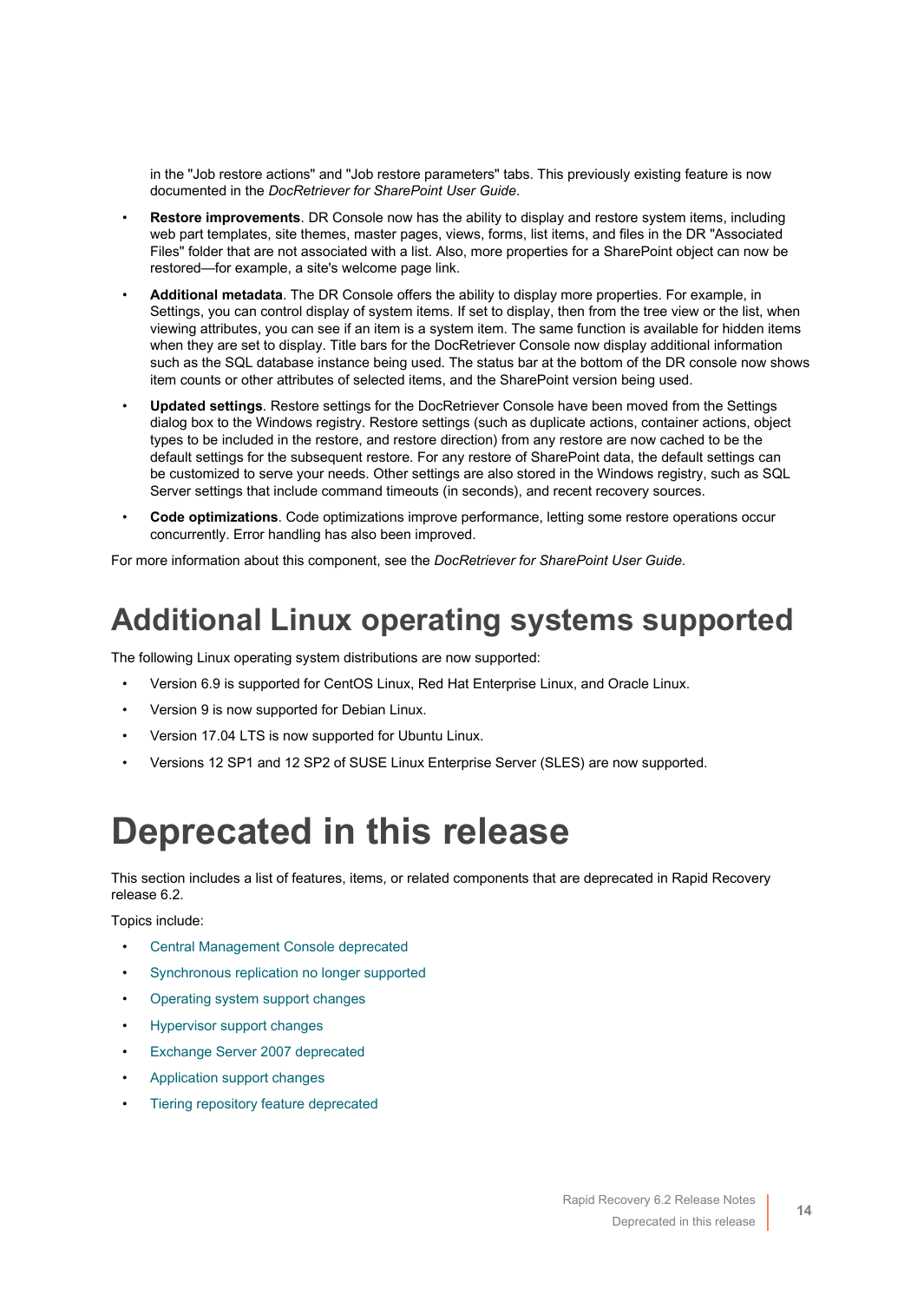### <span id="page-14-0"></span>**Central Management Console deprecated**

Rapid Recovery release 6.2 includes the production rollout of the Data Protection Portal. This feature, particularly useful for managed service providers, lets you manage multiple Cores; access a dashboard where you can monitor tasks and events, view repository status, and check system health; generate reports; and perform a growing list of other functions from a single web-based user interface. This new web-based portal is currently accessible to Rapid Recovery users with a current maintenance agreement. Its ability to manage multiple Rapid Recovery Cores from a central location replaces the functionality of the now-deprecated Central Management Console.

If you manage two or more Cores in release 6.2, Quest recommends that you migrate to the Data Protection Portal. Only the new portal is supported for management of release 6.2 Cores.

As of release 6.2, the Central Management Console is now in limited support only. Topics related to the Central Management Console have been removed from technical documentation. If you are no longer using this component, as a best practice, Quest recommends uninstalling the Central Management Console.

In Rapid Recovery Core release 6.2, the **Data Protection Portal** Core setting lets you enable or disable connection with the portal.

Integration between the Rapid Recovery Core Console and the Data Protection Portal is enabled by default. To view the current connection setting, disable, or enable the connection for any Core, navigate to  $\circledast$  Settings in the Core Console and view or change the **Data Protection Portal** configuration.

If using a Core version older than release 6.2, you must download a plug-in that lets your Core connect to the portal. When you log in to the Data Protection Portal from any Core server, you can download and install the appropriate plug-in for your Core version. The plug-in lets you manage multiple Cores, and is backward compatible with currently supported versions of Rapid Recovery Core.

For more information about the Data Protection Portal, see in-product help for the Data Protection Portal.

### <span id="page-14-1"></span>**Synchronous replication no longer supported**

Earlier versions of this product (prior to AppAssure 5.4.1) supported only synchronous replication, in which there was a single retention policy between source and target Cores. Asynchronous replication mode—the capability to support disparate retention policies—was introduced in release 5.4.3, and has been the standard for every release since. The old mode was deprecated.

As of Rapid Recovery release 6.2, support for the old synchronous replication mode is discontinued. When upgrading earlier releases, the Core installer checks a registry key to verify if a DVM repository integrity check is required. If so, you are notified that you must perform an integrity check. This check is only required if your DVM repository was created prior to release 5.4.1, if you used replication at that time, and if the integrity check was not previously performed.

**NOTE:** If you are prompted to run an integrity check, be aware that this job is expected to take an i extended period of time. The amount of time differs based on the amount and type of data in your repository, and on the underlying storage system. While the job is running, no other transactions can be performed in that repository, including transfers (snapshot and base image backups, and replication), nightly jobs, and so on. You can perform other operations in other repositories while this job is running.

For more information, see the *Rapid Recovery User Guide* topic "About checking the integrity of DVM Repositories." For details on manually performing the integrity check, see the procedure for "Performing an integrity check on a legacy DVM repository."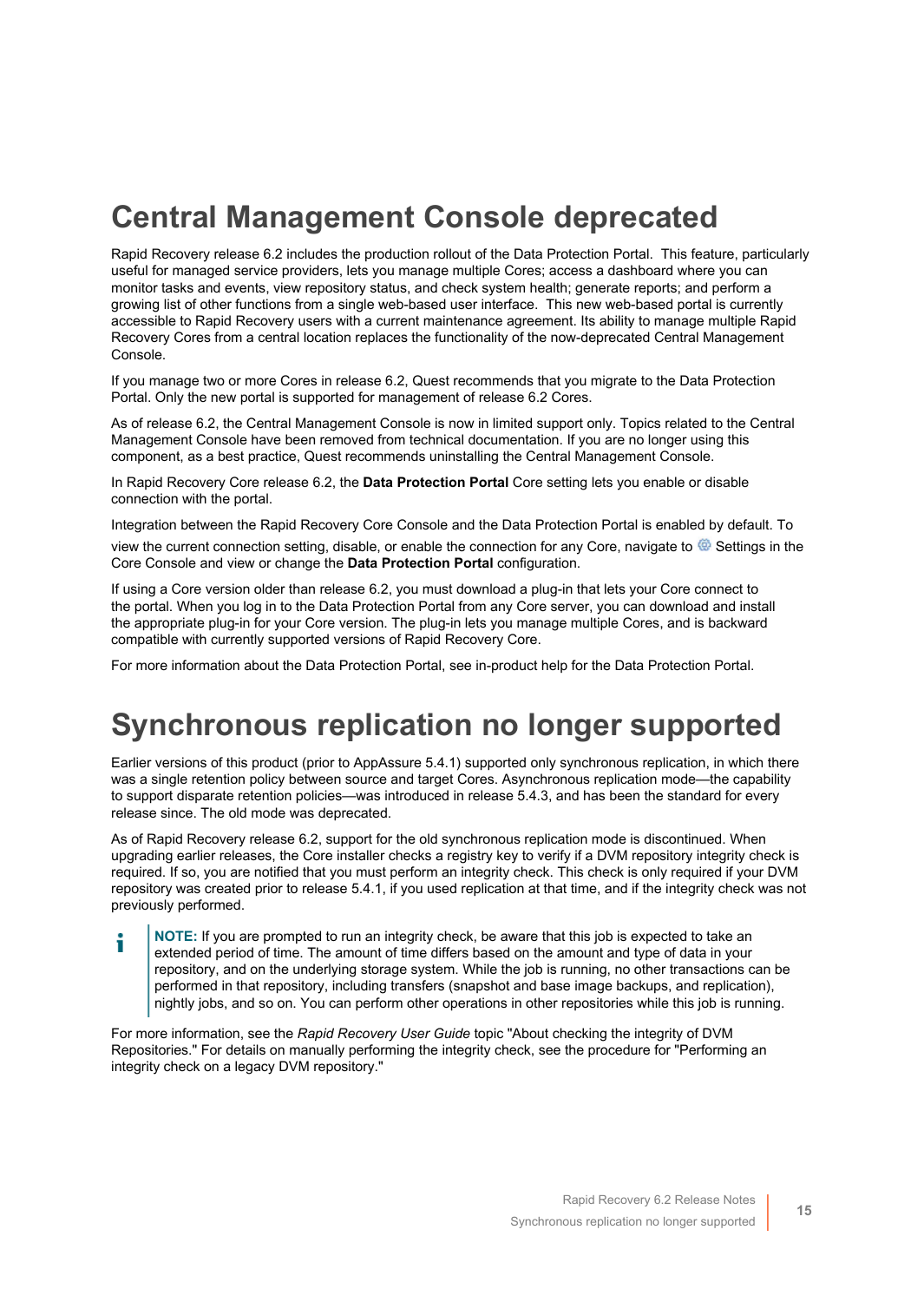### <span id="page-15-0"></span>**Operating system support changes**

Rapid Recovery release 6.2 includes upgrades of the .NET framework from version 4.5.2 to version 4.6.2. Additionally, support has been added in release 6.2 for Secure Hash Algorithm 2 (SHA2). This certificate security protocol is stronger and generates a longer hash, and is used for Rapid Recovery drivers. Because of these incremental improvements, and because of required libraries and binary limitations, older Windows versions that do not fully support these requirements are no longer supported as of Rapid Recovery release 6.2.

The changes in OS support are documented below. For a full list of operating systems and the Rapid Recovery components supported for each, refer to the *Rapid Recovery System Requirements Guide* topic "Rapid Recovery release 6.2 operating system installation and compatibility matrix."

If you currently protect machines with an operating system that is no longer supported, you have two options:

- 1. You can upgrade the OS on the machines you want to protect to a supported OS, then upgrade Rapid Recovery Agent to release 6.2 and continue to protect the machine on your release 6.2 Core.
- 2. You can protect the machine on a release 6.2 Core using an older but supported version of Rapid Recovery Agent (such as 6.1.3). Of course, in such cases, new release 6.2 features are not available for that protected machine and are not supported.

The following Windows operating system support changes apply to Rapid Recovery release 6.2:

- **Windows XP.** As in release 6.1.3, Core and Agent are not supported for machines running this OS. Rapid Recovery now no longer supports agentless protection or URC restore for machines with this OS.
- **Windows Vista.** As in release 6.1.3, Core and Agent are not supported for machines running this OS. Rapid Recovery now no longer supports agentless protection or URC restore for machines with this OS. This OS is not supported.
- **Windows Vista SP2.** As in release 6.1.3, Core is not supported for machines running this OS. Rapid Recovery now no longer supports protection for machines with this OS using Agent or agentless. LMU, Mailbox Restore, and DocRetriever for SharePoint are no longer supported on this OS.
- **Windows 7.** As in release 6.1.3, Core and Agent are not supported for machines running this OS. Support for this operating system is discontinued. Rapid Recovery no longer supports agentless protection, URC restore or URC driver injection for machines with this OS.
- **Windows 7 SP1.** Core and Agent are no longer supported for machines running this OS with Service Pack 1. LMU, Mailbox Restore, and DocRetriever for SharePoint are no longer supported on this OS. Limited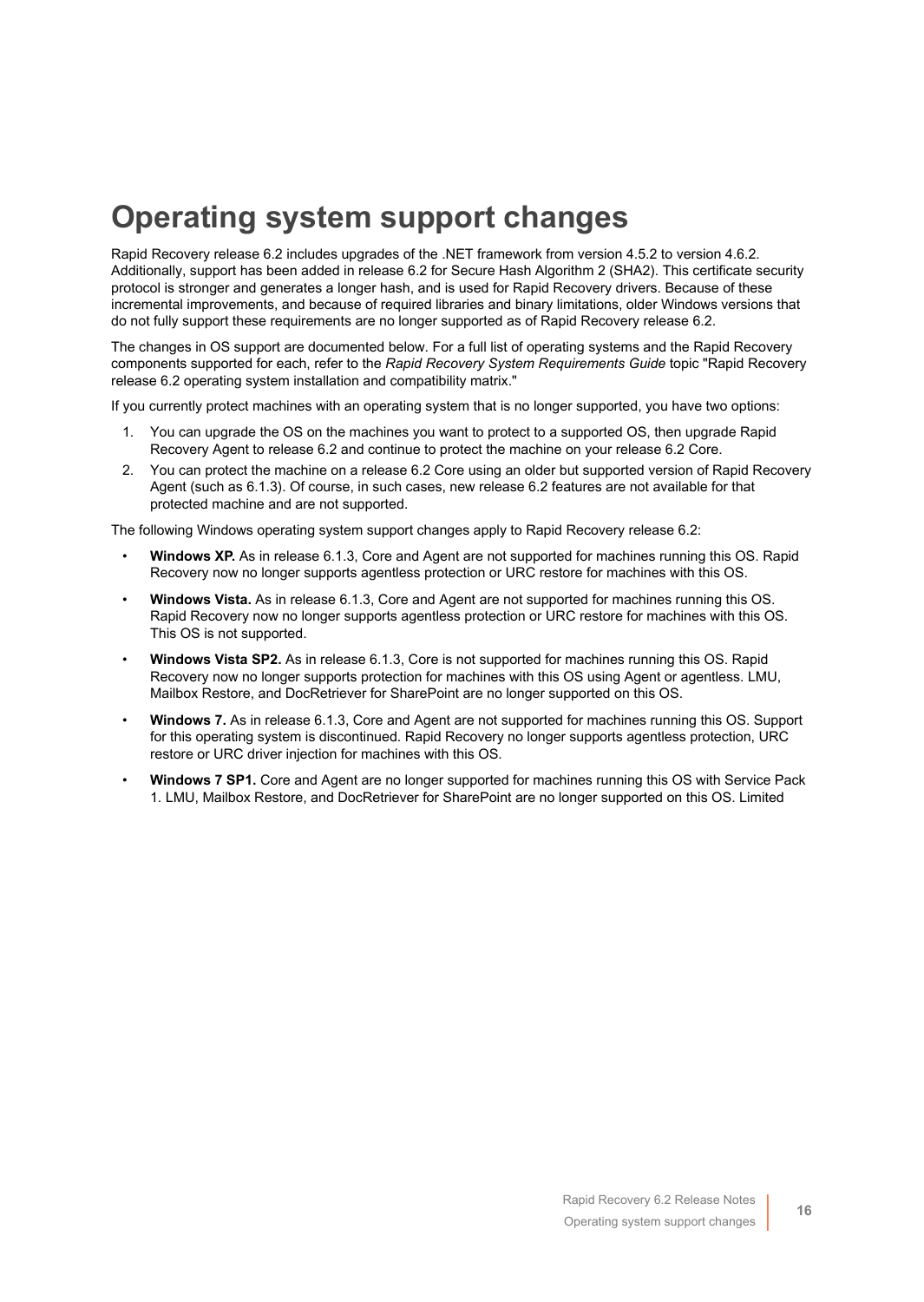support is provided only for agentless protection, URC restore, and VM export to Azure, which works only for 64-bit installations.

- **Windows 8.** Core and Agent are no longer supported for this OS. Limited support is provided only for agentless protection, URC restore, and VM export to Azure (which works only for 64-bit installations).
- **Windows 8.1.** Core is supported for this OS . Agent and agentless protection support continues. VM export to Azure works only for 64-bit installations.
- **Windows 10.** Core is supported for this OS . Agent and agentless protection support continues. The previous incompatibility with virtual exported to VirtualBox (in which SCSI controller drivers were missing for Windows 10) has been corrected. VM export to Azure works only for 64-bit installations.
- **Windows Server 2003.** As in release 6.1.3, Core and Agent are not supported for machines running this OS. Support for agentless protection for VMs with this operating system is limited, as is URC restore. No other aspects of this OS are supported.
- **Windows Server 2008.** As in release 6.1.3, Core and Agent are not supported for machines running this OS. Support for agentless protection for VMs with this operating system is limited, as is URC restore. VM export to Azure works only for 64-bit installations.
- **Windows Server 2008 SP2.** Core and Agent are no longer supported for machines running this OS. Support for agentless protection for VMs with this operating system is now limited, as is URC restore. VM export to Azure works only for 64-bit installations.
- **Windows Server 2008 R2.** As in release 6.1.3, Core and Agent are not supported for machines running this OS. Support for agentless protection for VMs with this operating system is now limited, as is URC restore. URC driver injection is no longer supported. VM export to Azure works only for 64-bit installations.
- **Windows Server 2008 R2 SP1.** Core is supported for this OS, provided you follow guidance in Microsoft [KB 3033929.](https://support.microsoft.com/en-us/help/3033929/microsoft-security-advisory-availability-of-sha-2-code-signing-support) Silent installation of Core is not supported. Agent and agentless protection are supported on this OS. VM export to Azure works only for 64-bit installations.
- **Windows Server 2012.** Core, Agent, and agentless protection are supported on this OS . VM export to Azure works only for 64-bit installations.
- **Windows Server 2012 R2.** Core, Agent, and agentless protection are supported on this OS. VM export to Azure works only for 64-bit installations.
- **Windows Server 2016.** Core, Agent, and agentless protection are supported on this OS. VM export to Azure works only for 64-bit installations.

The following Linux operating system support changes apply to Rapid Recovery release 6.2:

• **Ubuntu Linux 12.04 LTS, 12.10, 13.04, 13.10, 14.10, 15.04, 15.10.** These OS distributions have reached end of life, and are therefore no longer tested. Agent, Agentless, and Live DVD support for these OS is therefore limited.

### <span id="page-16-0"></span>**Hypervisor support changes**

For interoperability with Rapid Recovery, users are advised that Quest support for hypervisors, operating systems, and other software generally ends for a specific version when its publisher determines it has reached end of life (EOL).

Microsoft .NET Framework 4.6.2 cannot be installed on Windows Server 2008 SP2. As a result, virtual export to Windows Server 2008 SP2 is no longer supported. The table in the System Requirements Guide listing Hypervisor requirements supporting virtual export has been updated accordingly.

Oracle no longer supports VirtualBox versions 4.x or version 5.0. Accordingly, in release 6.2, Rapid Recovery support for VirtualBox begins with version 5.1. If trying to perform virtual export to this hypervisor target, upgrade to VirtualBox version 5.1 or later.

Rapid Recovery now supports virtual export to vCenter/ESXi 6.5 if the source machine uses the Secure Boot option.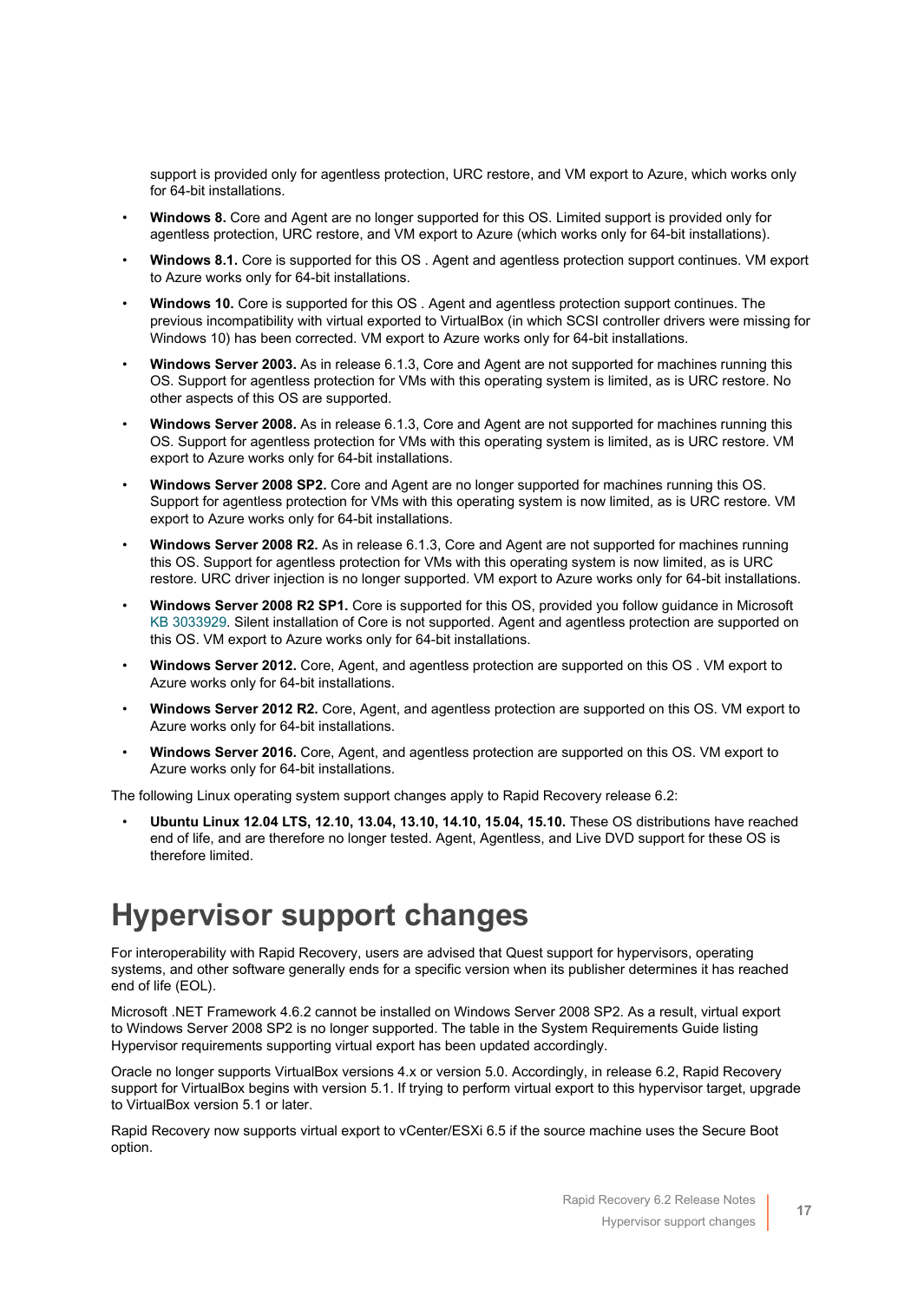### <span id="page-17-1"></span>**Exchange Server 2007 deprecated**

In April of 2017, Microsoft Exchange Server 2007 reached end of life. Microsoft no longer supports that version of Exchange Server.

Accordingly, Rapid Recovery support of Exchange 2007 is deprecated. In Rapid Recovery release 6.2, only limited support is provided for Exchange 2007. If customers encounter issues, Quest Data Protection Support will apply their best effort to provide known work-arounds or fixes. However, no coding effort will be applied to issues discovered in Exchange 2007 in relation to our software.

Quest recommends migrating to newer, supported versions of Exchange if you want to continue protecting your data using Rapid Recovery.

### <span id="page-17-2"></span>**Application support changes**

The following application support changes apply to Rapid Recovery release 6.2:

- SharePoint Server 2007 reached end of life on October 10, 2017, and is therefore no longer tested or supported with our product. While Rapid Recovery may work with 64-bit versions of SharePoint 2007, that version of SharePoint is no longer supported. Accordingly, references to this SharePoint version have been removed from the *DocRetriever for SharePoint User Guide*.
- As indicated in [Exchange Server 2007 deprecated](#page-17-1), support for Exchange Server 2007 is deprecated. Only limited support is provided for Exchange 2007 (x64). 32-bit versions are not supported.
- Rapid Recovery no longer supports VMware vSphere on ESXi 5.0 and 5.1. Support continues for ESXi 5.5, 6.0, and 6.5.
- As indicated in [Oracle Database 12c application support,](#page-5-0) Rapid Recovery now includes application support for Oracle 12c database servers with Rapid Recovery Agent installed. Agentless application support is planned for a future release.
- As noted in [Hypervisor support changes,](#page-16-0) due to EOL, Rapid Recovery no longer supports virtual export with VirtualBox versions 4.x or version 5.0. Use version 5.1 or later.

### <span id="page-17-3"></span>**Tiering repository feature deprecated**

A tiering repository is a secondary repository defined on your Core into which recovery points can be relocated from a primary DVM repository. Once they are moved, recovery points are deleted from your primary DVM repository. The Core continues to manage the relocated recovery points until they are eventually rolled up and deleted.

In release 6.2, tiering is only supported on DR Series deduplication appliances running OS 4.0. The repository requires RDS services native to the DR appliance.

The tiering feature, supported in releases 6.1 and 6.2 only, is deprecated. This feature is not expected to be included in future releases.

# <span id="page-17-0"></span>**Resolved issues**

Customer-facing issues resolved in this release are listed below.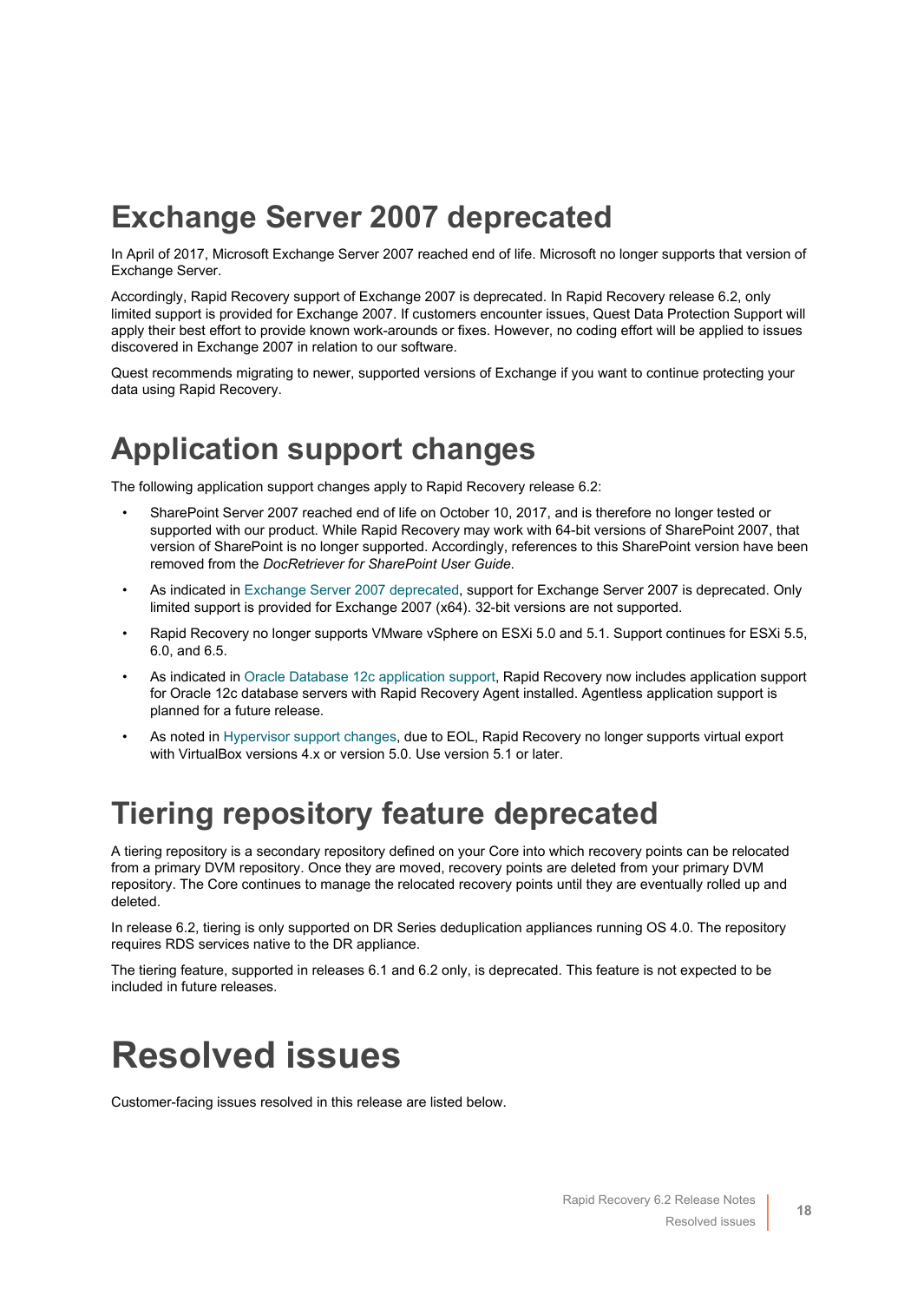#### **Table 1. Core and Windows resolved issues**

| <b>Resolved Issue Description</b>                                                                                                                                                                                                               | <b>Issue</b><br>ID | <b>Functional</b><br>Area |
|-------------------------------------------------------------------------------------------------------------------------------------------------------------------------------------------------------------------------------------------------|--------------------|---------------------------|
| Sometimes the Core failed to restore the configuration for some services during<br>the remount volumes job that occurred after a factory reset, but the remount<br>volumes job showed as successfully completed.                                | 104043             | Core                      |
|                                                                                                                                                                                                                                                 | 103813             | <b>RRT</b>                |
| In the Spanish UI, agentless virtual machines did not appear on the virtual<br>machines tab in the Spanish interface.                                                                                                                           | 103782             | Localization              |
| In the Korean UI, there was no ability to boot from a RASR USB flash drive due<br>to invalid information in the BCD file (0xc0000098).                                                                                                          | 103775             | Localization              |
| The Agent service crashes when trying to collect cluster SQL metadata of a<br>database with the FileAttributes.ReparsePoint attribute.                                                                                                          | 103740             | Agent                     |
| The status of a virtual machine exported to ESXi appears as "Disabled" or<br>"Stopped" after editing the export configuration, which is expected.                                                                                               | 103704             | ESXi                      |
| Replication started outside of the scheduled time if the job was added to the<br>queue.                                                                                                                                                         | 103702             | Replication               |
| Restoring ReFS volumes did not work on Windows Server 2016.                                                                                                                                                                                     | 103698             | Restore                   |
| There was no ability to add a cloud account for Azure Government.                                                                                                                                                                               | 103683             | Azure                     |
| Core performance got worse and used a lot of system resources while mounting<br>a recovery point from an attached Azure archive.                                                                                                                | 103670             | Azure                     |
| A connection to the MongoDB reporting database cannot be established due to<br>insufficient free ports, which is expected.                                                                                                                      | 103664             | Reports                   |
| Restoring a Core configuration with a configuration backup file of a previous<br>Core was not restricted.                                                                                                                                       | 103632             | Core                      |
| A machine with a root on a RAID volume didn't boot after a successful export.                                                                                                                                                                   | 103558             | Export                    |
|                                                                                                                                                                                                                                                 | 103556             | <b>RRT</b>                |
| The limitation for the maximum concurrent exports did not work correctly after<br>specific steps.                                                                                                                                               | 103515             | Core                      |
| The error "Placeholder mismatch with format string [Checking volume images by<br>read {0} on {1} recovery point {2}] and arguments " appeared while performing<br>an integrity check on a DVM repository, even though the check was successful. | 103492             | Repository                |

Resizing the Dedup Cache failed with the error "cache\_io\_engine: windows error 103469 Repository87" if the Dedup Cache was located on a disk with a sector size of 4 KB.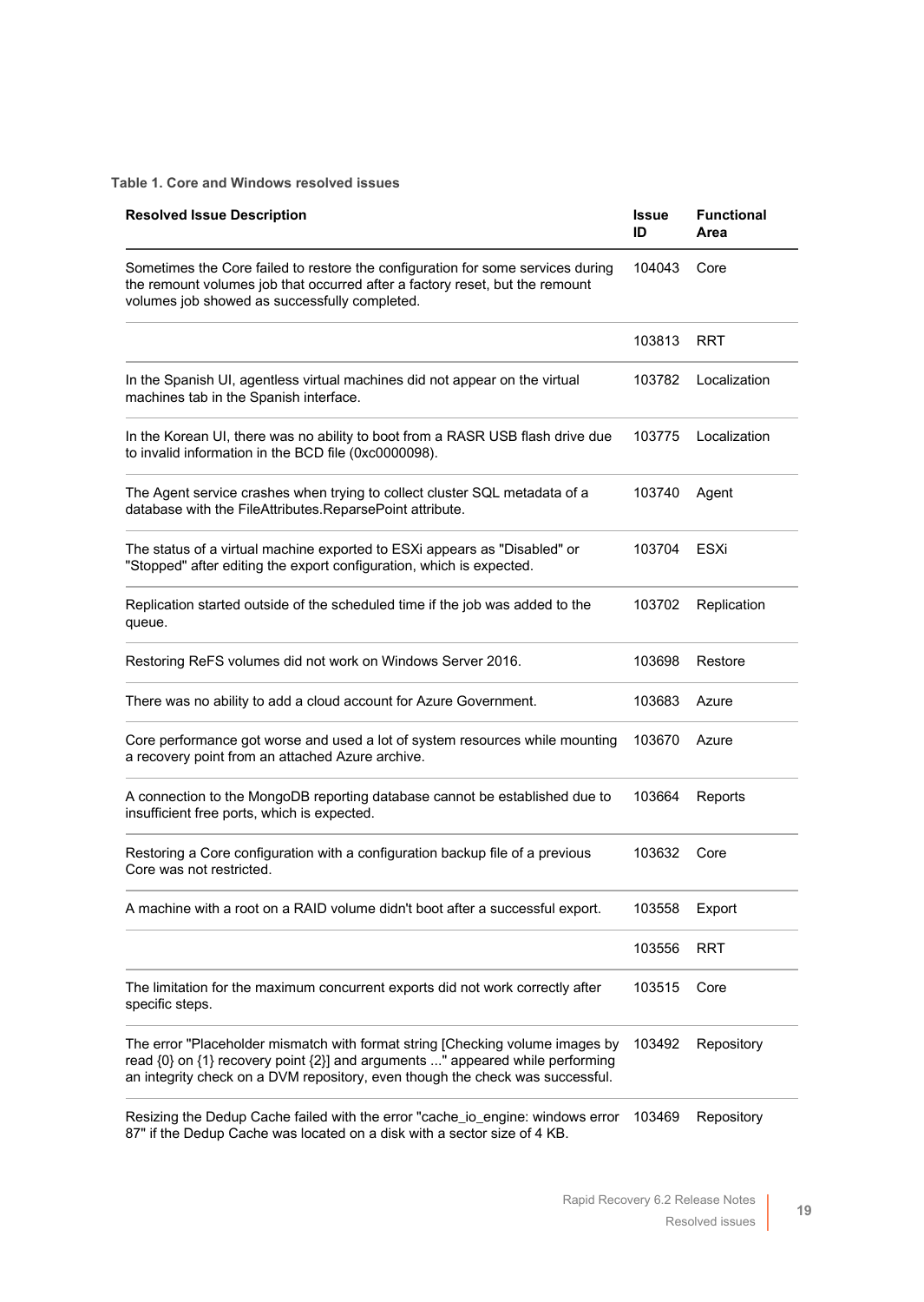| <b>Resolved Issue Description</b>                                                                                                                                                                                                                           | <b>Issue</b><br>ID | <b>Functional</b><br>Area                             |
|-------------------------------------------------------------------------------------------------------------------------------------------------------------------------------------------------------------------------------------------------------------|--------------------|-------------------------------------------------------|
| When protecting a vCenter virtual machine, agentless protections fails with the<br>error "An item with the same key has already been added."                                                                                                                | 103426             | Agentless<br>protection                               |
| A Core localized in Brazilian Portuguese failed to communicate with the License<br>Portal, because the string was not recognized as a valid DateTime.                                                                                                       | 103371             | Localization                                          |
| While protecting a machine agentlessly, if the maximum number of permitted<br>snapshots was exceeded, an incorrect error message displayed.                                                                                                                 | 103334             | Agentless<br>protection                               |
| A transfer failed because there are no retries present on the<br>CleanupSnapshotInternal stage, which is as designed.                                                                                                                                       | 103310             | <b>Transfers</b>                                      |
| There was a logic issue with the option "Include only the recovery in the date<br>range" when this option was used for a scheduled archive.                                                                                                                 | 103283             | Archiving                                             |
| Sometimes the export postprocessing step took a lot of time, because there was<br>incorrect dismount logic in the driver.                                                                                                                                   | 102742             | Export                                                |
| Sometimes there was no ability to protect a second cluster that had the same<br>hostname as the first cluster, even though it was from a different domain.                                                                                                  | 102702             | Protection                                            |
| Incremental and Virtual Standby Hyper-V exports failed if the location or name<br>for the exported virtual machine contained Chinese symbols.                                                                                                               | 102589             | Localization                                          |
| The warning "VSS full snapshot was taken with excluded VSS writers 'Microsoft<br>Exchange Writer has state" appeared about a non-existing writer on a protected<br>machine (SQL or Exchange, depending on the instance installed) during log<br>truncation. | 102567             | Protection                                            |
| Incremental snapshots were slow for volumes with specific write activity.                                                                                                                                                                                   | 102493             | Protection                                            |
| Deferred delete canceled after a rollup job on French operating systems.                                                                                                                                                                                    | 102436             | Localization                                          |
| After an upgrade to 6.1.2, repository maintenance failed after restoring the<br>provisioning configuration.                                                                                                                                                 | 102340             | Upgrade                                               |
| After several days, the AAFileFilter driver caused a blue screen to appear on a<br>Hyper-V cluster running Windows Server 2012 R2 or Windows Server 2016.                                                                                                   | 102232             | Agentless<br>protection,<br>server cluster,<br>driver |
| A seed drive job automatically canceled due to a NullReferenceException.                                                                                                                                                                                    | 101617             | Seed drive                                            |
| On Windows 2016, some drivers were blocked during an installation of the<br>Agent software with the "Secure boot" option enabled.                                                                                                                           | 101573             | Agent<br>installation                                 |
| The VMwareProxy service crashed due to TCP/IP port exhaustion.                                                                                                                                                                                              | 101485             | VMware proxy                                          |
| A remount job did not restore the locale of a Core.                                                                                                                                                                                                         | 101316             | Localization                                          |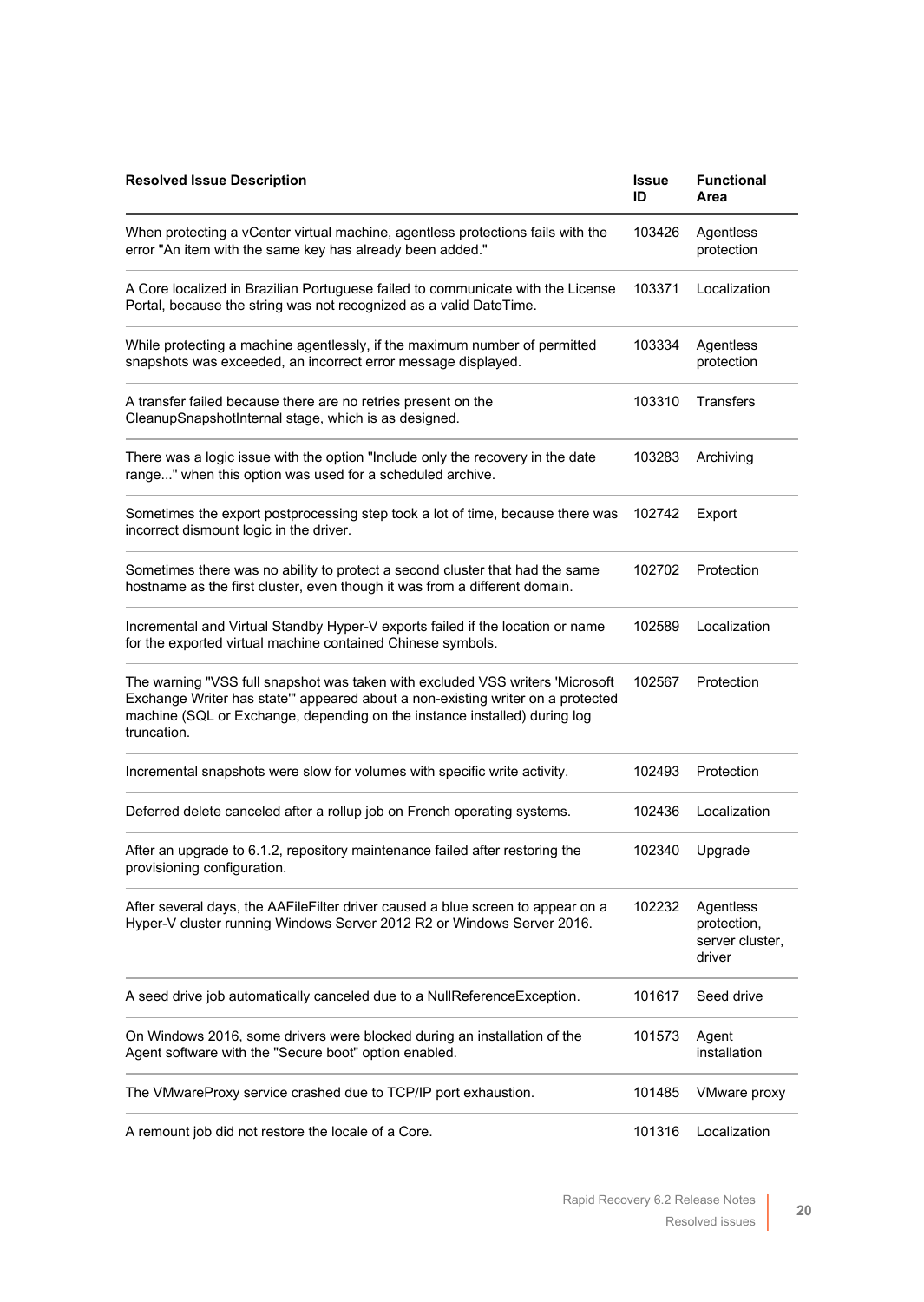| <b>Resolved Issue Description</b>                                                                                                                                                                          | <b>Issue</b><br>ID | <b>Functional</b><br>Area |
|------------------------------------------------------------------------------------------------------------------------------------------------------------------------------------------------------------|--------------------|---------------------------|
| If a letter was assigned to a Recovery partition, the status of the volume<br>displayed as "Not valid."                                                                                                    | 101224             |                           |
| On a system test environment, ESXi virtual standby failed with the error "An<br>entry with the same key already exists."                                                                                   | 100868             | ESXi                      |
| The VMM actions were available while the ESXi host was in maintenance mode.                                                                                                                                | 35740              | ESXi                      |
| There was an incorrect validation for the "Maximimum connection pooling size"<br>and the "Minimum connection pooling size" fields for the MongoDB connection.                                              | 35607              | Reports                   |
| A base image was taken when the NTFS Boot Sector copy changed.                                                                                                                                             | 34981              | <b>NTFS</b>               |
| Virtual disk provisioning failed with Return Code 4 if the storage pool did not<br>consistently have empty space, which is as designed.                                                                    | 34937              | Virtual<br>machines       |
| Unexpected base images were taken of the ESX(i) virtual machines that had<br>snapshots with quiescing enabled.                                                                                             | 34916              | ESXi                      |
| The Virtual Standby tab performance was slow.                                                                                                                                                              | 34434              | Exporting                 |
| The warning message "Information about allocated space for some volumes is<br>unavailable" appeared on the Summary tab for a protected virtual machine<br>(VM) if that VM was located on an NFS datastore. | 33551              | Virtual<br>machines       |
| All running archive jobs failed with the error "There is not enough space on the<br>disk" if more than one archive job was in progress at the moment when the<br>target network storage ran out of space.  | 31827              | Archiving                 |
| Rollback or export using SAN transport mode failed because one of the<br>parameters had an invalid error in ESXi.                                                                                          | 29508              | Agentless                 |
| Table 2. DL appliance resolved issues                                                                                                                                                                      |                    |                           |
| <b>Resolved Issue Description</b>                                                                                                                                                                          | <b>Issue</b><br>ID | <b>Functional</b><br>Area |
| On a DL1000, sometimes launching FTBU would hang on the splash screen<br>after a required reboot of the server during a configuration using the first wizard.                                              | 105114             | <b>FTBU</b>               |
| Some ESXi export jobs failed with the error "VddkApiException: You do not have<br>access rights to this file."                                                                                             | 105029             | ESXi                      |
| If one of the physical disks on a DL1300 or DL1000 was offline, the FTBU would<br>hang after the first wizard on the "Applying Settings " window.                                                          | 103699             | <b>FTBU</b>               |
| On a DL1300 or DL4300 with FI#3.2.55, the<br>ApplianceProvisioningConfiguration.xml file was present on the RECOVERY<br>partition after configuring FTBU.                                                  | 103389             | <b>FTBU</b>               |
| Sometimes the message "Internal Server Error" appeared on the Backup tab.                                                                                                                                  | 102379             | <b>RASR</b>               |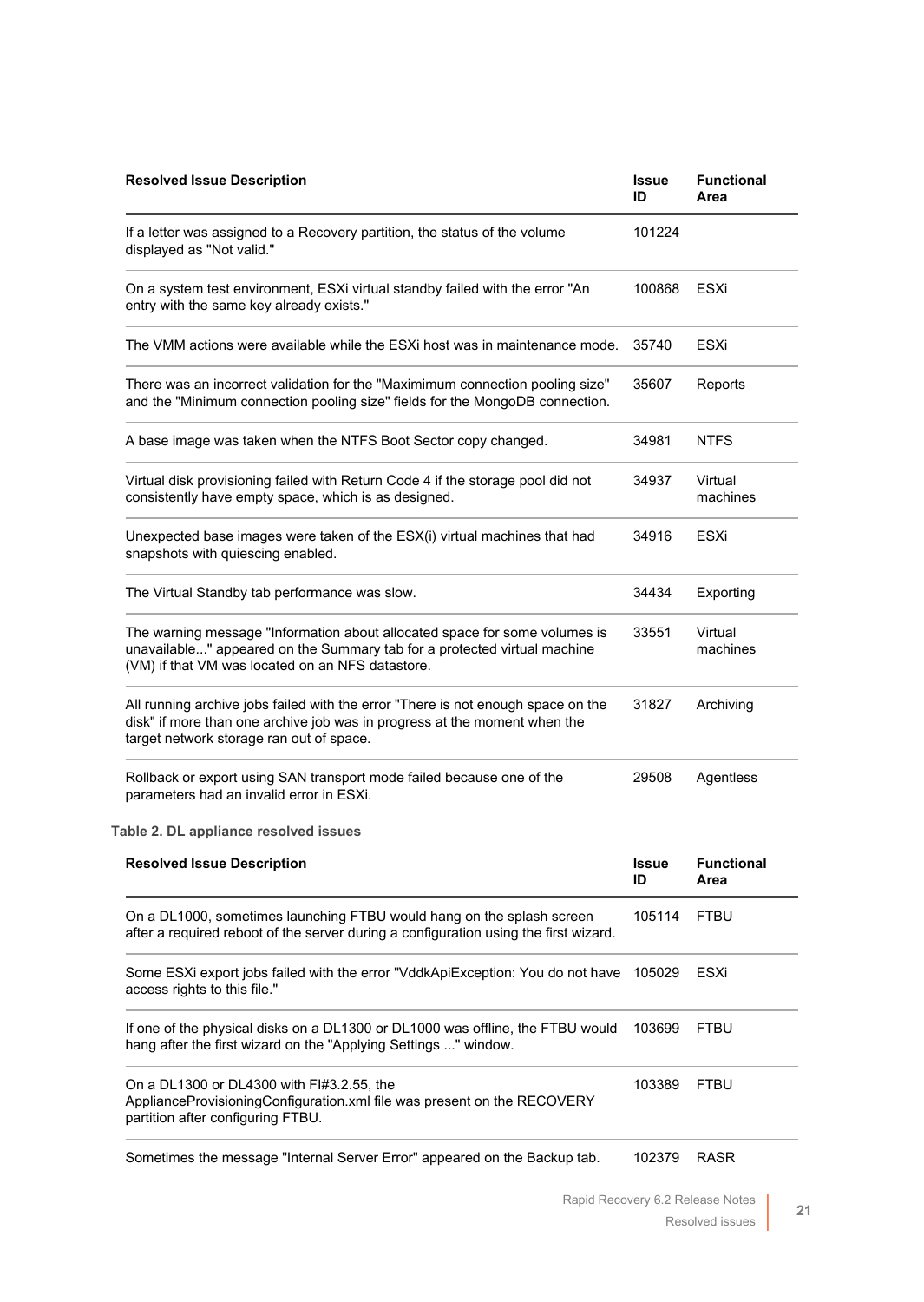| <b>Resolved Issue Description</b>                                                                                                                                                                                                                    | <b>Issue</b><br>ID | <b>Functional</b><br>Area |
|------------------------------------------------------------------------------------------------------------------------------------------------------------------------------------------------------------------------------------------------------|--------------------|---------------------------|
| Jobs failed with the error "System.OutofMemoryException" on DL appliances<br>after running for a period of time, which is as designed.                                                                                                               | 101246             | Jobs                      |
| If a letter was assigned to a Recovery partition, the status of the volume<br>displayed as "Not valid."                                                                                                                                              | 101224             | Provisioning              |
| Windows Backup could not be created because the necessary volume items for<br>a backup could not be determined if the volume letters were changed.                                                                                                   | 100985             | Windows<br>Backup         |
| If Windows Backup was forced on a server with old Winbackups of a 75 GB<br>volume with no free space on the internal controller, the main appliance status<br>was red and could not be resolved.                                                     | 100887             | Windows<br>Backup         |
| A restore of the provisioning configuration job failed with the uninformative error<br>"Cannot mount volume to the folder 'I:\' because it contains files or folders." if the<br>virtual disk has a letter that was already used before the remount. | 35805              | Provisioning              |
| The behavior of the logic used to determine the provisioning size was incorrect.                                                                                                                                                                     | 35770              | Provisioning              |
| The GUI was not disabled immediately after confirming the remount process.                                                                                                                                                                           | 35579              | Provisioning              |
| The Start VM and Start Network Adapters buttons were not disabled when an<br>ESXi or Hyper-V export of a machine was launched.                                                                                                                       | 30989              | Exporting                 |

#### **Table 3. DocRetriever resolved issues**

| <b>Resolved Issue Description</b>                                                                                                                                                               | <b>Issue</b><br>ID | <b>Functional</b><br>Area |
|-------------------------------------------------------------------------------------------------------------------------------------------------------------------------------------------------|--------------------|---------------------------|
| DocRetriever failed to retrieve SharePoint hierarchy if a web application's port<br>contained an extra space character.                                                                         | 105749             | Restore                   |
| An incorrect username was displayed in the "Modified by" and "Modified"<br>columns after restore of a file uploaded by another user. The file now shows the<br>original username after restore. | 105101             | Restore                   |
| DocRetriever failed to open a SharePoint 2016 database with several sites that<br>had similar IDs.                                                                                              | 103710             | <b>SharePoint</b>         |
| DocRetriever did not restore "Content Editor" web parts in SharePoint 2013.                                                                                                                     | 103241             | Restore                   |
| The DocRetriever Agent did not work (all restore operations failed) on a machine<br>with MOSS 2007 32-bit installed. Corrected for 6.1.2 and 6.1.3, 32-bit versions<br>are no longer supported. | 102522             | Restore                   |
| <b>Table 4. Documentation resolved issues</b>                                                                                                                                                   |                    |                           |
| <b>Known Issue Description</b>                                                                                                                                                                  | <b>Issue</b><br>ID | <b>Functional</b><br>Area |
| The companion ANTLD 2.2. and ANTLD 4.0.2 providually appeared in                                                                                                                                | 101021             | $O_{\alpha}$ $\sim$ $+$   |

The components ANTLR 3.3.3 and ANTLR 4.0.2 previously appeared in the "Third-party contributions" topic found only within in-product help. These 104031 Contextsensitive help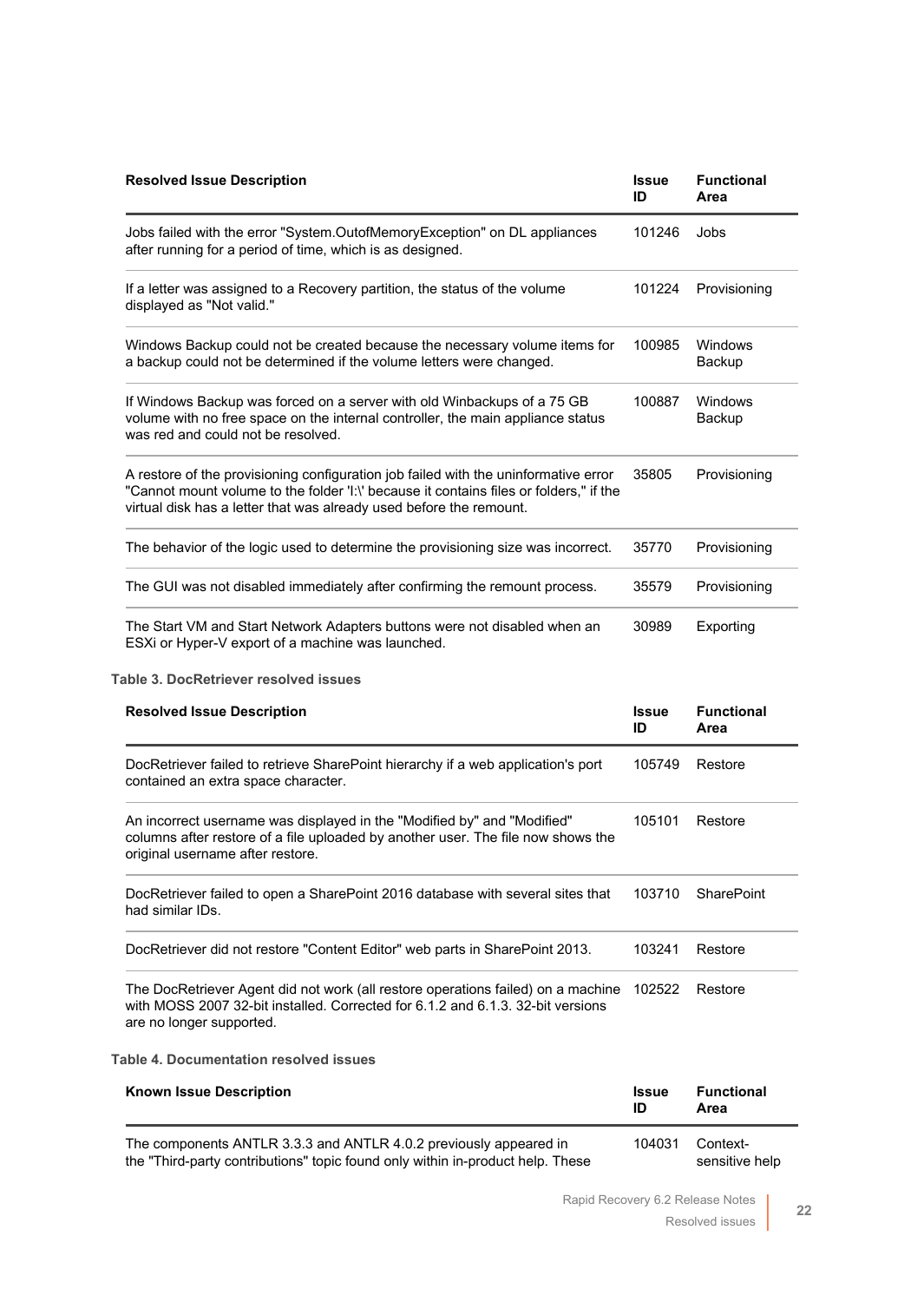| <b>Known Issue Description</b>                                                                                                                                                                                                         | <b>Issue</b><br>ID | <b>Functional</b><br>Area  |
|----------------------------------------------------------------------------------------------------------------------------------------------------------------------------------------------------------------------------------------|--------------------|----------------------------|
| versions were not used in Rapid Recovery 6.1.3 and have been removed. The<br>6.2 version references ANTLR 3.4 and 4.0.2.                                                                                                               |                    |                            |
| The component MongoDB 2.6 previously appeared in the "Third-party<br>contributions" topic, even though it was not used in Rapid Recovery 6.1.3. For<br>6.2, the listing is updated to reference MongoDB 2.6.11.                        | 104030             | Context-<br>sensitive help |
| The component Microsoft Windows Azure Storage 7.2.1 did not appear in the<br>6.1.3 third-party contributions topic. 6.2 uses version 8.2.0, which is included in<br>the list.                                                          | 102504             | Context-<br>sensitive help |
| The component DataGridViewImageAnimator 1.0 appeared in the 6.1.3 third-<br>party contributions topic, even though it was not used in Rapid Recovery 6.1.3<br>and is no longer used. It has been removed in the current list.          | 102503             | Context-<br>sensitive help |
| The component SimpleRestServices 1.3.0.3 did not appear in the list of third-<br>party contributions, whereas an outdated version had appeared. This version is<br>included in the current list.                                       | 102502             | Context-<br>sensitive help |
| The component OpenStack.NET 1.4.0.2 did not appear in the list of third-party<br>contributions, whereas an outdated version of the component appeared in its<br>place. This version is included in the current list.                   | 102501             | Context-<br>sensitive help |
| The component NLog 3.2.1 did not appear in the list of third-party contributions,<br>whereas an outdated version of the component appeared in its place. The<br>current list references version 4.4.1.2, which is used in release 6.2. | 102500             | Context-<br>sensitive help |
| The component AWS SDK for .NET 3.3.1.2 did not appear in the list of third-<br>party contributions, whereas an outdated version of the component appeared in<br>its place. The current list references this version.                   | 102499             | Context-<br>sensitive help |
| Table 5. Linux resolved issues in release 6.1.3.527                                                                                                                                                                                    |                    |                            |
| <b>Resolved Issue Description</b>                                                                                                                                                                                                      | <b>Issue</b><br>ID | <b>Functional</b><br>Area  |
| There was no ability to support LVM-based storage pools.                                                                                                                                                                               | 103488             | <b>LVM</b>                 |
| Transfers from a Core failed on SLES 11.4 x32 with the following error: "The<br>partition size is incorrect, please shrink the volume."                                                                                                | 103300             | <b>SLES</b>                |
| There was an ability to select Linux system folders for a rollback restore, even<br>though restoring to a system folder is not supported.                                                                                              | 103178             | Restore                    |
| The Agent service could not be started if it was installed on a machine that did<br>not use the default init system, which is as designed.                                                                                             | 35818              | Agent                      |
| Specific volumes could not be mounted after the export of a Linux machine.                                                                                                                                                             | 35288              | Export                     |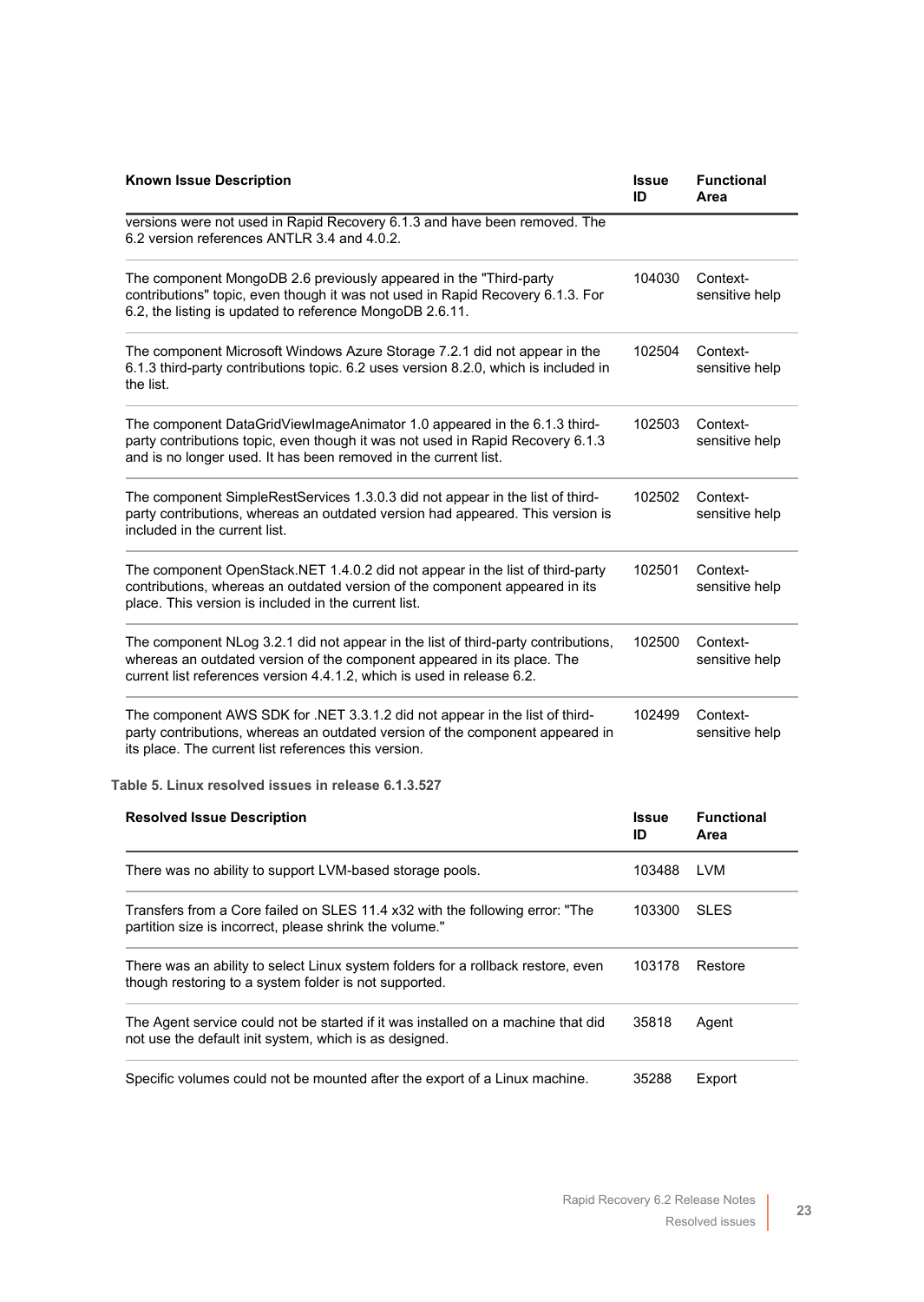**Table 6. Mailbox Restore resolved issues**

| <b>Resolved Issue Description</b>                                                                                                                 | Issue<br>ID | <b>Functional</b><br>Area |
|---------------------------------------------------------------------------------------------------------------------------------------------------|-------------|---------------------------|
| MailboxRestore failed to perform restore to original location on specific<br>environment due to wrong flags passed into OpenMsgStore MAPI method. | 105755      | Restore                   |
| Public folder permissions were not restored for empty folders.                                                                                    | 105267      | Restore                   |
| After opening an Exchange 2016 CU5 database in Mailbox restore, the Inbox<br>folder was missing in some mailboxes.                                | 104334      | Restore                   |
| A security alert dialog did not display during a restore when the Exchange server 102765<br>used a self-signed certificate.                       |             | Restore                   |
| A non-informative error message appears if the user was not found in GAL<br>during a restore of permissions for a public folder.                  | 102018      | Restore                   |

# <span id="page-23-0"></span>**Known issues**

The following is a list of customer-facing issues, including those issues attributed to third-party products, known to exist at the time of release.

**Table 7. Core and Windows known issues**

| <b>Known Issue Description</b>                                                                                                                                                                                      | <b>Issue</b><br>ID | <b>Functional</b><br>Area |
|---------------------------------------------------------------------------------------------------------------------------------------------------------------------------------------------------------------------|--------------------|---------------------------|
| Unexpected base images occur for cloned disks during Hyper-V agentless<br>transfers.                                                                                                                                | 106296             | Hyper-V                   |
| <b>Workaround: None.</b>                                                                                                                                                                                            |                    |                           |
| The New License and Privacy Policy parameters are not rewritten during a Core<br>installation if the Core was previously uninstalled without configurations.                                                        | 106243             | Configuration             |
| <b>Workaround:</b> In the Settings of the Core Console, set the Privacy Policy and<br>License settings.                                                                                                             |                    |                           |
| An export to Amazon EC2 fails if the Amazon account has few subnets.                                                                                                                                                | 106107             | Exporting                 |
| <b>Workaround: None.</b>                                                                                                                                                                                            |                    |                           |
| The custom retention policy for a virtual machine on a Hyper-V cluster is not<br>saved and rollup does not perform.                                                                                                 | 106088             | Retention<br>policy       |
| <b>Workaround:</b> Add the retention policy to the Nightly Jobs in the Core settings.                                                                                                                               |                    |                           |
| There is no ability to deploy and protect the machines if an older version of the<br>Agent (release 5.4.3, 6.0.1, or 6.0.2) is installed on the Hyper-V server and you<br>raise an error: "Unexpected end of file." | 105500             | Hyper-V<br>agentless      |
| <b>Workaround:</b> Manually upgrade the Agent on the Hyper-V server to release 6.2.                                                                                                                                 |                    |                           |
| The Trustedinstaller process is called during every metadata request.                                                                                                                                               | 105445             | Metadata                  |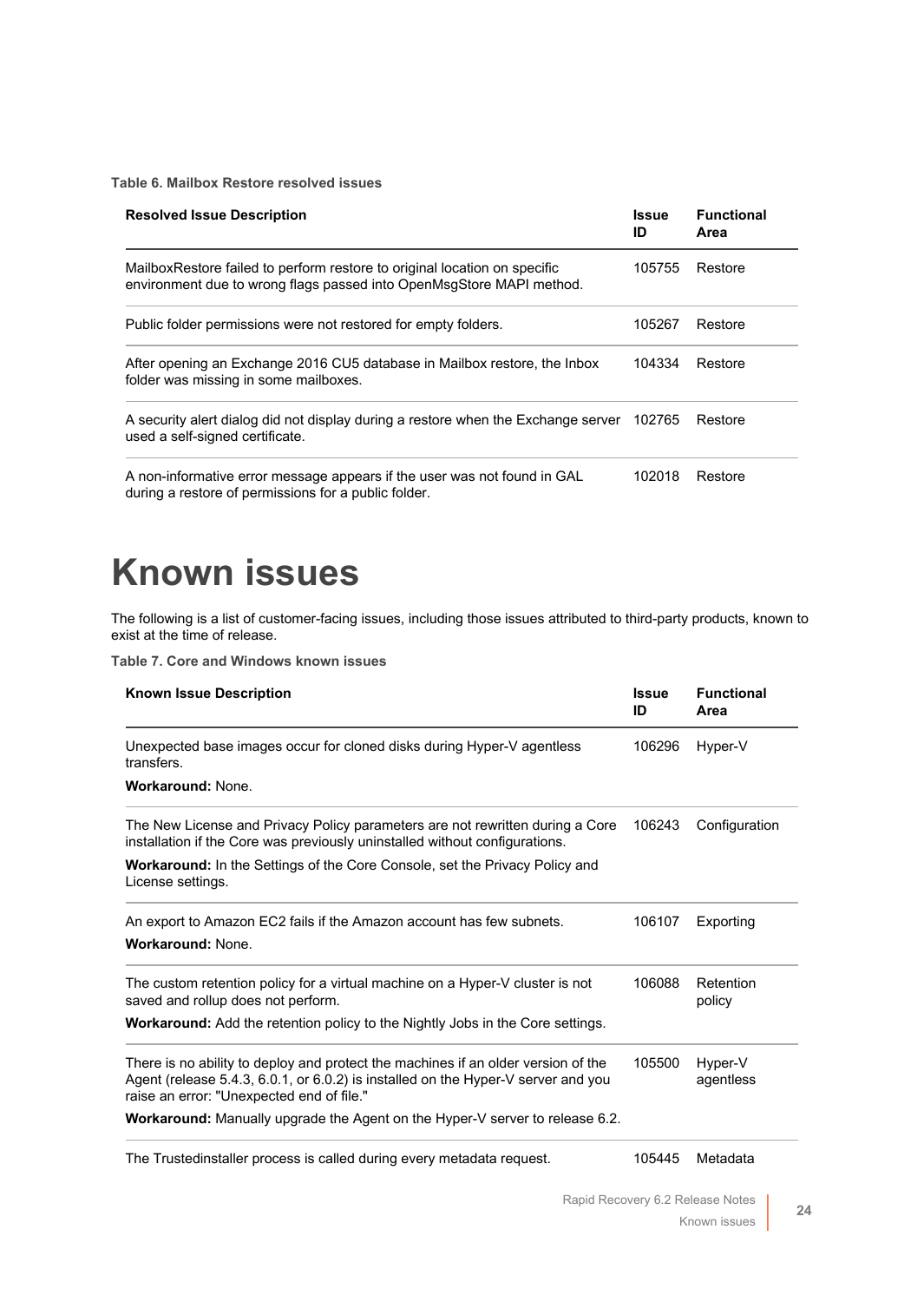|    |                 | <b>Known Issue Description</b>                                                                                                                                                                          | <b>Issue</b><br>ID | <b>Functional</b><br>Area |
|----|-----------------|---------------------------------------------------------------------------------------------------------------------------------------------------------------------------------------------------------|--------------------|---------------------------|
|    |                 | Workaround: None.                                                                                                                                                                                       |                    |                           |
|    |                 | The RapidRecoveryCore service is deleted during an upgrade of the Core if any<br>Microsoft Management Console (MMC) windows are open.                                                                   | 105282             | Upgrade                   |
|    |                 | <b>Workaround:</b> Close all MMC windows before you begin upgrading the Core.                                                                                                                           |                    |                           |
|    |                 | In a specific case, replication fails to start with an "incorrect RPFS file size" error. 105048                                                                                                         |                    | Replication               |
|    |                 | <b>Workaround: None.</b>                                                                                                                                                                                |                    |                           |
|    |                 | Agentless backups fail with the error "Invalid URI: The hostname<br>could not be parsed" when the shadow copy has the path "\\?<br>\Volume{fb3687e7-57b5-11e7-80c4-f48e38cee0fd}\diskc.vhdx."           | 104393             | Agentless                 |
|    | service events. | After an upgrade from release 5.4.3 to release 6.1, all task events convert to                                                                                                                          | 103945             | Upgrading                 |
|    |                 | <b>Workaround: None.</b>                                                                                                                                                                                |                    |                           |
|    |                 | On specific environments, the Core GUI launch after an upgrade from release<br>6.1.1 to release 6.1.2.                                                                                                  | 103783             | Upgrading                 |
|    |                 | <b>Workaround:</b> Complete the following steps:                                                                                                                                                        |                    |                           |
| 1. |                 | Stop the Core service.                                                                                                                                                                                  |                    |                           |
| 2. |                 | Go to C:\Program Files\AppRecovery\Core\CoreService\coreadmin and<br>open the Web.config file in Notepad.                                                                                               |                    |                           |
| 3. |                 | In the file, change the value localhost <add <br="" key="CoreHostName">value="localhost" /&gt; to the hostname (<add <br="" key="CoreHostName">value="charon" /&gt;).</add></add>                       |                    |                           |
| 4. |                 | In the same file, turn inmemory hosting on by finding <add<br>key="InMemoryHosting" value="false" /&gt; and changing the value to<br/>"true" (<add key="InMemoryHosting" value="true"></add>).</add<br> |                    |                           |
|    |                 | NOTE: In release 6.1.1, inmemory hosting was turned on by default,<br>but beginning with release 6.1.2, it is turned off.                                                                               |                    |                           |
| 5. |                 | Restart the Core service.                                                                                                                                                                               |                    |                           |
|    |                 |                                                                                                                                                                                                         |                    |                           |

If the Quest NetVault Backup with BMR plugin is installed on the same server as 103477 Virtual exportsthe Rapid Recovery Core, then ESXi exports fail.

**Workaround:** Copy the following DLLs from Coreservice\vddk\bin to the Coreservice folder:

- glib-2.0
- gobject-2.0
- gvmomi
- iconv
- intl
- libcurl
- libxml2
- vixDiskLibVim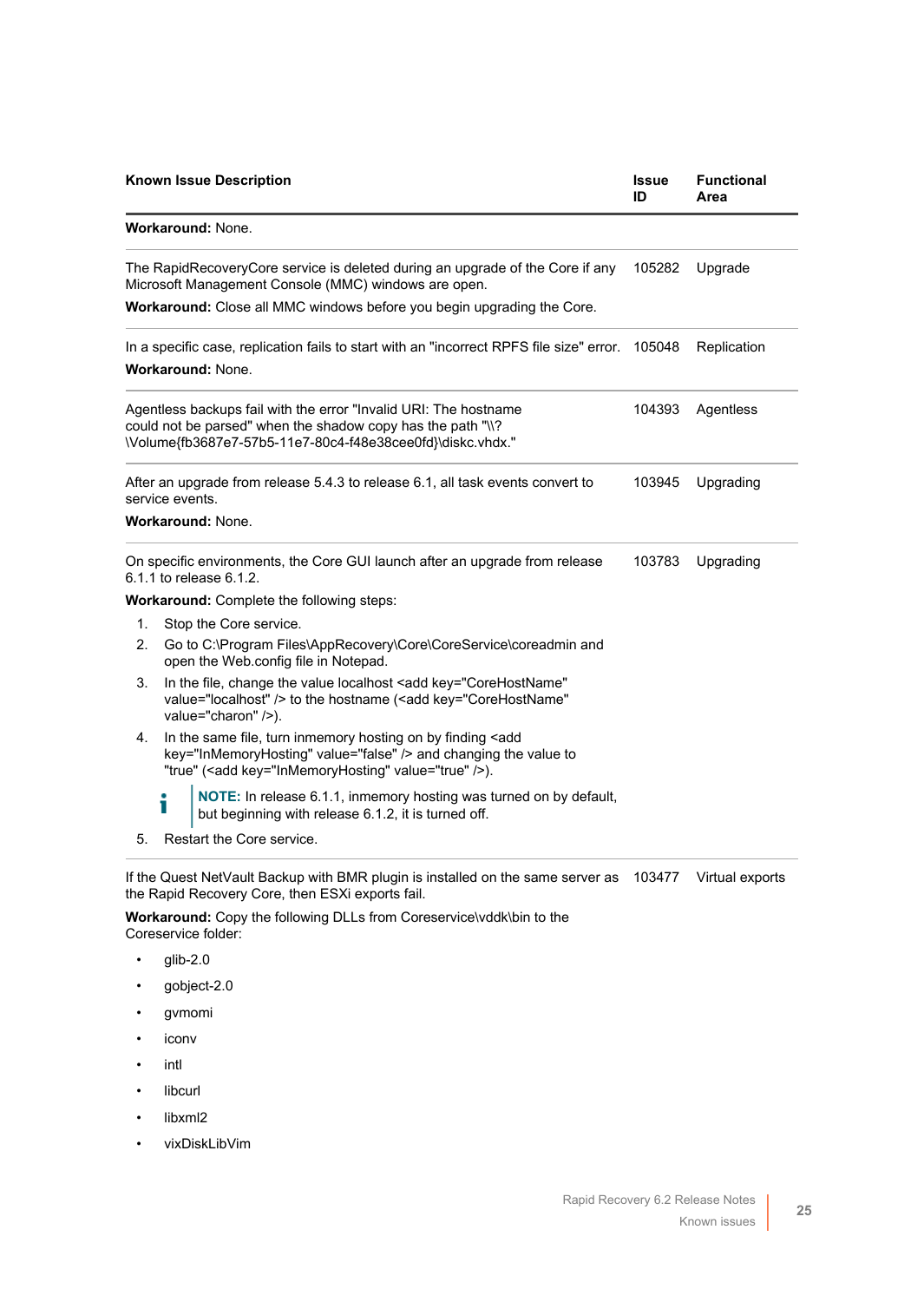| <b>Known Issue Description</b>                                                                                                                                                                               | Issue<br>ID | <b>Functional</b><br>Area |
|--------------------------------------------------------------------------------------------------------------------------------------------------------------------------------------------------------------|-------------|---------------------------|
| Restart the Core service.                                                                                                                                                                                    |             |                           |
| If the Core has more than 100 virtual machines under protection, it is not<br>possible to protect an ESXi virtual machine agentlessly due to a timeout error in<br>the wizard.                               | 102893      | Agentless                 |
| Workaround: Increase the .\CoreVMwarePRoxyService\ConnectionTimeout to<br>10 minutes.                                                                                                                        |             |                           |
| A deploy to Azure fails if the cloud service name is specified in FQDN format.                                                                                                                               | 102756      | Azure                     |
| Workaround: Specify the service name in the format - just hostname.                                                                                                                                          |             |                           |
| Drive letters are not assigned on an exported machine that is identical to the<br>original machine.                                                                                                          | 102390      | Virtual exports           |
| Workaround: Contact Support for a script to run on the exported machine that<br>solves the issue.                                                                                                            |             |                           |
| An unclear error message appears for an ESXi export with auto disk mapping.<br><b>Workaround: None.</b>                                                                                                      | 27309       | Virtual export            |
| Table 8. DL Appliance known issues                                                                                                                                                                           |             |                           |
| <b>Known Issue Description</b>                                                                                                                                                                               | Issue       | <b>Functional</b>         |
|                                                                                                                                                                                                              | ID          | Area                      |
| The wrong translation appears in the German version of the Items Backed Up<br>table on the Backup page. Future versions will be corrected.                                                                   | 35031       | Localization              |
| <b>Workaround:</b> In the first column, the intended label is "der Zustand" instead of<br>"Bundesland."                                                                                                      |             |                           |
| <b>Table 9. Documentation known issues</b>                                                                                                                                                                   |             |                           |
| <b>Known Issue Description</b>                                                                                                                                                                               | Issue<br>ID | <b>Functional</b><br>Area |
| The license/copyright for the third-party component python minimal 2.7.7 does<br>not appear in the list of third-party contributions in the product.                                                         | 106842 3PC  |                           |
| Workaround: The python minimal 2.7.7 component uses the Python 2.7 license,<br>which is available at http://www.quest.com/legal/license-agreements.aspx. The<br>component includes the following copyrights: |             |                           |
| Copyright 2001, 2002, 2003, 2004, 2005, 2006, 2007, 2008, 2009, 2010,<br>2011, 2012, 2013, 2014 Python Software Foundation; All Rights Reserved                                                              |             |                           |
| Copyright 1995-2001 Corporation for National Research Initiatives; All<br>$\bullet$<br><b>Rights Reserved</b>                                                                                                |             |                           |
| Copyright 1991 - 1995, Stichting Mathematisch Centrum Amsterdam, The<br>$\bullet$<br>Netherlands. All rights reserved.                                                                                       |             |                           |
|                                                                                                                                                                                                              |             |                           |

The license/copyright for the third-party component openssh-server 1.7.2 does not appear in the list of third-party contributions in the product. 106841 3PC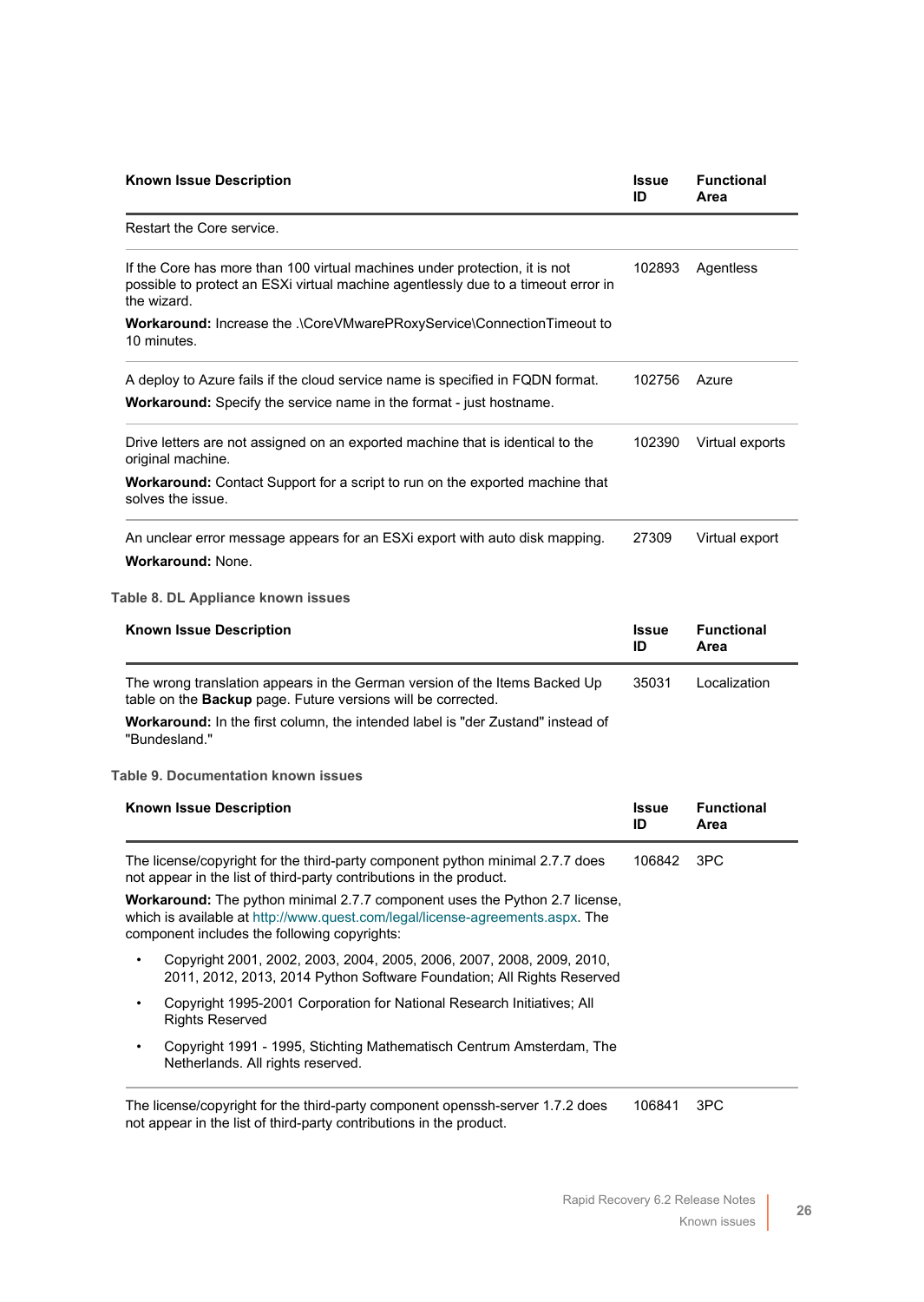|           | <b>Known Issue Description</b>                                                                                                                                                                                                                                                                                                                                                                                                                                                                                             | <b>Issue</b><br>ID | <b>Functional</b><br>Area                                      |
|-----------|----------------------------------------------------------------------------------------------------------------------------------------------------------------------------------------------------------------------------------------------------------------------------------------------------------------------------------------------------------------------------------------------------------------------------------------------------------------------------------------------------------------------------|--------------------|----------------------------------------------------------------|
|           | Workaround: The openssh-server 1.7.2 component uses the OpenBSD<br>1.19 license, which is available at http://www.quest.com/legal/license-<br>agreements.aspx. The component includes the following copyrights:                                                                                                                                                                                                                                                                                                            |                    |                                                                |
|           | Copyright 1995 Tatu Ylonen, Espoo, Finland                                                                                                                                                                                                                                                                                                                                                                                                                                                                                 |                    |                                                                |
|           | Copyright 1998 CORE SDI S.A., Buenos Aires, Argentina                                                                                                                                                                                                                                                                                                                                                                                                                                                                      |                    |                                                                |
|           | Copyright 1996 David Mazieres                                                                                                                                                                                                                                                                                                                                                                                                                                                                                              |                    |                                                                |
|           | Copyright 1995 The Regents of the University of California.                                                                                                                                                                                                                                                                                                                                                                                                                                                                |                    |                                                                |
| $\bullet$ | Copyright Markus Friedl, Theo de Raadt, Niels Provos, Dug Song, Aaron<br>Campbell, Damien Miller, Kevin Steves, Daniel Kouril, Wesley Griffin, Per<br>Allansson, Nils Nordman, Simon Wilkinson. All rights reserved.                                                                                                                                                                                                                                                                                                       |                    |                                                                |
|           | A change was introduced in Rapid Recovery Core after documentation was<br>published and translated related to log truncation for Oracle databases. The<br>"Log truncation for Oracle" nightly job is now disabled by default, to keep<br>parity with default behavior of log truncation for other supported applications.<br>Future editions of the User Guide will update topics "About protecting Oracle<br>database servers" and "About truncating Oracle logs" to note that the nightly job<br>is disabled by default. | 106264             | Technical<br>documentation.<br>nightly jobs,<br>log truncation |
|           | Workaround: Users are advised that log truncation for Oracle is disabled by<br>default. You can enable this nightly job to automatically truncate logs on a daily<br>basis, or you can manually truncate logs on demand.                                                                                                                                                                                                                                                                                                   |                    |                                                                |
|           | System requirements for Rapid Recovery now appear only in the Rapid<br>Recovery System Requirements Guide. References to system requirements in<br>other technical documents now reference that guide instead. This includes the<br>Rapid Recovery Installation and Upgrade Guide and the Rapid Recovery Third-<br>Party Integration Guide. No other content changed in the latter document.                                                                                                                               | 104973             | Technical<br>documentation                                     |
|           | Information that previously appeared as appendices in the Rapid Recovery<br>User Guide have been removed. These chapters will be published as the Rapid<br>Recovery Commands and Scripting Reference Guide.                                                                                                                                                                                                                                                                                                                |                    |                                                                |
|           | The Rapid Recovery User Guide procedure "Deploying a virtual machine in<br>Azure" for release 6.2 contains unnecessary steps 4 through 8. Future versions<br>of documentation are to be modified accordingly.                                                                                                                                                                                                                                                                                                              | 101859             | Azure export                                                   |
|           | Workaround: When following this procedure, disregard steps 4 through 8. After<br>performing step 3, skip to step 9. This step is performed on the Destination<br>page of the Deploy to Azure Wizard.                                                                                                                                                                                                                                                                                                                       |                    |                                                                |
|           | The Rapid Recovery User Guide procedure "Setting up continual export to<br>Azure" for release 6.1.x contains unnecessary steps 4 and 5. Future versions of<br>documentation are to be modified accordingly.                                                                                                                                                                                                                                                                                                                | 101858             | Azure export                                                   |
|           | Workaround: When following this procedure, disregard steps 4 and 5. Since<br>you are defining ongoing continual export, you are not prompted to select a<br>recovery point. After performing step 3, skip to step 6. Likewise, there is no<br>Summary page at the end of the wizard. On the Volumes page of the wizard,<br>click Finish (instead of Next).                                                                                                                                                                 |                    |                                                                |
|           | Containers created in Azure are used to store virtual machines exported from<br>the Rapid Recovery Core to your associated Azure account. If you create a<br>specific container prior to performing virtual export, the Virtual Machine Export<br>Wizard typically displays that container as one of the choices in the Container                                                                                                                                                                                          | 101853             | Azure export                                                   |
|           |                                                                                                                                                                                                                                                                                                                                                                                                                                                                                                                            |                    | Rapid Recovery 6.2 Release Notes                               |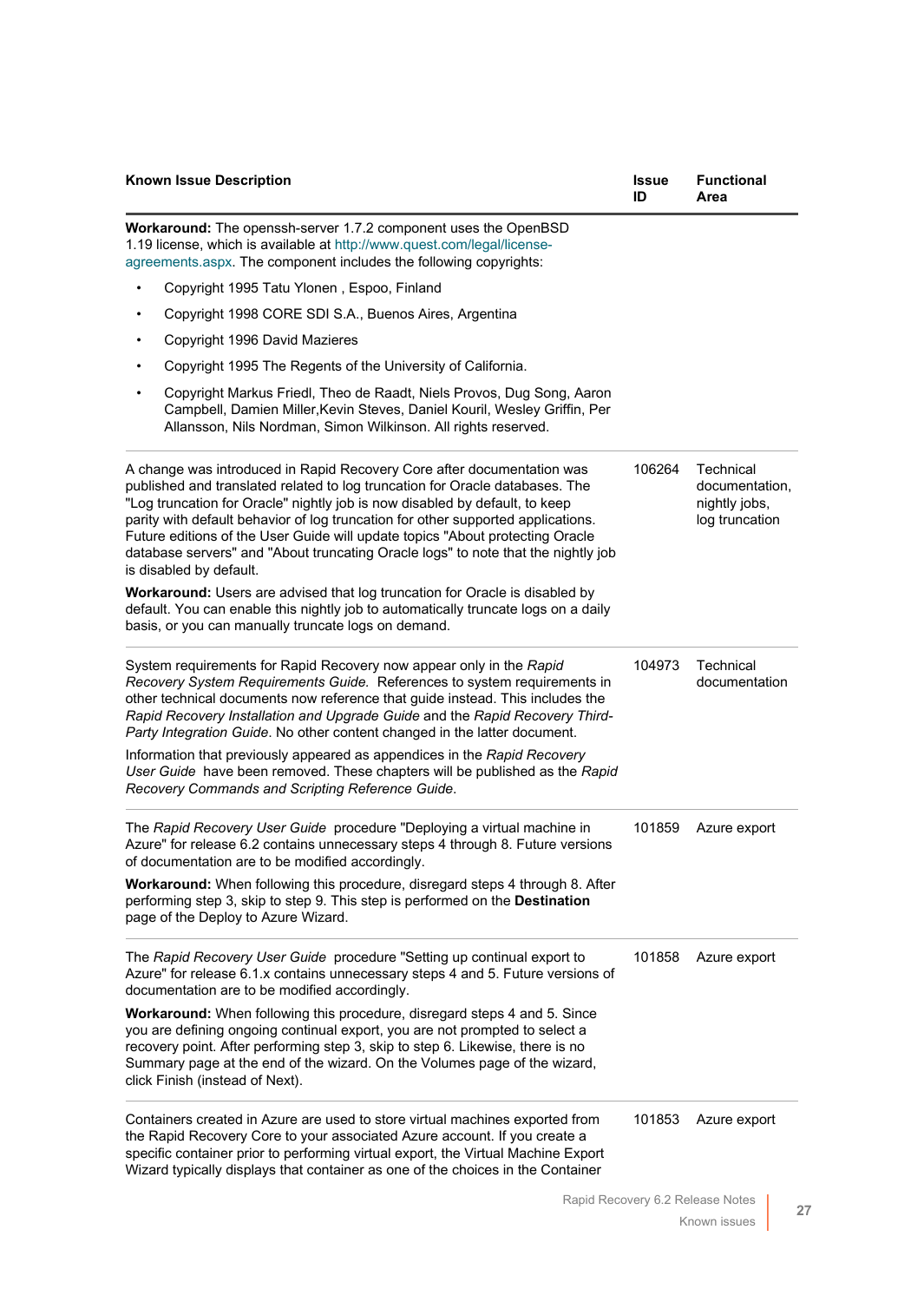| <b>Known Issue Description</b>                                                                                                                                                                                                                                                                                                                                                                                                                                                                                               | <b>Issue</b><br>ID | <b>Functional</b><br>Area |
|------------------------------------------------------------------------------------------------------------------------------------------------------------------------------------------------------------------------------------------------------------------------------------------------------------------------------------------------------------------------------------------------------------------------------------------------------------------------------------------------------------------------------|--------------------|---------------------------|
| name field of the Destination window. If you create the container by typing a<br>valid container name into the Container name field as part of the process of<br>defining a virtual export, the container may not be immediately visible in the<br>wizard. This behavior is not reflected in the appropriate procedures in the Rapid<br>Recovery User Guide.                                                                                                                                                                 |                    |                           |
| Workaround: If you create a container from the Virtual Machine Export Wizard,<br>and that container is not accessible in the wizard UI, simply close the wizard,<br>and launch it again, and you should then be able to access the newly created<br>container. Future versions of documentation are to be modified accordingly.                                                                                                                                                                                              |                    |                           |
| When performing virtual export to Azure, the Rapid Recovery Core uses<br>Azure storage and containers created using the Classic management model.<br>Containers created in Azure using the newer Resource Manager deployment<br>model are not recognized by the Core. The Rapid Recovery User Guide<br>procedure "Creating a container in an Azure storage account" for release<br>6.1.x does not specify that the Classic management model is required. Future<br>versions of documentation are to be modified accordingly. | 101837             | Azure export              |
| Workaround: Use the Classic management model to create storage accounts<br>and containers for virtual export. If you already have a storage account created<br>using the Classic model, any new containers created for it will automatically use<br>the correct model (Classic).                                                                                                                                                                                                                                             |                    |                           |
| The issues listed in the Linux table below apply to release 6.1.3.527.                                                                                                                                                                                                                                                                                                                                                                                                                                                       |                    |                           |
| Table 10. Linux protection known issues                                                                                                                                                                                                                                                                                                                                                                                                                                                                                      |                    |                           |
| <b>Known Issue Description</b>                                                                                                                                                                                                                                                                                                                                                                                                                                                                                               | <b>Issue</b><br>ID | <b>Functional</b><br>Area |
| Snapshots and jobs for taking metadata fail for some Linux servers with RAID5<br>hardware.                                                                                                                                                                                                                                                                                                                                                                                                                                   | 104919             | Protecting                |
| Workaround: This defect was resolved in Linux Agent 6.1.3.527. Upgrade to<br>this build if experiencing this issue.                                                                                                                                                                                                                                                                                                                                                                                                          |                    |                           |
| Protection of volumes created with LVM-based storage pools fails. LVM<br>functionality will be included in a future release.                                                                                                                                                                                                                                                                                                                                                                                                 | 103488             | Protection                |
| Workaround: Contact Support to request a patch that addresses this issue.                                                                                                                                                                                                                                                                                                                                                                                                                                                    |                    |                           |
| Unable to use TLS 1.2 with Linux Agent. This is related to the version of Mono in<br>release 6.1.3. Upgrade to Linux Agent 6.2 when available, which includes TLS<br>1.1 and 1.2 support.                                                                                                                                                                                                                                                                                                                                    | 101279             | TLS.                      |
| Workaround: None.                                                                                                                                                                                                                                                                                                                                                                                                                                                                                                            |                    |                           |
| An ESXi agentless RedHat machine is not bootable after a VirtualBox export.                                                                                                                                                                                                                                                                                                                                                                                                                                                  | 31277              | Virtual export            |
| <b>Workaround: None.</b>                                                                                                                                                                                                                                                                                                                                                                                                                                                                                                     |                    |                           |
| Agentlessly protected Linux machines are not bootable after BMR.                                                                                                                                                                                                                                                                                                                                                                                                                                                             | 31206              | <b>BMR</b>                |
| <b>Workaround 1:</b> Use the Rapid Recovery Agent on all supported Linux                                                                                                                                                                                                                                                                                                                                                                                                                                                     |                    |                           |
| distributions instead of using agentless protection if BMR is required.                                                                                                                                                                                                                                                                                                                                                                                                                                                      |                    | bootability               |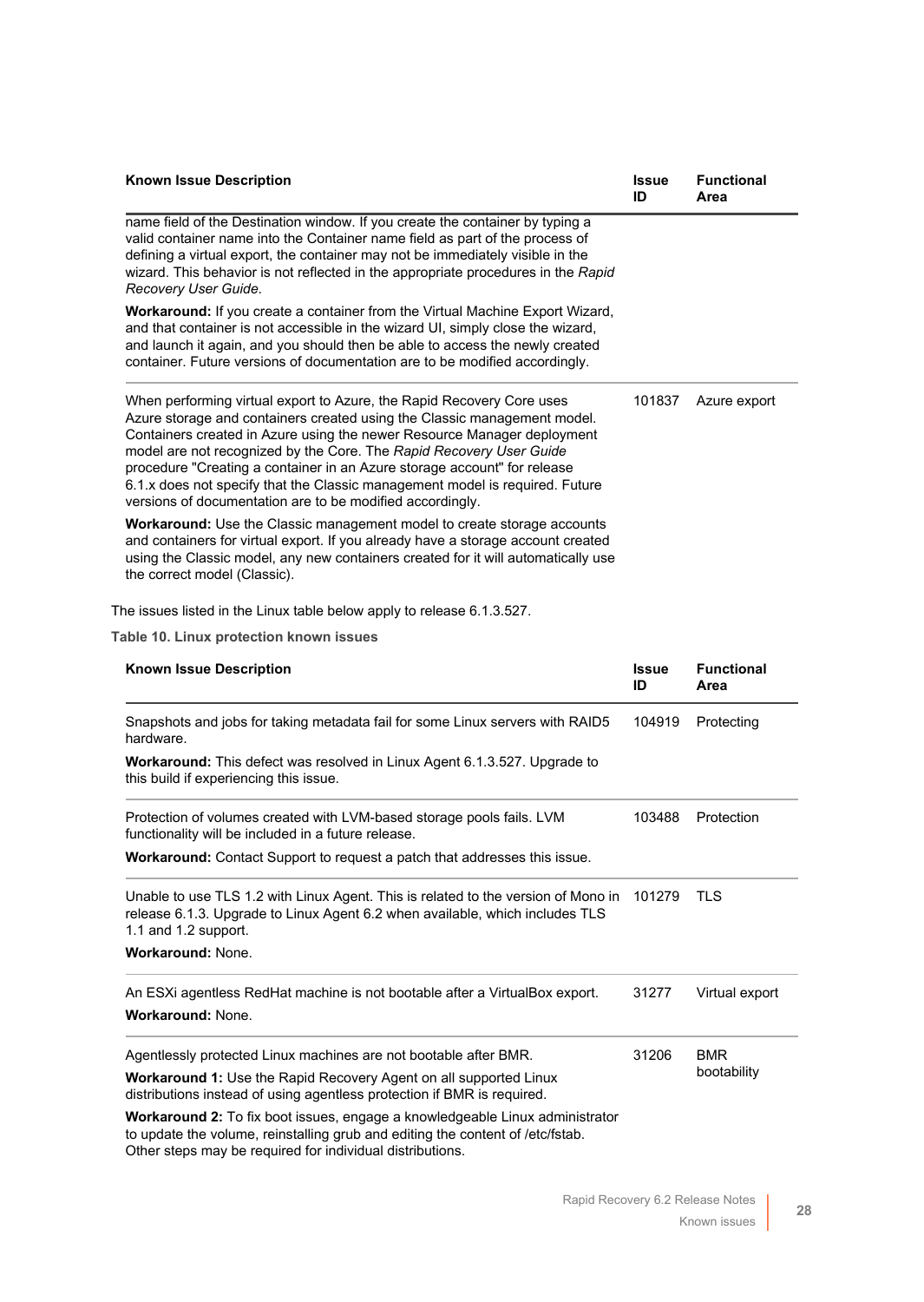# <span id="page-28-0"></span>**System requirements reference**

System requirements for Rapid Recovery and all related components are now located in the *Rapid Recovery System Requirements Guide*. Please refer to this document on the [technical documentation](https://support.quest.com/rapid-recovery/technical-documents) website.

# <span id="page-28-1"></span>**Licensing Rapid Recovery software and appliances**

Before you use and manage any version of Rapid Recovery, AppAssure, or Quest DL series backup and recovery appliance, you must first obtain a software license. To purchase licenses, contact the Quest Sales team by completing the web form at<https://www.quest.com/register/95291/>. A Sales representative will contact you and arrange for the license purchase.

After each license purchase, you must activate the license on the Rapid Recovery License Portal. From this portal, you can then download your Rapid Recovery license files.

When you initially install Rapid Recovery Core, you are prompted to upload these license files the first time you open the Rapid Recovery Core Console.

Some users start with a trial license, which has limited capabilities. Once a trial period expires, the Rapid Recovery Core stops taking snapshots. For uninterrupted backups, upgrade to a long-term subscription or perpetual license before the trial period expires. If you purchase a license after backups are interrupted, performing this procedure resumes your backup schedule.

When using a software license in standard phone-home mode, the Rapid Recovery Core Console frequently contacts the Rapid Recovery License Portal server to remain current with any changes made in the license portal. This communication is attempted once every hour. If the Core cannot reach the license portal after a grace period (typically 10 days), the Core stops taking snapshots for non-trial licenses.

If a Core does not contact the license portal for 20 days after the grace period, it is removed from the license pool automatically. If the Core subsequently connects to the license portal, the Core is automatically restored on the license portal.

Use of phone-home licenses requires Rapid Recovery users to accept a limited use of personal information, as described in the privacy policy shown when you install Core software. For more information, see [General Data](#page-4-1) [Protection Regulation compliance](#page-4-1).

**NOTE:** When registering or logging into the license portal, use the email address that is on file with your i Quest Sales representative. If upgrading from a trial version, use the email address associated with the trial version. If you need to use a different email address, contact your Sales representative for assistance.

Complete the following steps to license your Rapid Recovery software.

- 1. **Open your registration email.** When you first purchase a license from Quest, you receive an email from the Quest licensing system. The email includes your license entitlements, expiration date (if relevant), registered email address, and 9-digit Quest license number (in format 123-456-789).
- 2. **New users: Register for the Rapid Recovery License Portal.** If you have not previously created an account on the Rapid Recovery License Portal, then do the following:
	- a. **Sign up for an account.** In a web browser, access the license portal registration URL, [https://](https://rapidrecovery.licenseportal.com/User/Register) [rapidrecovery.licenseportal.com/User/Register](https://rapidrecovery.licenseportal.com/User/Register).

The **Sign Up** page appears.

b. **Complete the form.** Enter the information requested, review and accept the privacy policy and terms of use, and click **Sign Up**.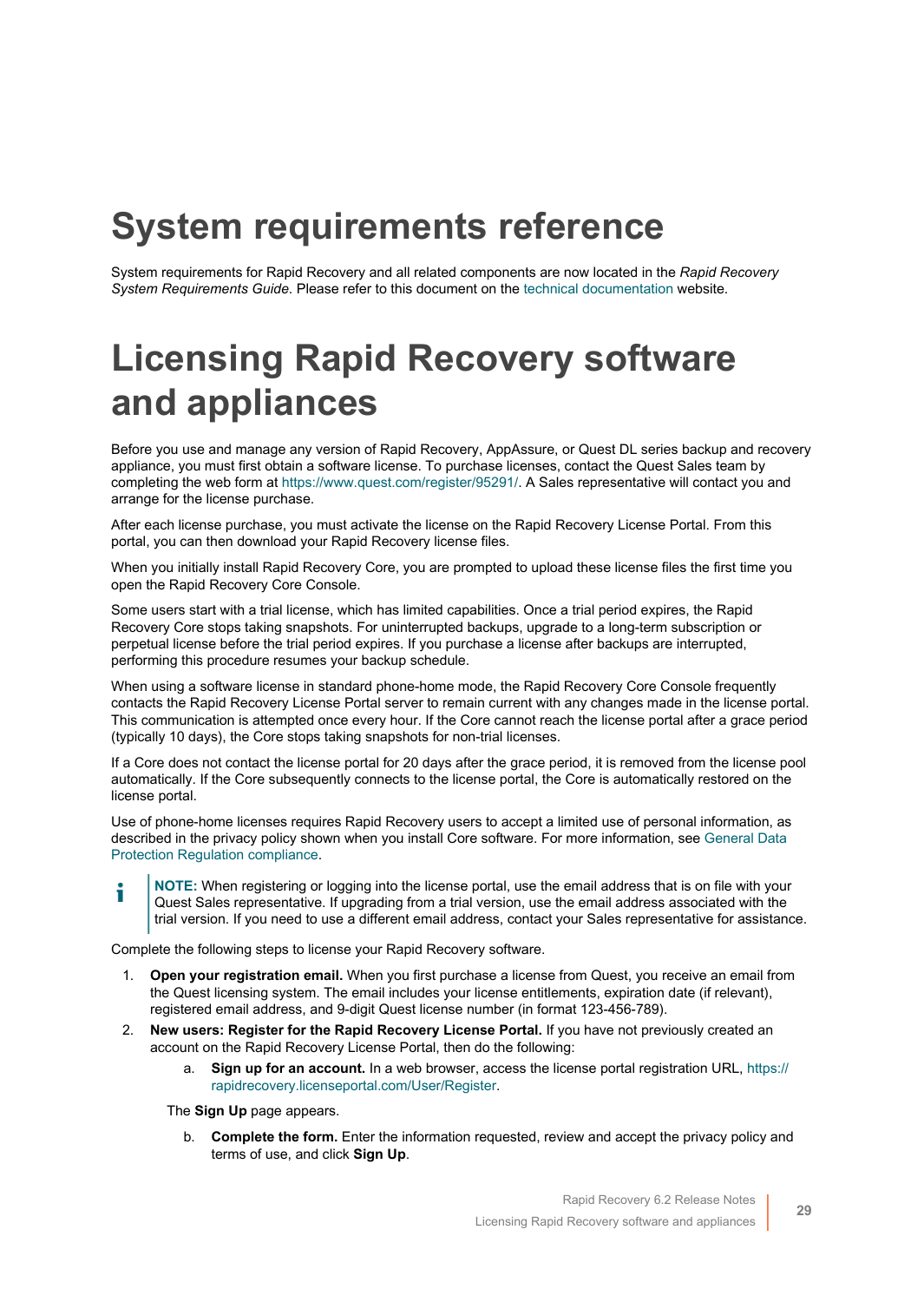The **Confirm Email** page appears.

c. **Verify your account information.** Check your email and verify your account information by clicking **Verify email address**.

The **Add License Numbers** page appears.

- d. **Proceed to** [step 4](#page-29-1) .
- 3. **Existing users: Log into the Rapid Recovery License Portal.** If you previously registered a license portal account to use with AppAssure or Rapid Recovery, then do the following:
	- a. **Use existing credentials.** Log into the [Rapid Recovery License Portal.](https://licenseportal.com/)
	- b. **Open the License Numbers dialog box.** On the **Licensing** page, underneath your license pool information, click the **License Numbers** link.

The **License Numbers** dialog box appears.

- c. **Proceed to** [step 4](#page-29-1) .
- <span id="page-29-1"></span>4. **Enter your license numbers.** For each nine-digit Quest license number included in your welcome email, click in the **License Number** field and enter or paste your license number. Then click **+ Add License Numbers**. When satisfied, click **Close**.

The **License Number** dialog box closes.

5. **Review updated license information.** Review license type and license pool information displayed on the **Licensing** page.

# <span id="page-29-0"></span>**Getting started with Rapid Recovery**

These topics provide information you can use to begin protecting your data with Rapid Recovery.

Topics include:

- [Rapid Recovery Core and Agent compatibility](#page-29-2)
- [Upgrade and installation instructions](#page-30-0)
- [Additional resources](#page-32-0)
- **[Obtaining Rapid Recovery software](#page-31-0)**

### <span id="page-29-2"></span>**Rapid Recovery Core and Agent compatibility**

The following table provides a visual guide of the interoperability between Core and Agent software versions. This table lists versions tested for release 6.2.

**Table 11. Interoperability between Core and Agent versions**

This table explicitly lists compatibility between specific Agent and Core software versions.

|                                       | AppAssure 5.4.3<br>Core <sup>1</sup> | <b>Rapid Recovery</b><br>6.0.2 Core | <b>Rapid Recovery</b><br>$6.1.33$ Core | <b>Rapid Recovery</b><br>6.2 Core |
|---------------------------------------|--------------------------------------|-------------------------------------|----------------------------------------|-----------------------------------|
| AppAssure 5.4.3 Agent <sup>1, 2</sup> | Fully compatible                     | Fully compatible <sup>3</sup>       | Fully compatible <sup>3</sup>          | Fully compatible <sup>3</sup>     |
| Rapid Recovery 6.0.2<br>Agent         | Not compatible                       | Fully compatible                    | Fully compatible $3$                   | Fully compatible <sup>3</sup>     |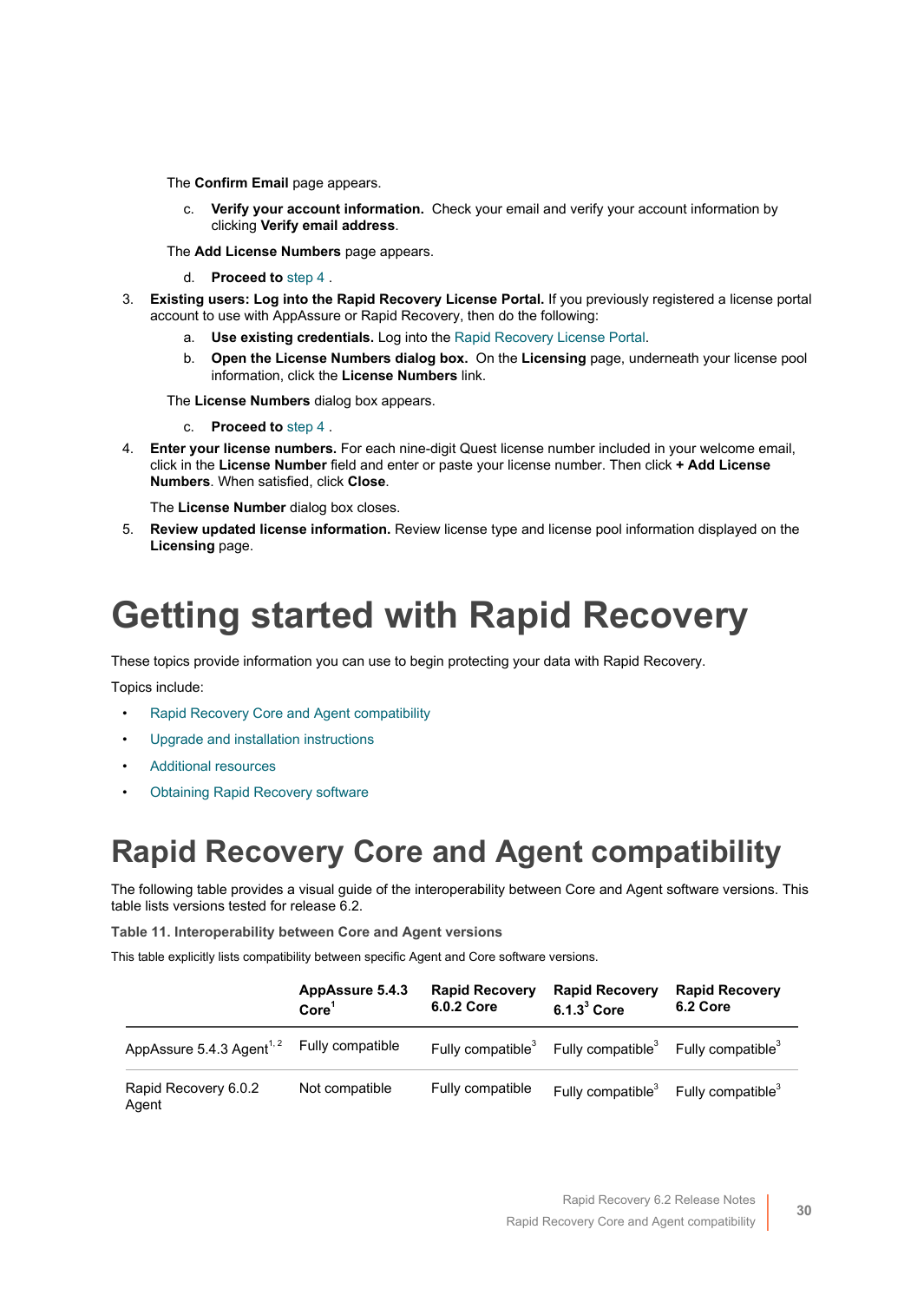|                                            | AppAssure 5.4.3<br>Core <sup>1</sup> | <b>Rapid Recovery</b><br><b>6.0.2 Core</b> | <b>Rapid Recovery</b><br>$6.1.33$ Core | <b>Rapid Recovery</b><br>6.2 Core |
|--------------------------------------------|--------------------------------------|--------------------------------------------|----------------------------------------|-----------------------------------|
| Rapid Recovery 6.1.3 <sup>4</sup><br>Agent | Not compatible                       | Not compatible                             | Fully compatible                       | Fully compatible <sup>3</sup>     |
| Rapid Recovery 6.2 Agent Not compatible    |                                      | Not compatible                             | Not compatible                         | Fully compatible                  |

<sup>1</sup>While not supported for release 6.2 and later, AppAssure 5.4.3 is shown in this chart to convey interoperability. See note  $4$ .

 $2$  Protected machines with EFI partitions must be upgraded to Rapid Recovery Agent release 6.0.x or later to successfully restore data, perform bare metal restore, or perform virtual export.

 $^3$  Users can protect machines using older versions of the Agent software in a newer Core. Logically, newer features provided in more recent versions of Rapid Recovery Agent are not available for machines protected with older versions of Agent installed.

 $^{4}$  As shown in this chart, Rapid Recovery supports the current version, and the latest maintenance release of the last two major/minor versions (6.1.x and 6.0.x). Thus, if Rapid Recovery 6.2.1 is released, it becomes fully supported (along with versions 6.1.3 and 6.0.2), and release 6.2 goes into limited support. For detailed information, see the "Product Life Cycle and Policies" section of the Rapid Recovery support website at [https://](https://support.quest.com/rapid-recovery/) [support.quest.com/rapid-recovery/](https://support.quest.com/rapid-recovery/) .

The matrix shows releases that have been fully tested with this release, and represent fully supported releases. Other software versions in limited support status (such as releases 6.0.1, 6.1, 6.1.1, and 6.1.2) have not been tested for interoperability, but are also expected to work.

Other factors affect interoperability. For example, the Rapid Snap for Virtual feature was first introduced in Rapid Recovery Core version 6.0, letting you protect VMware ESXi VMs agentlessly. Rapid Recovery Core release 6.1.0 expanded this support to host-based protection for Hyper-V VMs. Release 6.2 introduces agentless application support for protected machines running Exchange Server and SQL Server. Logically, users of Core version 5.4.3 cannot agentlessly protect any VMs. Users of Core version 6.0 cannot protect VMs on Hyper-V without installing the Agent software. And Cores earlier than release 6.2 have limited agentless support for Exchange and SQL Server, as detailed in the user guide topic "Understanding Rapid Snap for Virtual agentless protection" or "Understanding agentless protection" for each relevant release.

### <span id="page-30-0"></span>**Upgrade and installation instructions**

Quest recommends users carefully read and understand the *Rapid Recovery Installation and Upgrade Guide* before installing or upgrading. See the section "Installing Rapid Recovery" for minimum software requirements and general installation approach. This section lists requirements for a software license, an account on the license portal, installing a Core, creating a repository, and protecting machines with the Agent software or agentlessly.

All existing users should read the section "Upgrading to Rapid Recovery." This content describes upgrading factors, provides an overview of upgrading, and includes procedures upgrading Core, and upgrading Agent on Windows and Linux machines. Linux procedures have been optimized and simplified.

Additionally, Quest requires users to carefully review the release notes for each release, and the Rapid Recovery system requirements for that release, prior to upgrading. This process helps to identify and preclude potential issues. As of release 6.2, system requirements are found exclusively in the *Rapid Recovery System Requirements Guide*.

When planning an implementation of Rapid Recovery, for guidance with sizing your hardware, software, memory, storage, and network requirements, see knowledge base article 185962, "[Sizing Rapid Recovery Deployments](https://support.quest.com/rapid-recovery/kb/185962)".

If upgrading from AppAssure Core release 5.4.3, or Rapid Recovery Core release 6.0.x or 6.1.x, then run the latest Core installer software on your Core server. If using replication, always upgrade the target Core before the source Core.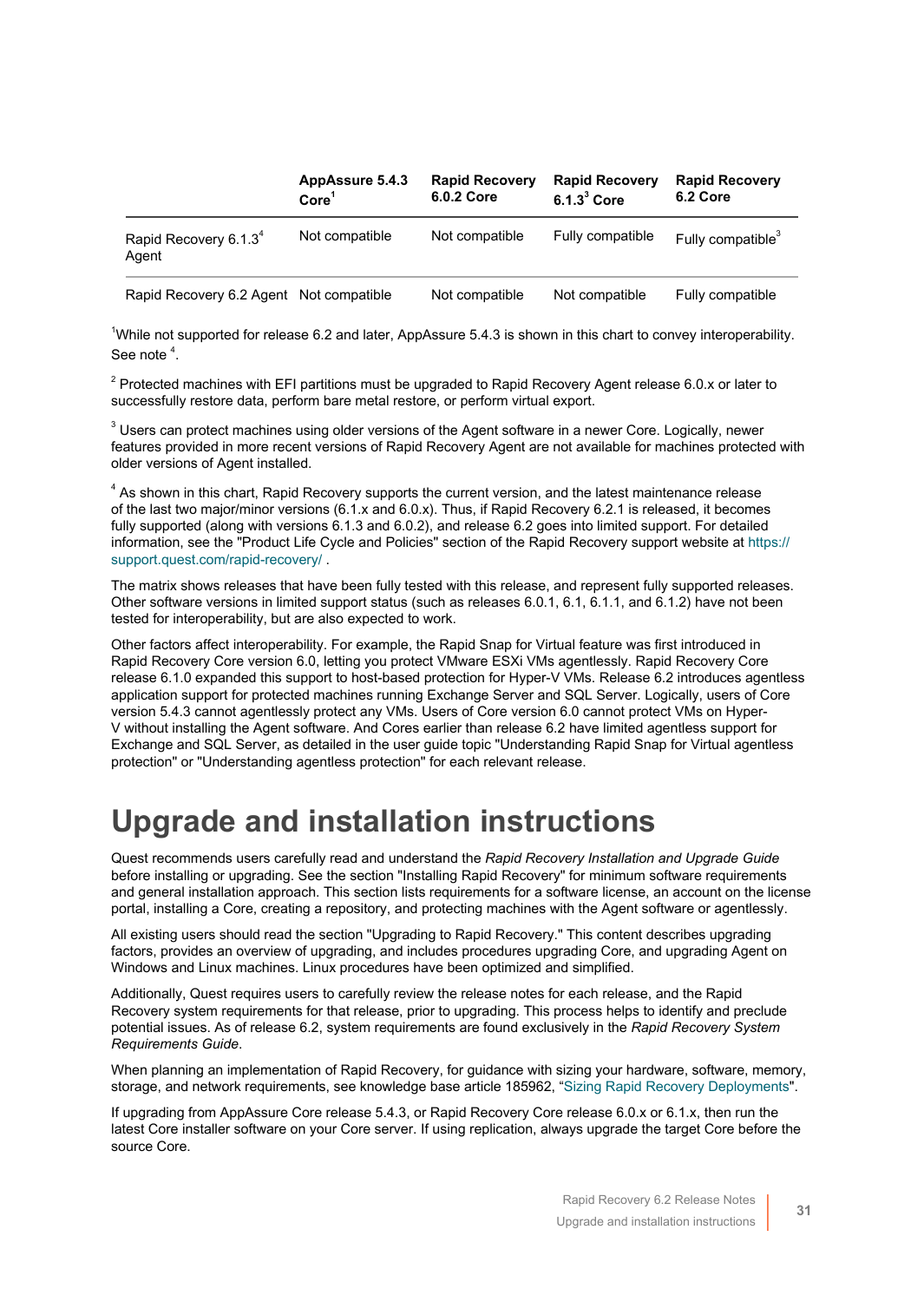To protect machines running supported operating systems with the latest features, upgrade or install Rapid Recovery Agent on each.

#### **CAUTION: Ensure that you check system requirements for compatibility before upgrading. For protected machines with operating systems that are no longer supported, you can continue to run older supported versions of Agent. In some cases, you can protect those machines agentlessly.**

You can use the same installer executable program (standard, or web installer) to perform a clean installation or to upgrade an existing version of Rapid Recovery Core, Agent, or the Local Mount Utility. If upgrading from versions earlier than release 5.4.3, you must first upgrade to 5.4.3 and then run the release 6.2 installer on the same machine. For more information, see the *Rapid Recovery Installation and Upgrade Guide*.

When upgrading a protected Linux machine from AppAssure Agent to Rapid Recovery Agent version 6.x, you must first uninstall AppAssure Agent. For more information and specific instructions, see the topic "Installing or upgrading Rapid Recovery Agent on a Linux machine" in the *Rapid Recovery Installation and Upgrade Guide*.

You can also use the Rapid Snap for Virtual feature to protect virtual machines on supported hypervisor platforms agentlessly. Important restrictions apply. For more information on benefits or restrictions for agentless protection, see the topic "Understanding Rapid Snap for Virtual" in the *Rapid Recovery User Guide*.

For information on downloading Rapid Recovery software, see [Obtaining Rapid Recovery software](#page-31-0).

#### **License requirements**

New Core users must purchase a long-term subscription or perpetual license to use Rapid Recovery.

Some Rapid Recovery Core users start with a trial license, which uses a temporary license key for the duration of the trial. After the trial period expires, you can continue to restore from existing backups, but cannot perform new backups or replication until you purchase a long-term subscription or perpetual license. You must then activate the license on the Rapid Recovery License Portal, download Rapid Recovery license files, and associate them with your Core.

For more information about licensing, see the following resources:

- For information about activating your new license and obtaining Rapid Recovery license files for your Core, see [Licensing Rapid Recovery software and appliances](#page-28-1) in these release notes.
- For information about managing licenses from the Rapid Recovery Core, including uploading license files to associate them with the Core, see the topic "Managing licenses" in the *Rapid Recovery User Guide* or the *Rapid Recovery Installation and Upgrade Guide*.
- For information about managing license subscriptions and license groups on the license portal, see the *Rapid Recovery License Portal User Guide*.

### <span id="page-31-0"></span>**Obtaining Rapid Recovery software**

You can obtain Rapid Recovery software using the following methods:

- **Download from the License Portal.** If you have already registered Rapid Recovery in the Rapid Recovery License Portal, you can log into that portal at<https://licenseportal.com>. From the left navigation menu, click **Downloads**. and download the appropriate software.
- **Download from the Data Protection Portal.** If you have an active maintenance agreement, you can log into the Data Protection Portal portal at<https://dataprotection.quest.com/dashboard>. From the top menu, click **Settings**, and from the left navigation menu, select **Downloads** . Here you will have access to installers for various Rapid Recover components, including Core, Agent, LMU, DR, and more.
- **Download trial software from the Rapid Recovery Support website.** To download trial software, navigate to the Rapid Recovery Support website at<https://support.quest.com/rapid-recovery> and from the left navigation menu, click **Software Downloads**. Here you can access trial versions of Rapid Recovery Core, Agent (for Windows or Linux), tools and utilities, and more. Trial versions function for 14 days, after which time you must purchase and register a subscription or perpetual license to continue using Rapid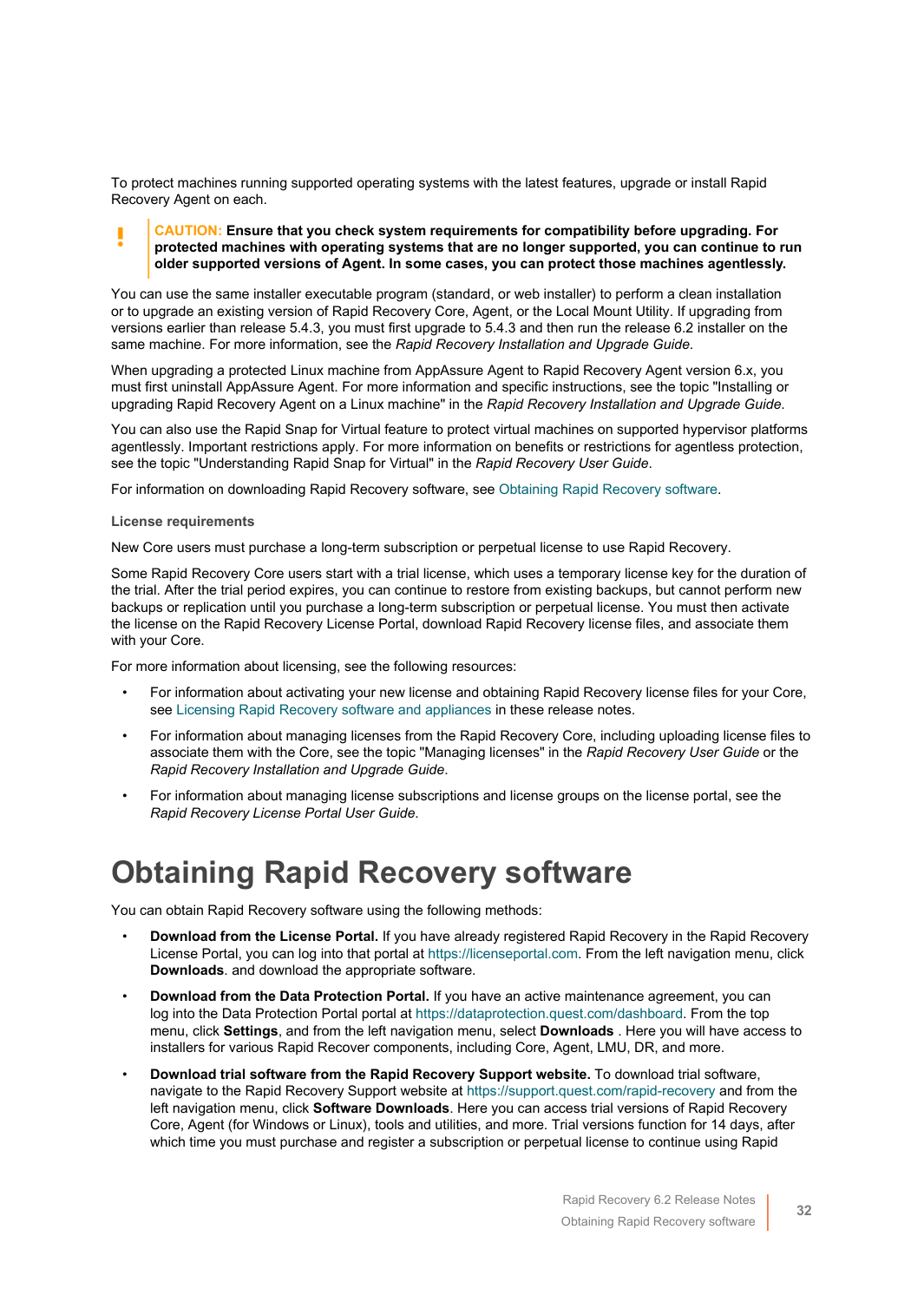Recovery. To purchase a license, fill out the web form at <https://support.quest.com/contact-us/licensing> and select **Obtain a license for my product**.

You can also obtain the Rapid Recovery Agent software from within the Rapid Recovery Core Console using the following methods:

- **Protecting machines with the wizard.** If the Rapid Recovery Core is installed, you can deploy the Agent software to the machine you want to protect from the Protect Machine Wizard or the Protect Multiple Machines Wizard. Using these wizards, you can also choose to add machines to protection using an older installed version of Agent. For more information about these wizards, see the topics "Protecting a Machine" and "About protecting multiple machines" in the *Rapid Recovery User Guide*.
- **Use the Deploy Agent Software feature.** If the Rapid Recovery Core is installed, you can deploy the Agent software from the Core to one or multiple machines. This is useful for upgrading Agent to one or more machines simultaneously. From the **Protect** drop-down menu on the Rapid Recovery Core Console, select **Deploy Agent Software** and complete details in the resulting wizard. For more information about using this feature, see the topic "Deploying Agent to multiple machines simultaneously from the Core Console" in the *Rapid Recovery User Guide*.
- **Download Agent or LMU from the Rapid Recovery Core Console.** From a network-accessible Windows machine you want to protect, you can log into the Rapid Recovery Core Console and download the Agent software. From the icon bar, click **More** and then select **Downloads.** From the **Downloads** page, you can download the web installer to install Agent or the Local Mount Utility on Windows machines.

### <span id="page-32-0"></span>**Additional resources**

Additional information is available from the following:

- [Technical documentation](https://support.quest.com/rapid-recovery/technical-documents)
- [Videos and tutorials](https://support.quest.com/rapid-recovery/videos)
- [Knowledge base](https://support.quest.com/rapid-recovery/kb)
- [Technical support forum](https://www.quest.com/community/products/rapid-recovery/f/forum)
- [Training and certification](https://support.quest.com/rapid-recovery/training)
- [Rapid Recovery License Portal](https://licenseportal.com/)
- **[Quest Data Protection Portal](https://dataprotection.quest.com/dashboard)**

# <span id="page-32-1"></span>**Globalization**

This section contains information about installing and operating this product in non-English configurations, such as those needed by customers outside of North America. This section does not replace the materials about supported platforms and configurations found in the *Rapid Recovery System Requirements Guide.*

This release is Unicode-enabled and supports any character set. In this release, all product components should be configured to use the same or compatible character encodings and should be installed to use the same locale and regional options. This release is targeted to support operations in the following regions: North America, Western Europe and Latin America, Central and Eastern Europe, Far-East Asia, Japan. It supports bidirectional writing (Arabic and Hebrew). The release supports Complex Script (Central Asia – India, Thailand).

The release is localized to the following languages: Chinese (Simplified), French, German, Japanese, Korean, Portuguese (Brazil), Spanish.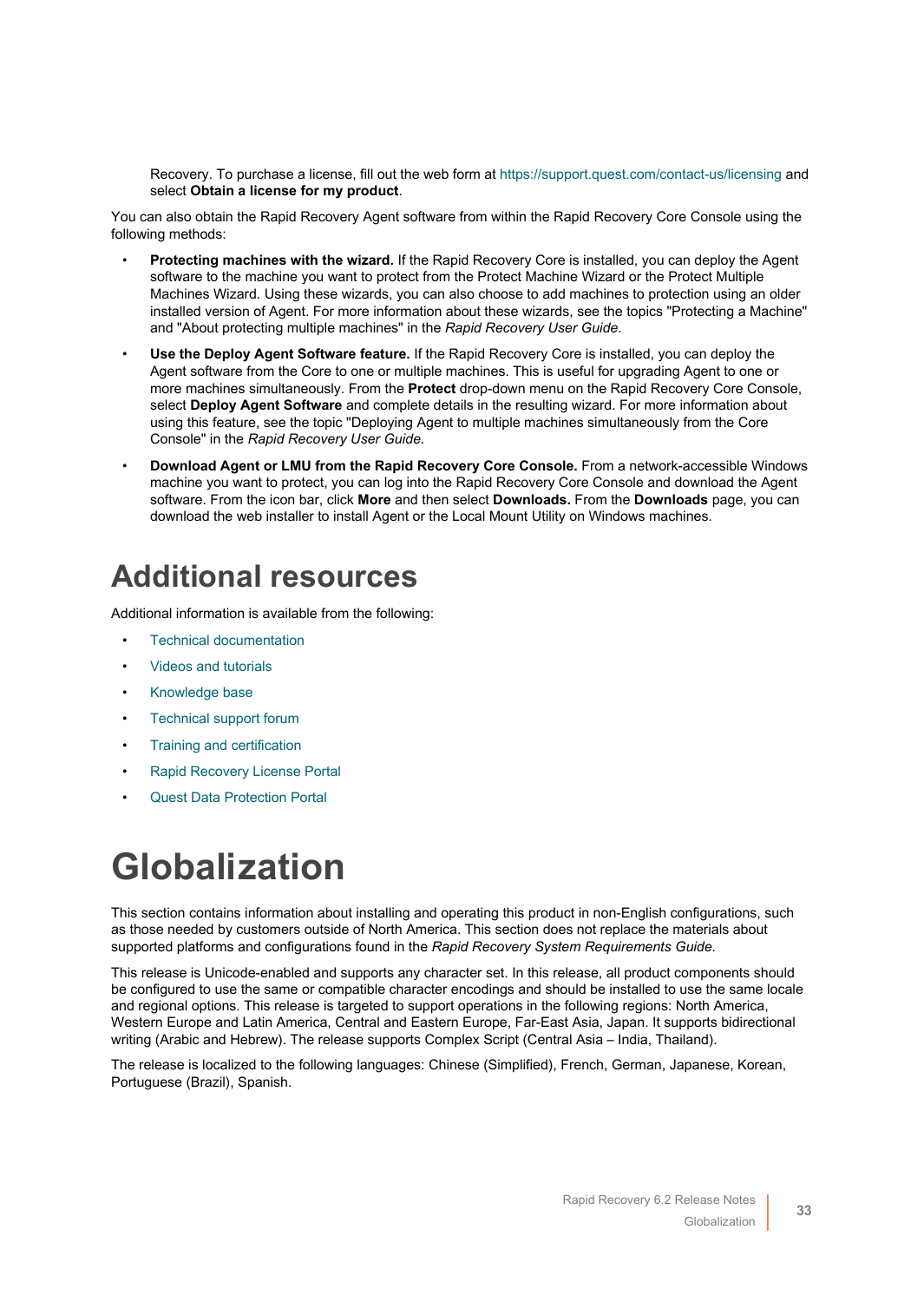This release has the following known capabilities or limitations:

- Quest Data Protection Portal is in English only.
- Rapid Recovery release 6.2 requires the Microsoft .NET Framework version 4.6.2. Earlier releases of Rapid Recovery used different versions of the .NET Framework. There is no downgrade option available. If you upgrade versions of Rapid Recovery to a release using a more recent version of the .NET Framework, and then subsequently decide to return to a prior version, you must perform a new installation of the appropriate Core and Agent software.
- Logs and KB articles for Rapid Recovery are in English only.
- Certain technical documentation is available in English only for this release. These documents include:
	- *Rapid Recovery Third-Party Integration Guide*.
	- *Rapid Recovery Commands and Scripting Reference Guide*. This document contains information previously included as appendices to the *Rapid Recovery User Guide.*
	- *Mailbox Restore for Exchange User Guide.*
	- *Rapid Recovery License Portal User Guide.*
	- *DocRetriever for SharePoint User Guide.*
	- *Rapid Recovery Replication Target for Microsoft Azure Setup Guide*

# <span id="page-33-0"></span>**About us**

#### **We are more than just a name**

We are on a quest to make your information technology work harder for you. That is why we build communitydriven software solutions that help you spend less time on IT administration and more time on business innovation. We help you modernize your data center, get you to the cloud quicker and provide the expertise, security and accessibility you need to grow your data-driven business. Combined with Quest's invitation to the global community to be a part of its innovation, and our firm commitment to ensuring customer satisfaction, we continue to deliver solutions that have a real impact on our customers today and leave a legacy we are proud of. We are challenging the status quo by transforming into a new software company. And as your partner, we work tirelessly to make sure your information technology is designed for you and by you. This is our mission, and we are in this together. Welcome to a new Quest. You are invited to Join the Innovation™.

#### **Our brand, our vision. Together.**

Our logo reflects our story: innovation, community and support. An important part of this story begins with the letter Q. It is a perfect circle, representing our commitment to technological precision and strength. The space in the Q itself symbolizes our need to add the missing piece — you — to the community, to the new Quest.

#### **Contacting Quest**

For sales or other inquiries, visit<https://www.quest.com/contact>.

#### **Technical support resources**

Technical support is available to Quest customers with a valid maintenance contract and customers who have trial versions. You can access the Quest Support Portal at [https://support.quest.com.](https://support.quest.com)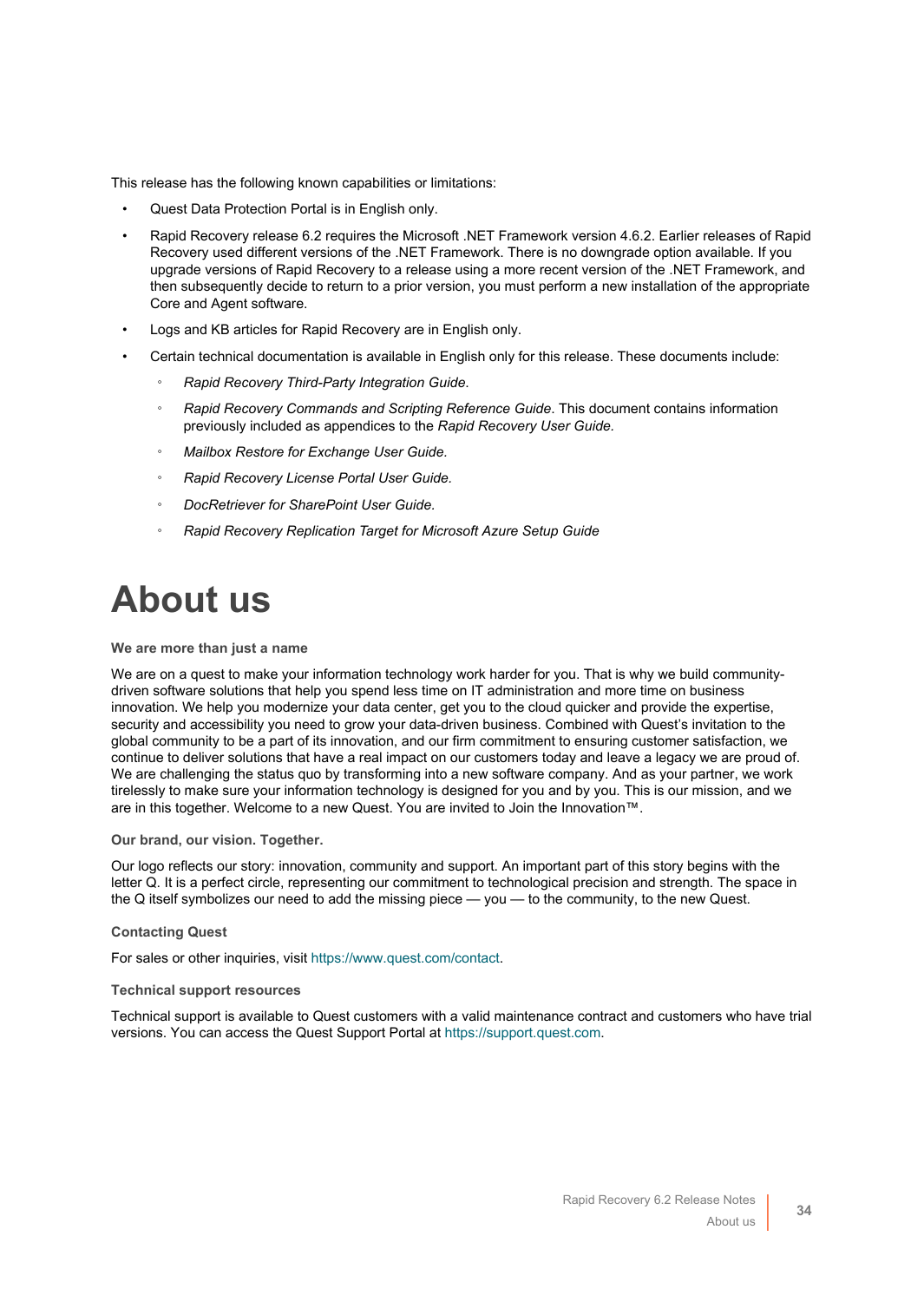The Support Portal provides self-help tools you can use to solve problems quickly and independently, 24 hours a day, 365 days a year. The Support Portal enables you to:

- Submit and manage a Service Request.
- View Knowledge Base articles.
- Sign up for product notifications.
- Download software and technical documentation.
- View how-to videos.
- Engage in community discussions.
- Chat with support engineers online.
- View services to assist you with our product

#### **Copyright © 2018 Quest Software Inc.**

#### **ALL RIGHTS RESERVED.**

This guide contains proprietary information protected by copyright. The software described in this guide is furnished under a software license or nondisclosure agreement. This software may be used or copied only in accordance with the terms of the applicable agreement. No part of this guide may be reproduced or transmitted in any form or by any means, electronic or mechanical, including photocopying and recording for any purpose other than the purchaser's personal use without the written permission of Quest Software Inc.

The information in this document is provided in connection with Quest Software products. No license, express or implied, by estoppel or otherwise, to any intellectual property right is granted by this document or in connection with the sale of Quest Software products. EXCEPT AS SET FORTH IN THE TERMS AND CONDITIONS AS SPECIFIED IN THE LICENSE AGREEMENT FOR THIS PRODUCT, QUEST SOFTWARE ASSUMES NO LIABILITY WHATSOEVER AND DISCLAIMS ANY EXPRESS, IMPLIED OR STATUTORY WARRANTY RELATING TO ITS PRODUCTS INCLUDING, BUT NOT LIMITED TO, THE IMPLIED WARRANTY OF MERCHANTABILITY, FITNESS FOR A PARTICULAR PURPOSE, OR NON-INFRINGEMENT. IN NO EVENT SHALL QUEST SOFTWARE BE LIABLE FOR ANY DIRECT, INDIRECT, CONSEQUENTIAL, PUNITIVE, SPECIAL OR INCIDENTAL DAMAGES (INCLUDING, WITHOUT LIMITATION, DAMAGES FOR LOSS OF PROFITS, BUSINESS INTERRUPTION OR LOSS OF INFORMATION) ARISING OUT OF THE USE OR INABILITY TO USE THIS DOCUMENT, EVEN IF QUEST SOFTWARE HAS BEEN ADVISED OF THE POSSIBILITY OF SUCH DAMAGES. Quest Software makes no representations or warranties with respect to the accuracy or completeness of the contents of this document and reserves the right to make changes to specifications and product descriptions at any time without notice. Quest Software does not make any commitment to update the information contained in this document.

If you have any questions regarding your potential use of this material, contact:

Quest Software Inc., Attn: LEGAL Dept., 4 Polaris Way, Alisa Viejo, CA 92656.

Refer to our website (<https://www.quest.com>) for regional and international office information

#### **Patents**

Quest Software is proud of our advanced technology. Patents and pending patents may apply to this product. For the most current information about applicable patents for this product, please visit our website at [https://](https://www.quest.com/legal) [www.quest.com/legal.](https://www.quest.com/legal)

#### **Trademarks**

Quest, the Quest logo, and Join the Innovation are trademarks and registered trademarks of Quest Software Inc. For a complete list of Quest marks, visit [https://www.quest.com/legal/trademark-information.aspx.](https://www.quest.com/legal/trademark-information.aspx) All other trademarks and registered trademarks are property of their respective owners.

#### **Legend**



**WARNING: A WARNING icon indicates a potential for property damage, personal injury, or death.**

**35**